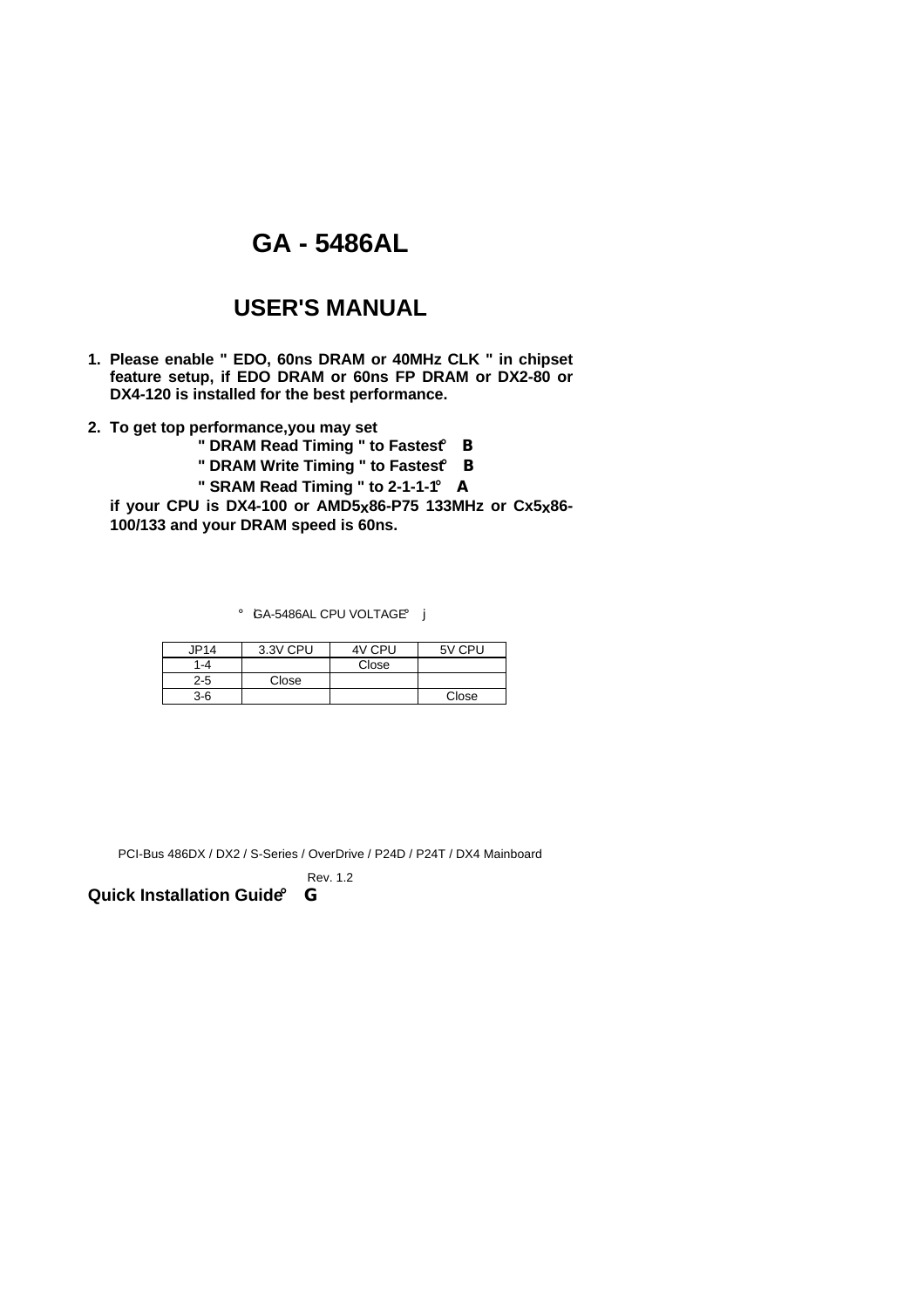## **a) 3V AMD5x86-P75 133 MHz**



**b) 3V Cyrix Cx5x86-133 133 MHz**



**c) 3V Cyrix Cx5x86-120 120 MHz**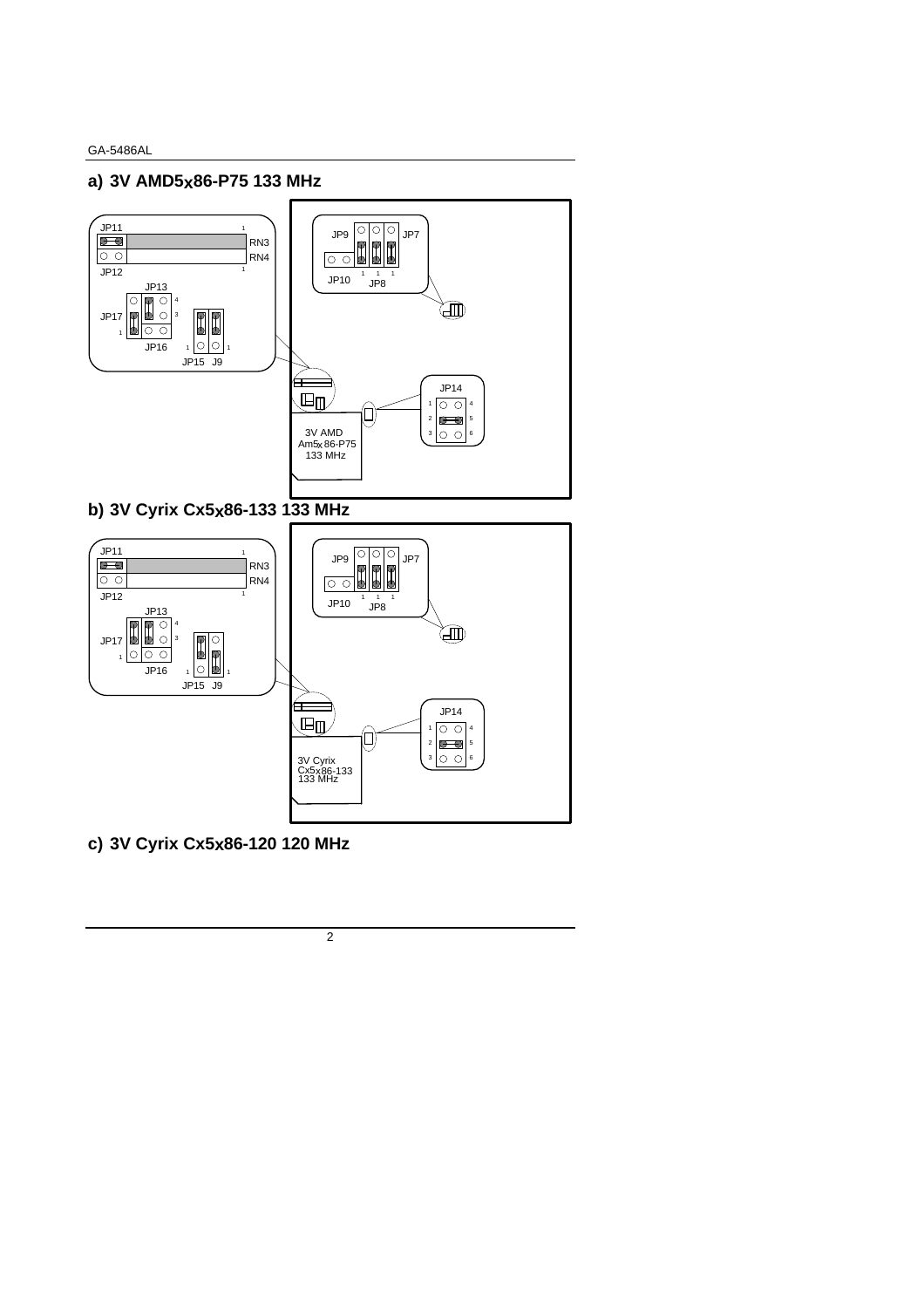Quick Installation Guide



## **d) 3V AMD Enhance DX4-120 WB SV8B**

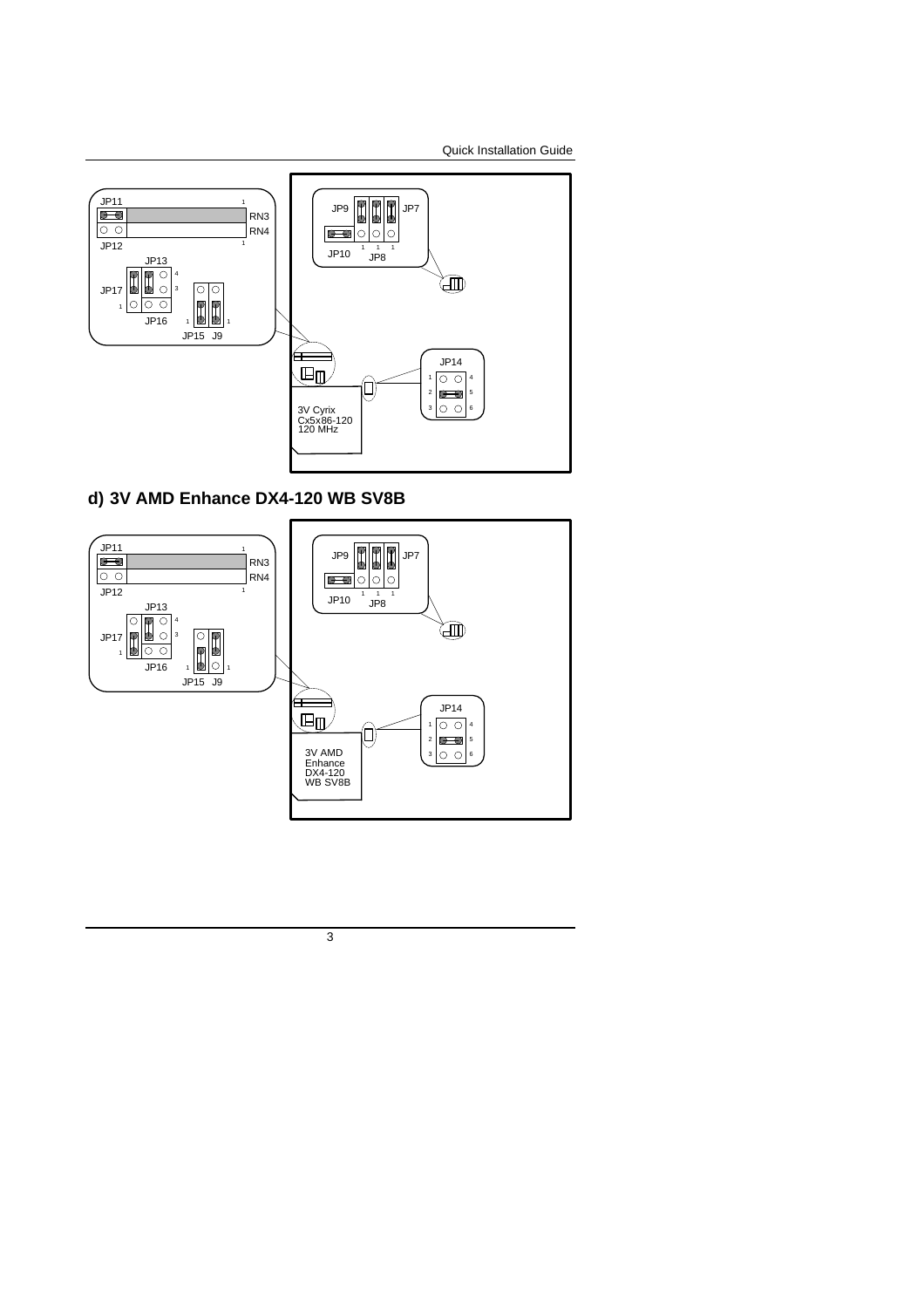## **e) 3V AMD DX4-120 (No Enhance) NV8T**



**f) 3V AMD Enhance DX4-100 WB SV8B**



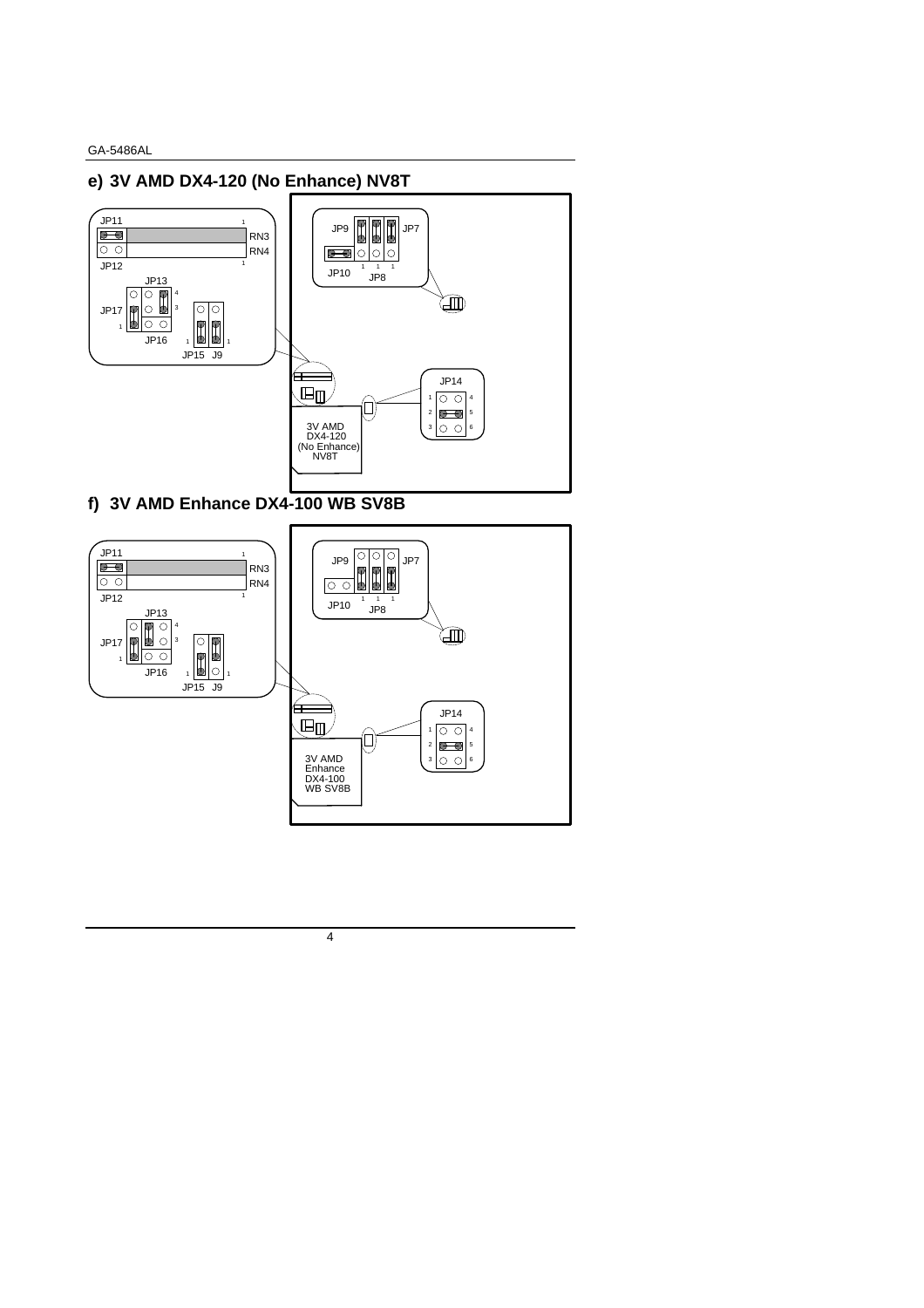#### **g) 3V AMD DX4-100 (No Enhance) NV8T**  $\begin{array}{|c|c|}\n\hline\n\text{JP11} \\
\hline\n\text{O} & \text{O}\n\end{array}$  $\begin{array}{c|c|c|c|c} \text{JP9} & \text{O} & \text{O} & \text{JP7} \\ \hline \text{O} & \text{O} & \text{O} & \text{JP7} \end{array}$ 1 RN3 RN4 JP12 1 JP10 1 1 1 JP8  $\begin{tabular}{|c|c|c|} \hline & JP13 \\ \hline \hline \multicolumn{1}{|c|}{\textbf{O} & \textbf{O} & \textbf{H}^1 \\ \hline \multicolumn{1}{|c|}{\textbf{O} & \textbf{O} & \textbf{H}^1 \\ \hline \multicolumn{1}{|c|}{\textbf{O} & \textbf{O} & \textbf{H}^1 \\ \hline \multicolumn{1}{|c|}{\textbf{O} & \textbf{O} & \textbf{H}^1 \\ \hline \multicolumn{1}{|c|}{\textbf{O} & \textbf{O} & \textbf{H}^1 \\ \hline \multicolumn{1$ 4 卿 JP17 |○  $\circ$ 3 8 1 JP16 JP15 J9 ⇚ JP14  $\overline{\mathbb{H}}$  $\boxed{\circ \circ}$ 1 4 (ロ) 2  $\overline{\mathbf{e}}$ 5 ا  $3$  O O 3V AMD DX4-100 ( No Enhance) NV8T 6 **h) 3V Cyrix Cx5x86-100 S-CPU WB** ¡ ® **3V ST486 DX4-100**  $\begin{array}{|c|c|}\n\hline\n\text{JP11} \\
\hline\n\hline\n\end{array}$ JP9 O O O JP7<br>O O D D D D JP7 1 RN3  $\overline{\circ}$ RN4  $JP12$ 1 JP10 1 1 1 JP8  $\frac{JP13}{D}$  $\theta$ 4 迦 JP17  $\overline{\circ}$ ਿ 3  $\begin{bmatrix} 0 \\ 0 \end{bmatrix}$ l c  $\overline{\circ}$ 1 JP16 JP15 J9

5

3V Cyrix Cx5<sub>x</sub>86-100 S-CPU WB or 3V ST486 DX4-100  $\left( \right)$ 

Ŧ 、国血

JP14

 $\boxed{\circ\circ}$ 

 $\overline{\mathbf{e}}$ |o o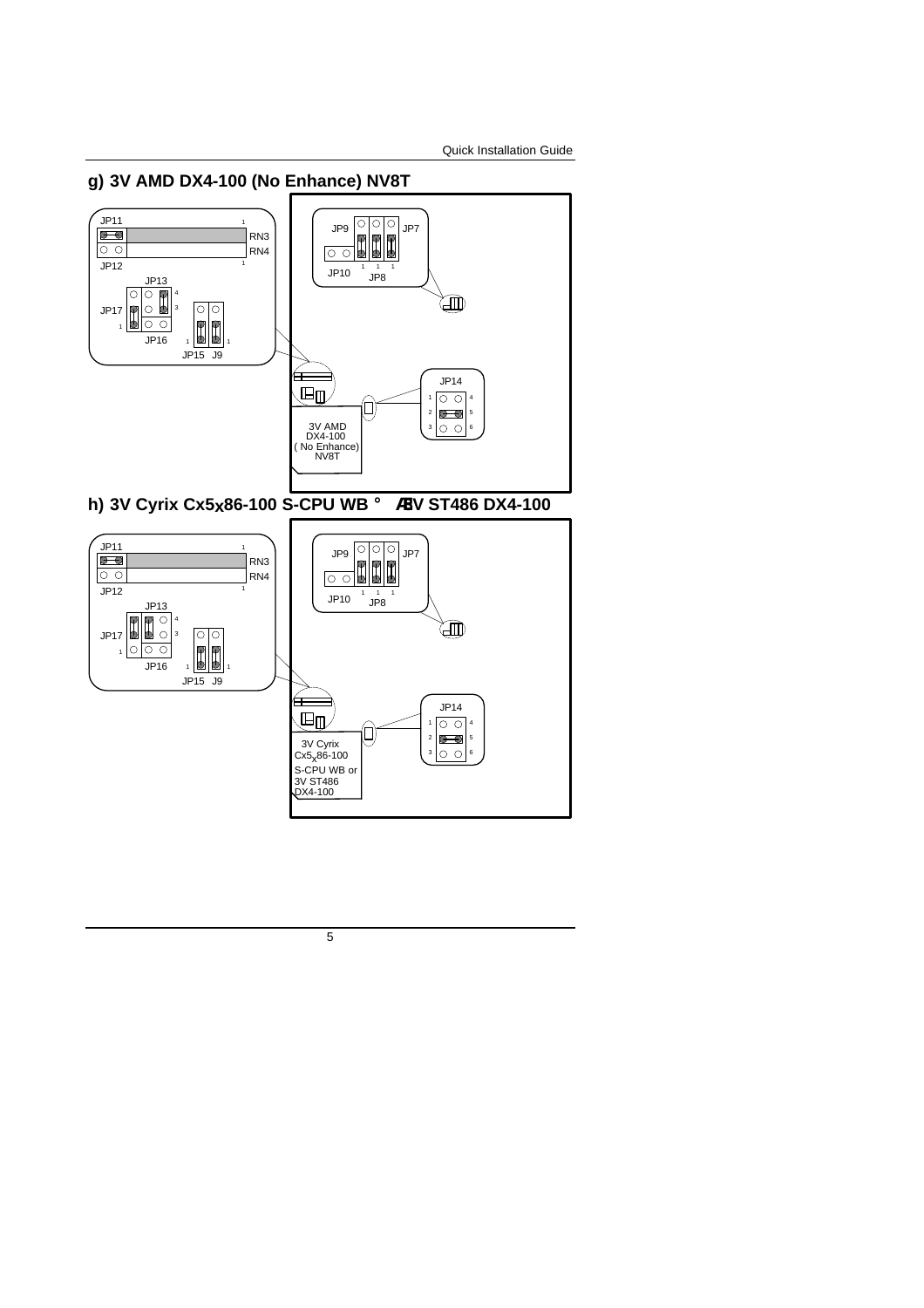## **i) 3V Cyrix DX2-66/DX4-100 S-CPU** ¡ ® **3V IBM BLUE LIGHTING DX2** ¡ ®**3V TI DX4-100 S-CPU**



**j) 5V INTEL P24T 63 WB**



**k) 5V INTEL P24T 83 WB**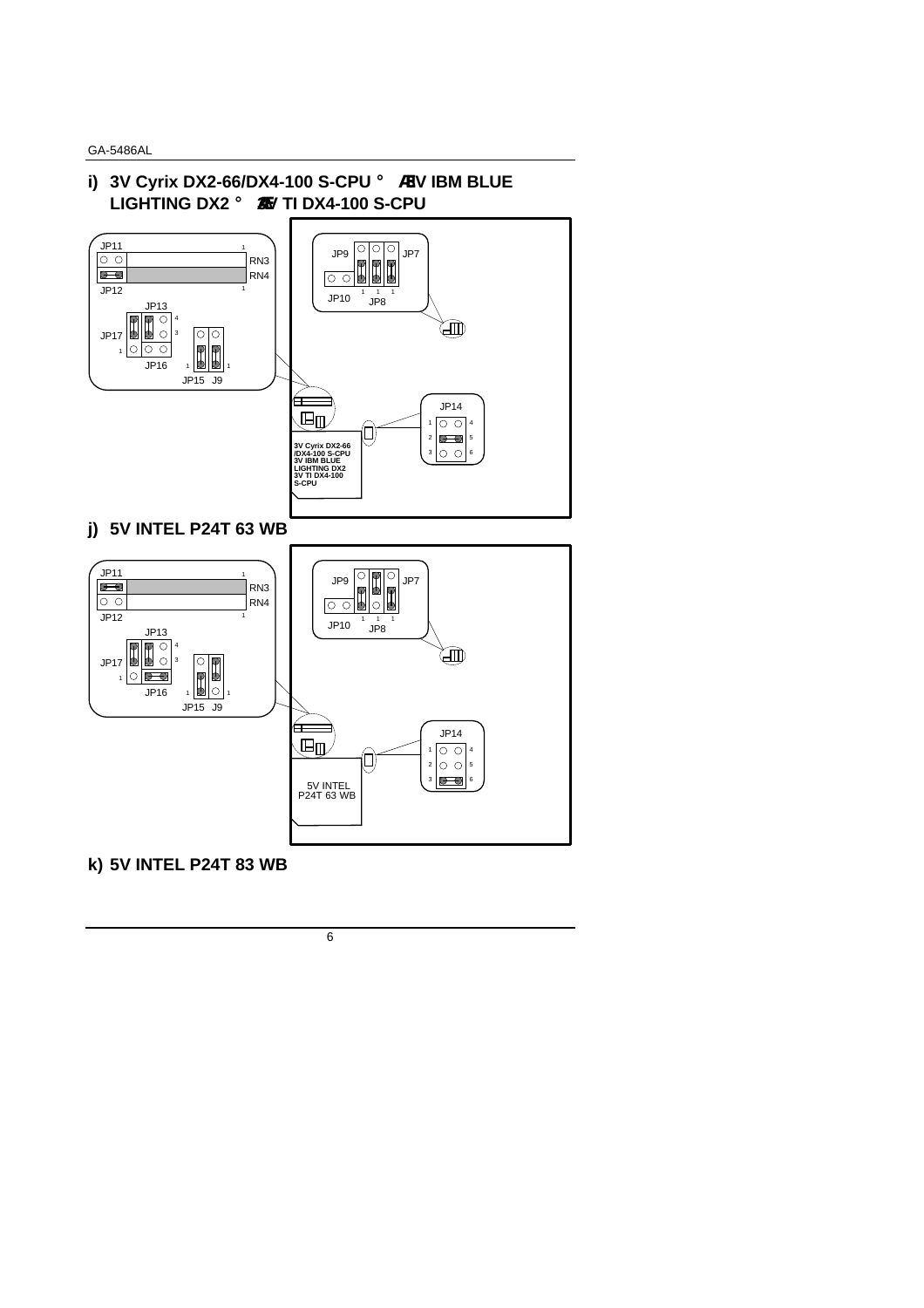Quick Installation Guide





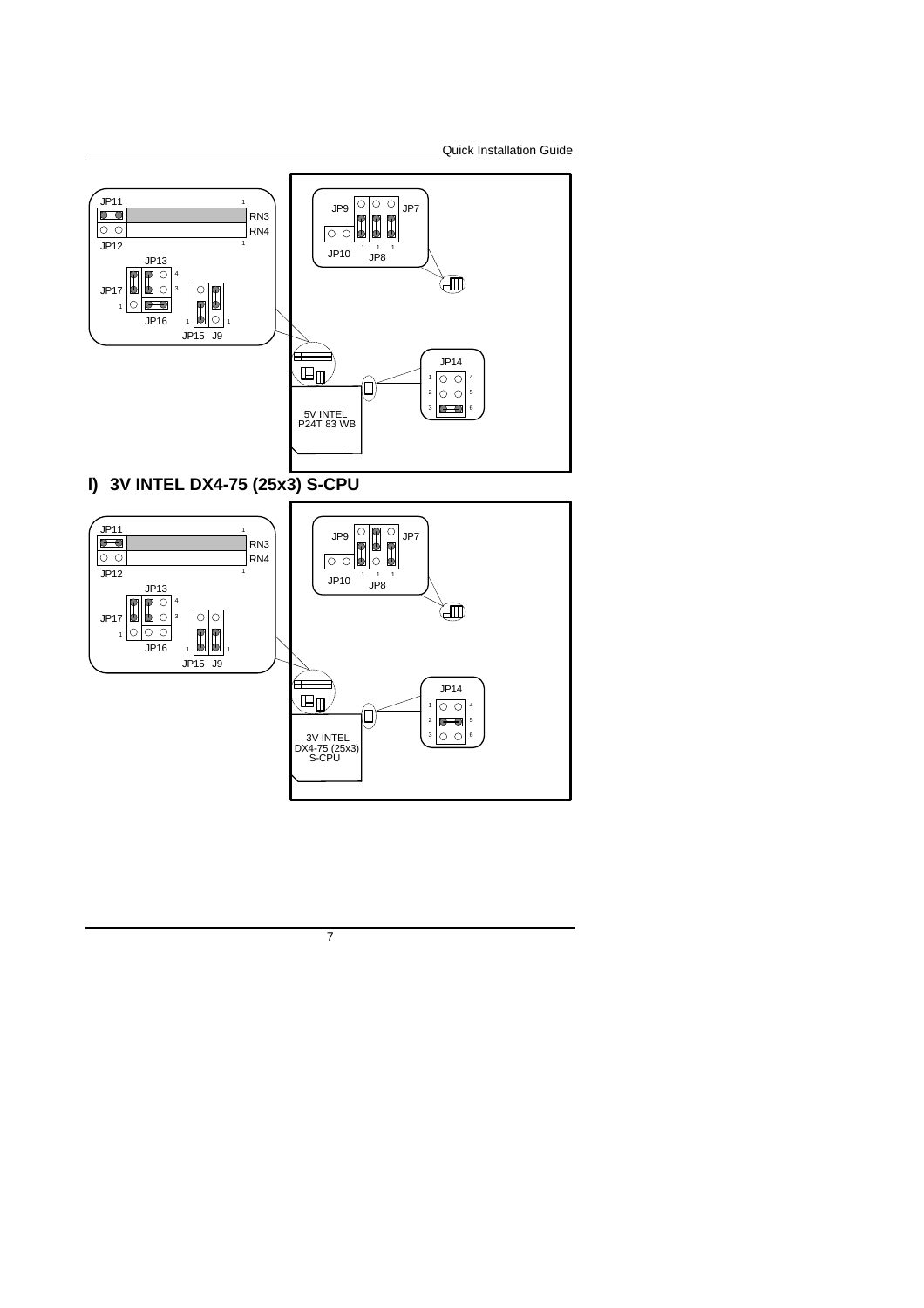## **m)3V INTEL DX4-100 (33x3) S-CPU**



## **n) 5V INTEL DX4-OVERDRIVE (25x3) S-CPU**

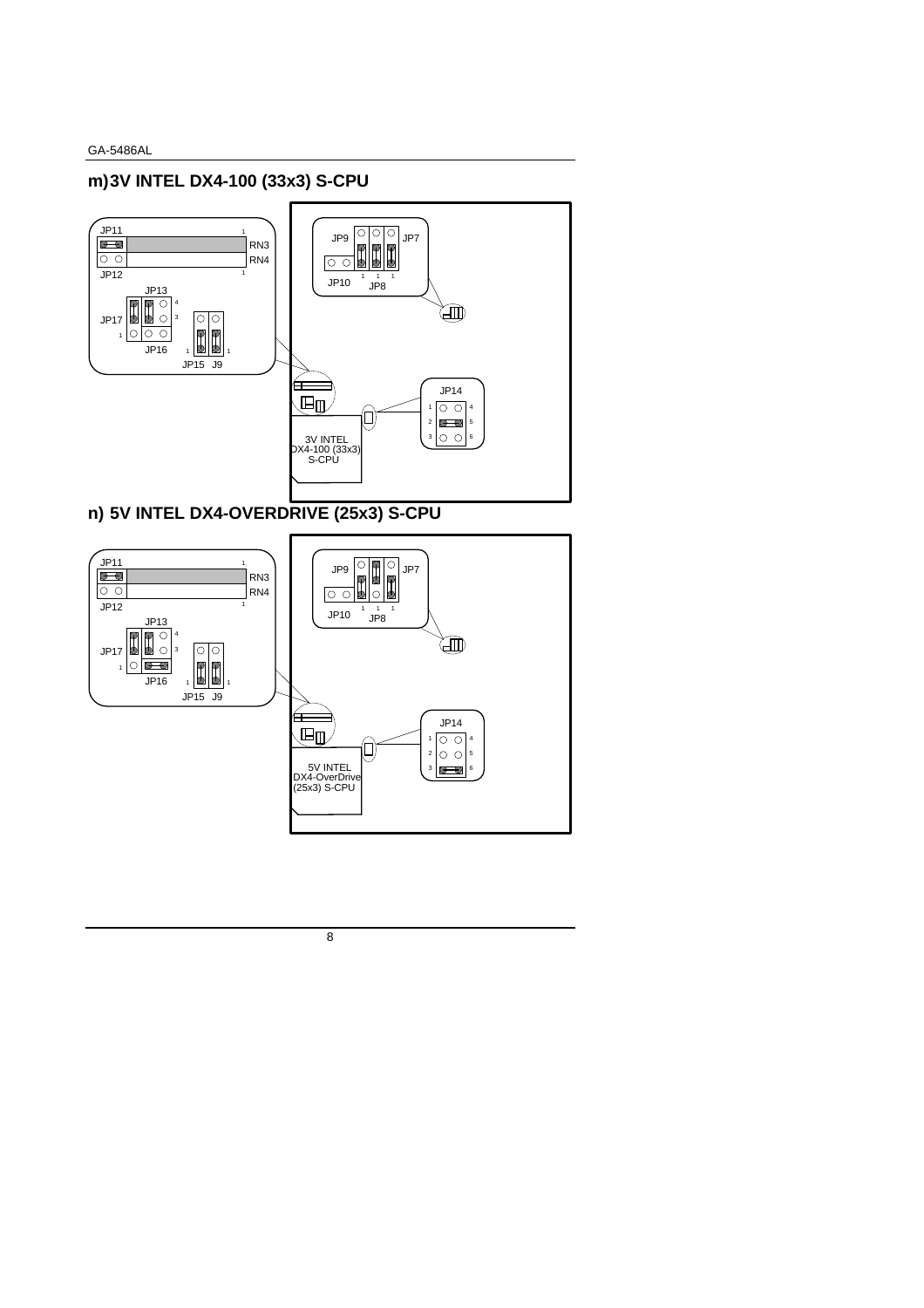## **o) 5V INTEL DX4-OVERDRIVE (33x3) S-CPU**



**p) 5V INTEL DX-33 / DX2-66 S-CPU**

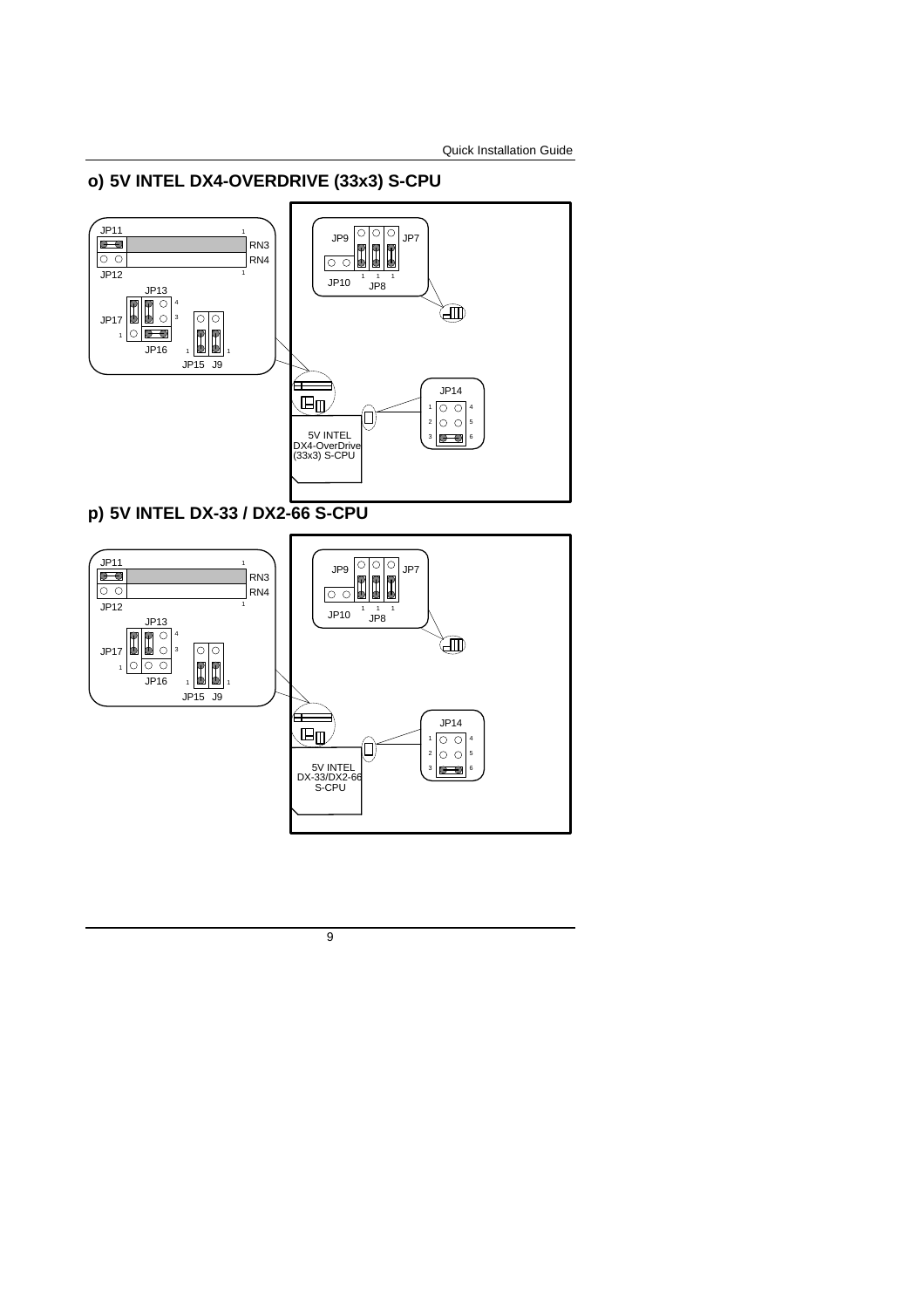## **q) 5V INTEL P24D / DX2-66 WB S-CPU**



The author assumes no responsibility for any errors or omissions which may appear in this document nor does it make a commitment to update the information contained herein.

IBM PC/AT, PC/XT are trademarks of International Business Machine Corporation.

AWARD is a trademark of AWARD Software, Inc.

Intel is a trademark of Intel Corporation, Inc.

AMD is a trademark of Advanced Micro Devices, Inc.

Cyrix is a trademark of Cyrix Corporation.

ALI is a trademark of Acer Laboratories Inc.

MS-DOS, WINDOWS NT are registered trademarks of Microsoft Corporation.

OS/2 is a trademark of Internal Business Machines Corporation.

UNIX is a trademark of Bell Laboratories.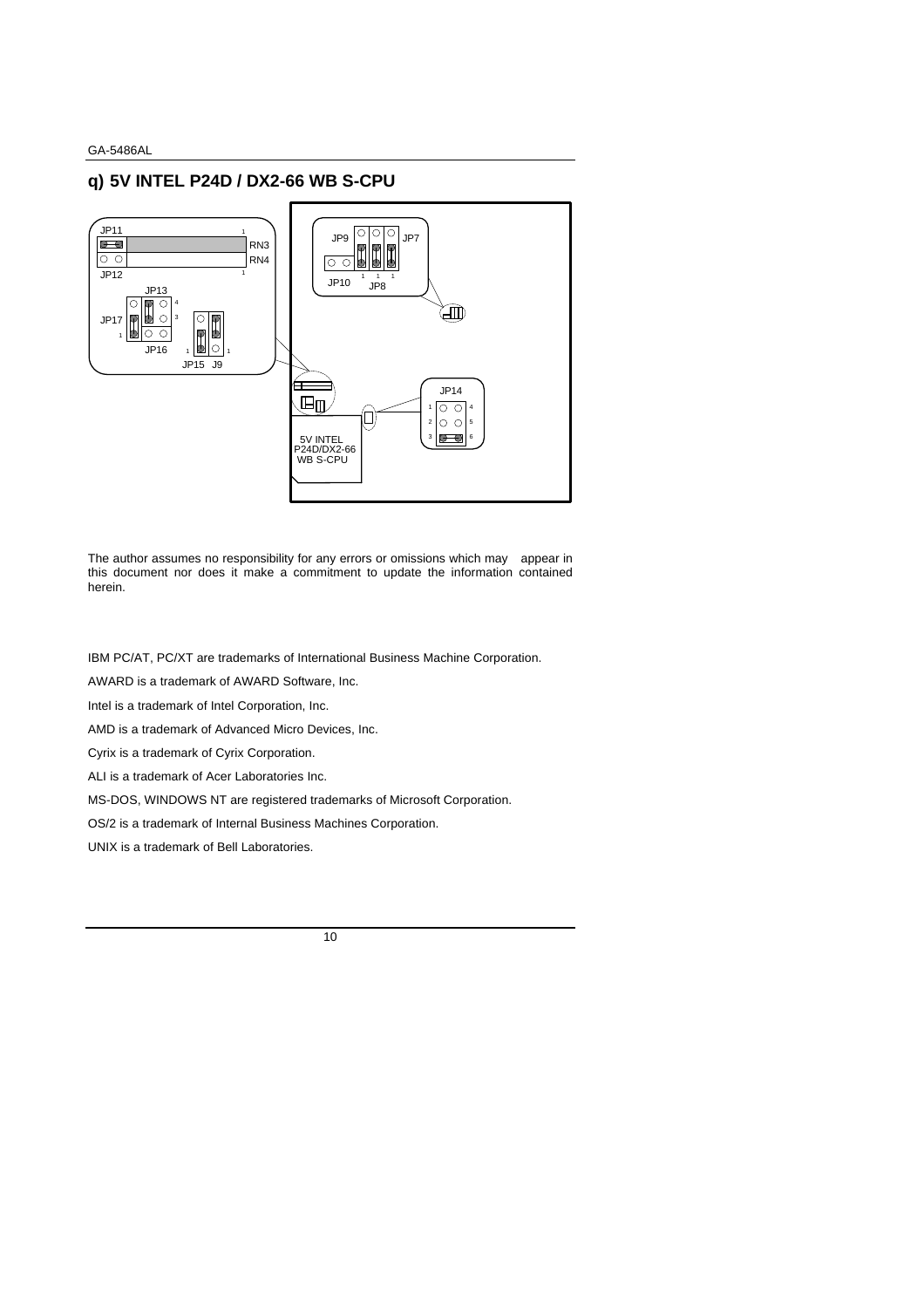| <b>Table of Contents</b> |
|--------------------------|
|--------------------------|

| <b>Table of Contents</b>                                    |  |  |  |
|-------------------------------------------------------------|--|--|--|
|                                                             |  |  |  |
|                                                             |  |  |  |
|                                                             |  |  |  |
| 1.3. PERFORMANCE LIST ……………………………………………………………………………… 1-2    |  |  |  |
|                                                             |  |  |  |
| 1.5. INTRODUCE THE PCI-BUS ……………………………………………………………………… 1-4  |  |  |  |
|                                                             |  |  |  |
|                                                             |  |  |  |
|                                                             |  |  |  |
|                                                             |  |  |  |
|                                                             |  |  |  |
|                                                             |  |  |  |
|                                                             |  |  |  |
|                                                             |  |  |  |
|                                                             |  |  |  |
|                                                             |  |  |  |
|                                                             |  |  |  |
|                                                             |  |  |  |
| 3.8. POWER LED & KEY LOCK CONNECTOR INSTALLATION 3-6        |  |  |  |
|                                                             |  |  |  |
| 3.10. TURBO LED FLASH GREEN LED CONNECTOR INSTALLATION  3-7 |  |  |  |
| 3.11. HARDWARE RESET SWITCH CONNECTOR INSTALLATION  3-7     |  |  |  |
|                                                             |  |  |  |
|                                                             |  |  |  |
|                                                             |  |  |  |
|                                                             |  |  |  |
|                                                             |  |  |  |
|                                                             |  |  |  |
|                                                             |  |  |  |
| 4.3.2. Status Page Setup Menu / Option Page Setup Menu 4-2  |  |  |  |

 $\overline{1}$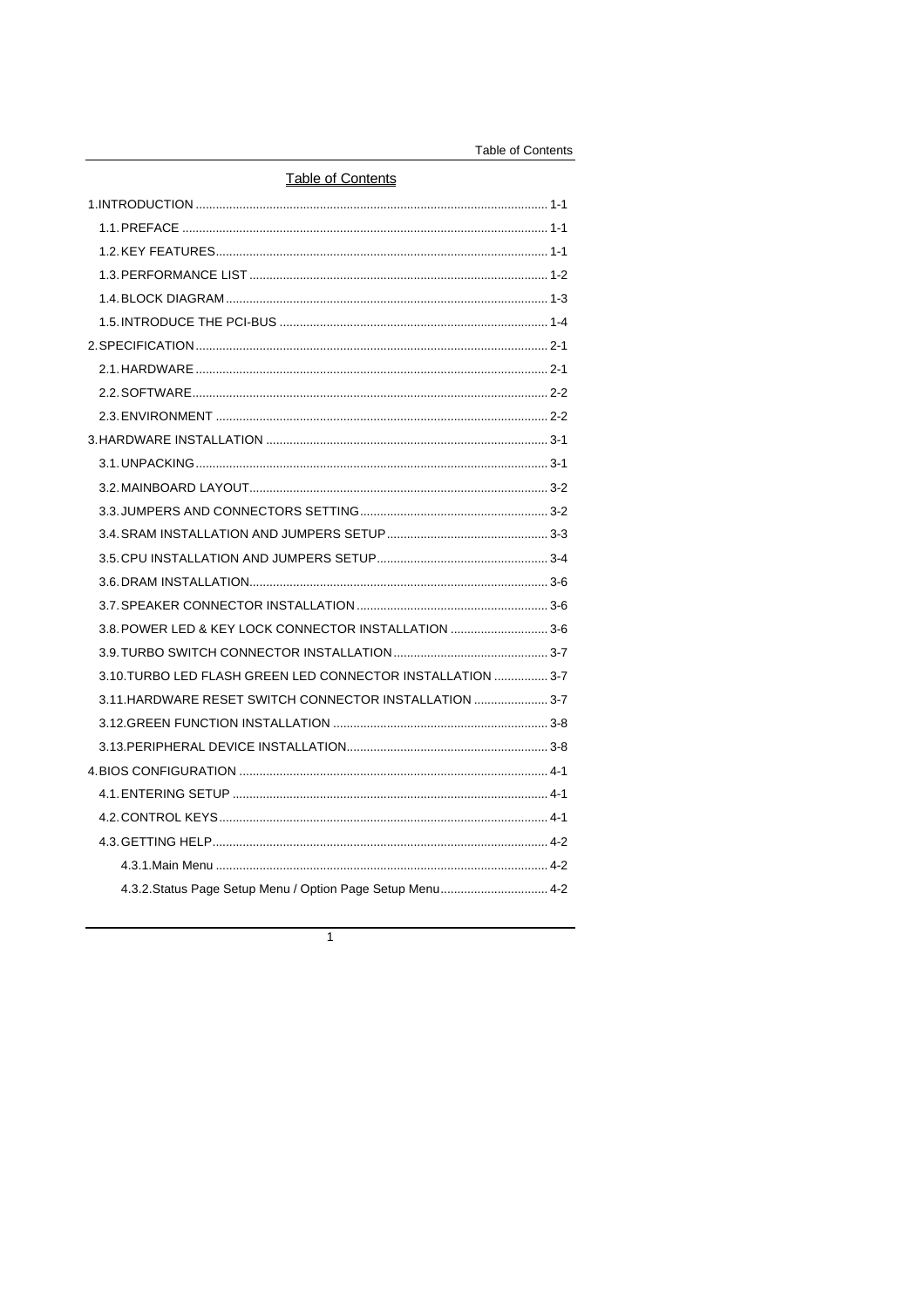$\overline{2}$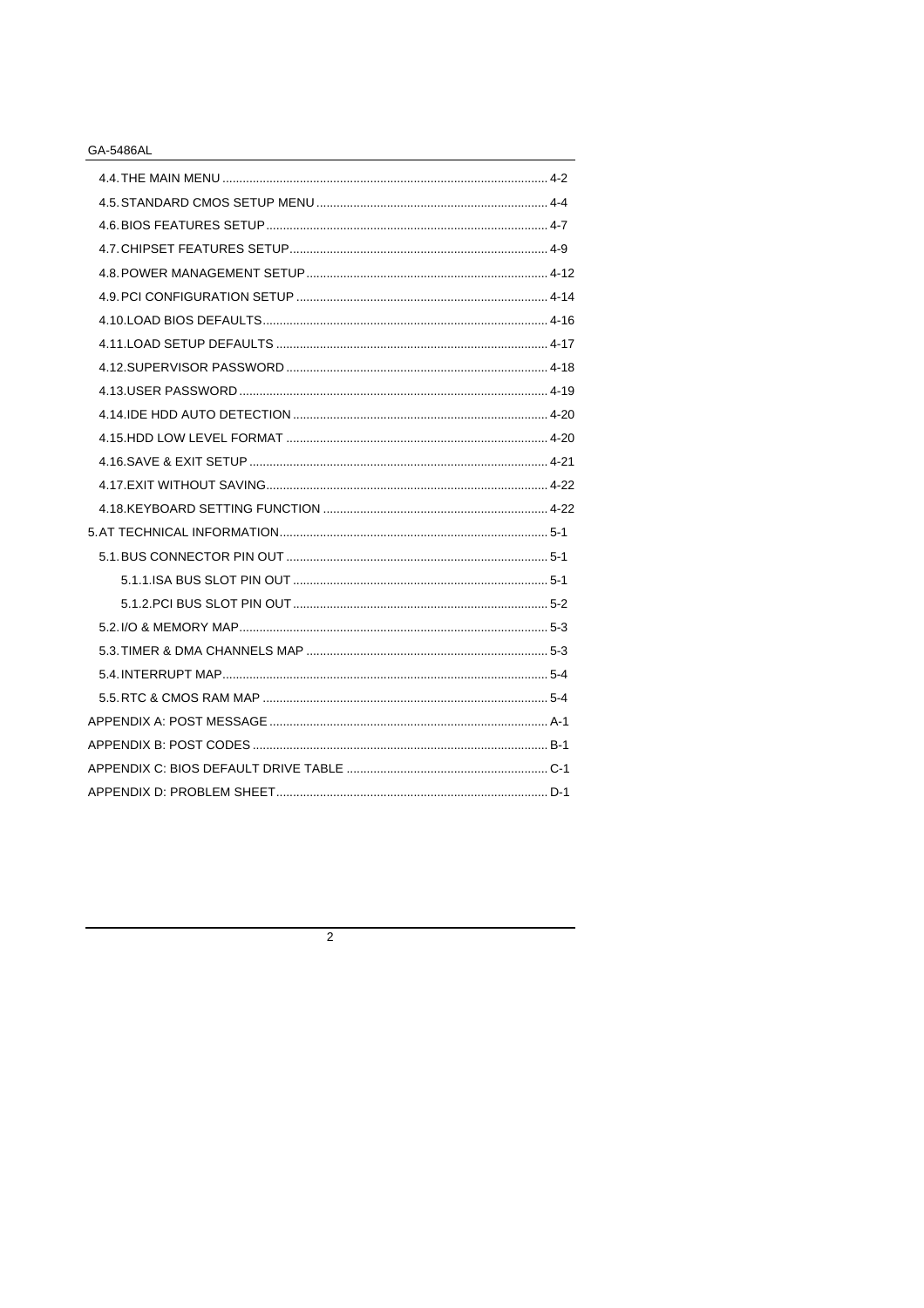## **1INTRODUCTION**

### **1.1 PREFACE**

Welcome to use the **GA-5486AL** motherboard. The motherboard is a 128 KB - 512 KB CACHE 5x86 & 486DX series PC/AT compatible system with ISA bus, PCI (Peripheral Component Interconnect) bus and has been designed to be the fastest  $5x86$  & 486 PC/AT system and the GREEN FUNCTION (Power-Down Mode) had been added. There are some new features allowing you to operate the system with just the performance you want.

This manual also explains how to install the motherboard for operation, and how to set up your CMOS CONFIGURATION with BIOS SETUP program.

## **1.2 KEY FEATURES**

- 5x86 & 80486 based PC/AT compatible mainboard with ISA and PCI Bus.
- Supports 3 Master PCI bus slots .
- Supports AMD5x86 / Cx5x86 / 486DX / DX2 / S-Series / OverDrive / P24D / P24T / DX4 running at 25 - 133 MHz.
- Supports True Green Function.
- Supports Intel, AMD, Cyrix, TI, IBM CPU.
- Supports 237 pin (Socket 3) ZIF White socket / LIF socket on board.
- Supports 128 / 256 / 512 KB 2nd cache memory operated in BURST mode.
- Write-Back cache operation.
- Supports 2 128 MB DRAM memory on board.
- Supports 2 channels Enhance PCI IDE ports for 4 IDE Devices.
- Supports 2xCOM (16550) ports, 1xLPT (EPP / ECP) port, 1 Floppy port.
- Supports shadow RAM for BIOS & VIDEO BIOS.
- Supports shadow RAM cacheable function to improve performance.
- Supports Hardware & Software speed change function.
- Licensed AWARD BIOS.
- 2/3 Baby AT size (22 cm x 21 cm) with 4 AT slots and 3 PCI slots .

### **1.3 PERFORMANCE LIST**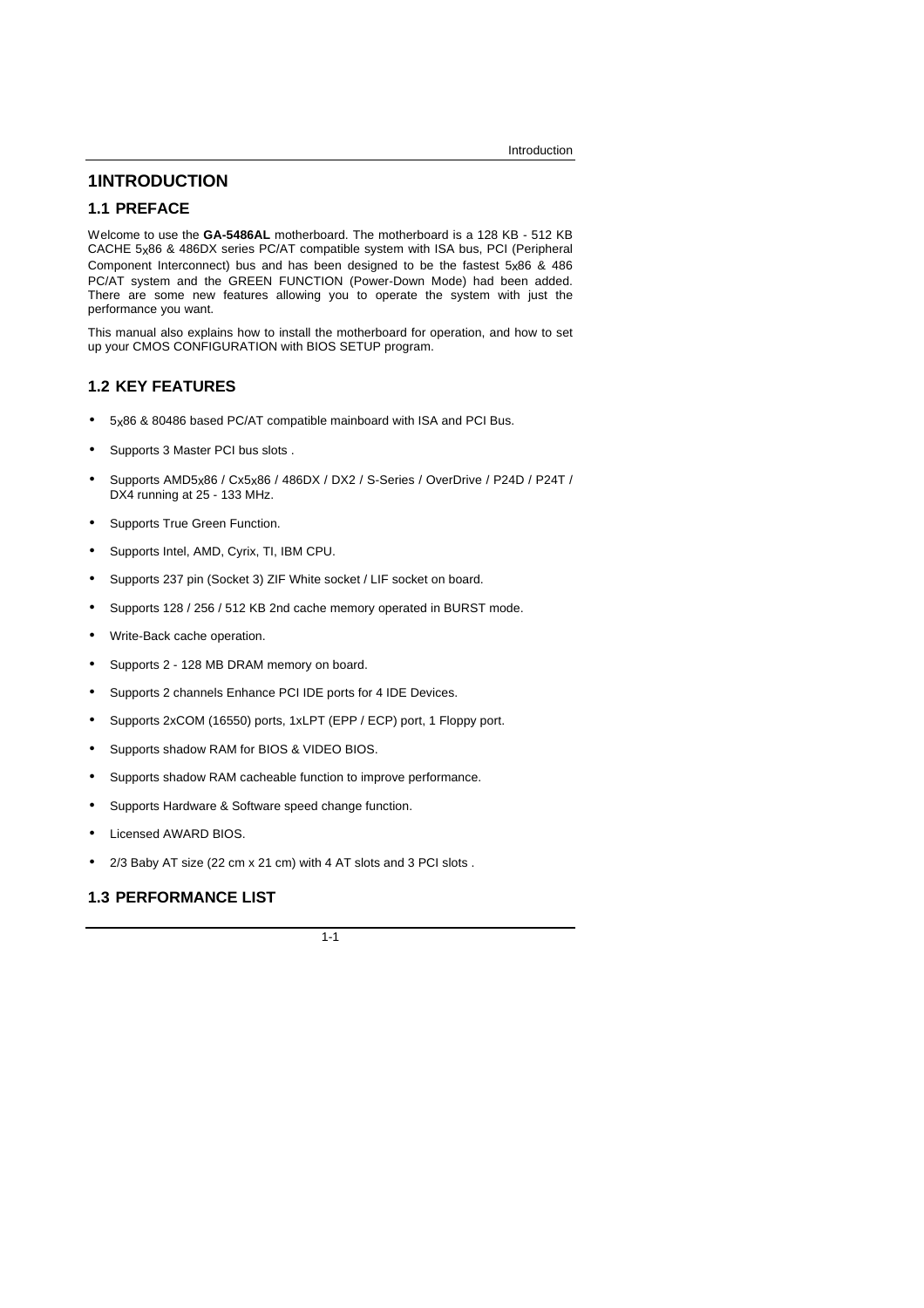The following performance data list is the testing results with some popular benchmark testing programs. These data are just reference for users and there is no responsibility for different testing data values gotten by users.( The different H/W & S/W configuration will result in different benchmark testing results.)

#### System Benchmarks At DOS Environment with IDE Controller

| $\cdot$ CPU<br>: 8 MB / 60ns 2pcs. Total memory 16MB<br>$\bullet$ DRAM<br>$\cdot$ CACHE : 256KB | : AMD5x86-133/ Cx5x86-100/ DX4-100 OVER/ Cx5x86-133/ AMD DX4-100 WB/ Cyrix DX4-100/ P24T-63                                                                                 |
|-------------------------------------------------------------------------------------------------|-----------------------------------------------------------------------------------------------------------------------------------------------------------------------------|
| $\bullet$ VGA<br>: ATi mach $64V$                                                               |                                                                                                                                                                             |
| $\bullet$ H.D.<br>: Quantum (1GB)                                                               |                                                                                                                                                                             |
| $\bullet$ O.S.<br>: MS DOS V6.22                                                                |                                                                                                                                                                             |
| • Autoexec.bat:<br>C:\DOS\SMARTDRV.EXE<br>IX<br>@ECHO OFF<br>PROMPT \$p\$q                      | • Config.sys:<br>device = c:\alihdd\alihdd.sys /t /s33 /bios:yyyy /drive:hnnn /PIO:aaaa /bkm:yyyy /<br>$DEVICE = C:DOS \setminus SETVER. EXE$<br>DEVICE = WINDOWS\HIMEM.SYS |
| PATH C:\;C:\DOS<br>$SET$ TEMP = $C:DOS$                                                         | $DOS = HIGH$<br>$FILES = 30$<br>DEVICE = C:\WINDOWS\IFSHLP.SYS<br>$STACK = 9.256$                                                                                           |

 $\leq$ 256K $\geq$ 

| Software              | Item            | Unit        | Cx5x86-133 | $AMD5x86-133$ | $Cx5x86-100$ | DX4-100 OVER |
|-----------------------|-----------------|-------------|------------|---------------|--------------|--------------|
| <b>LandMark Speed</b> | CPU             | <b>MHz</b>  | 565.13     | 447.09        | 423.85       | 364.11       |
| V2.0                  | <b>FPU</b>      | <b>MHz</b>  | 1415.36    | 1092.82       | 1061.50      | 820.42       |
| Norton SI<br>V8.0     | CPU             | index       | 352.7      | 288.7         | 264.5        | 198.5        |
| Power Meter V1.81     | <b>MIPS</b>     | <b>Mips</b> | 65.0       | 57.3          | 48.7         | 40.6         |
| PC Bench mark         | DOS Mark        | index       | 761.97     | 701.37        | 678.32       | 632.94       |
| V9.0                  | CPU mark 16     | index       | 150.09     | 129.85        | 126.30       | 119.19       |
| Winstone 95           | 640 X 480 X 256 |             | 155.2      | 145.5         | 136.7        | 129          |

| Software          | Item            | Unit        | P24T-63 | AMD DX4-100 WB | Cvrix DX4-100 |
|-------------------|-----------------|-------------|---------|----------------|---------------|
| LandMark Speed    | CPU             | <b>MHz</b>  | 361.42  | 335.30         | 330.63        |
| V2.0              | FPU             | <b>MHz</b>  | 1040.46 | 819.60         | 868.54        |
| Norton SI V8.0    | CPU             | index       | 198.5   | 216.5          | 170.1         |
| Power Meter V1.81 | <b>MIPS</b>     | <b>Mips</b> | 39.8    | 43.8           | 39.4          |
| PC Bench mark     | <b>DOS Mark</b> | index       | 586.49  | 582.47         | 574.98        |
| V9.0              | CPU mark 16     | index       | 116.37  | 105.01         | 103.25        |
| Winstone 95       | 640 X 480 X 256 |             | 122.3   | 118.6          | 111.4         |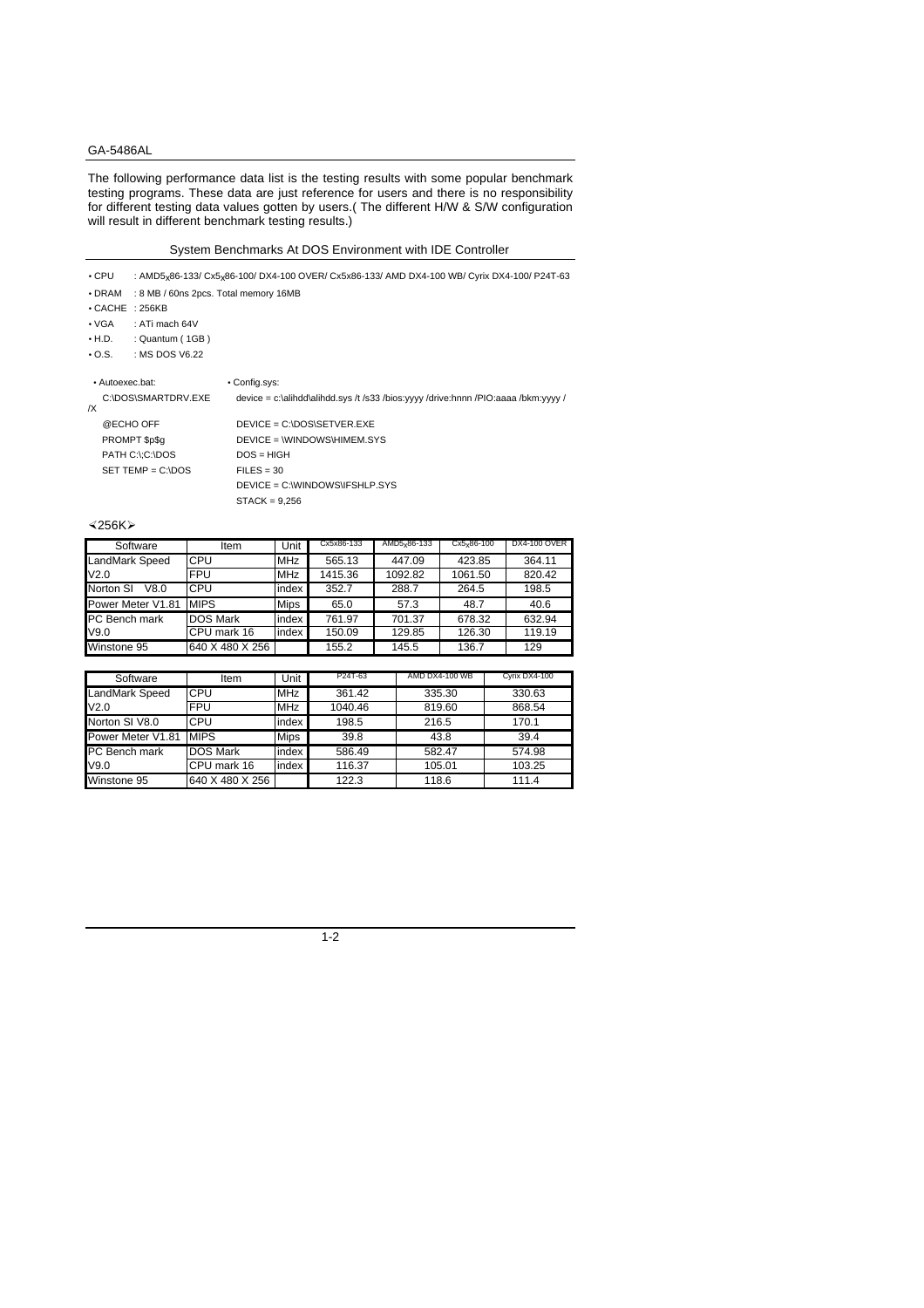$\triangle$ EDO RAM NON-CACHE $\triangleright$ 

| Software              | Item            | Unit        | Cx5x86-133 |  | $AMD5x86-133$    | $Cx5x86-100$ | DX4-100 OVER  |
|-----------------------|-----------------|-------------|------------|--|------------------|--------------|---------------|
| <b>LandMark Speed</b> | CPU             | <b>MHz</b>  | 565.16     |  | 447.11<br>423.86 |              | 363.92        |
| V <sub>2.0</sub>      | <b>FPU</b>      | <b>MHz</b>  | 1415.48    |  | 1092.90          | 1061.85      | 818.52        |
| Norton SI V8.0        | CPU             | index       | 352.7      |  | 288.7            | 264.6        | 198.5         |
| Power Meter V1.81     | <b>MIPS</b>     | <b>Mips</b> | 65.0       |  | 58.2             | 48.7         | 34.5          |
| <b>PC</b> Bench mark  | <b>DOS Mark</b> | index       | 726.90     |  | 677.56           | 645.49       | 553.44        |
| V9.0                  | CPU mark 16     | index       | 129.17     |  | 118.86           | 111.41       | 90.83         |
| Winstone 95           | 640 X 480 X 256 |             | 149.3      |  | 141.9            | 132.8        | 116.4         |
|                       |                 |             | P24T-63    |  |                  |              |               |
| Software              | Item            | Unit        |            |  | AMD DX4-100 WB   |              | Cyrix DX4-100 |
| LandMark Speed        | CPU             | <b>MHz</b>  | 361.48     |  |                  | 335.32       | 330.63        |
| V <sub>2.0</sub>      | <b>FPU</b>      | <b>MHz</b>  | 1040.64    |  |                  | 819.64       | 868.58        |
| Norton SI V8.0        | CPU             | index       | 198.5      |  | 216.5            |              | 170.1         |
| Power Meter V1.81     | <b>MIPS</b>     | <b>Mips</b> | 41.0       |  |                  | 44.3         | 39.4          |
| <b>PC</b> Bench mark  | <b>DOS Mark</b> | index       | 603.5      |  |                  | 554.12       | 548.18        |
| V9.0                  | CPU mark 16     | index       | 116.01     |  |                  | 97.21        | 93.32         |
| Winstone 95           | 640 X 480 X 256 |             | 122.1      |  | 111.9            |              | 105.1         |

## **1.4 BLOCK DIAGRAM**

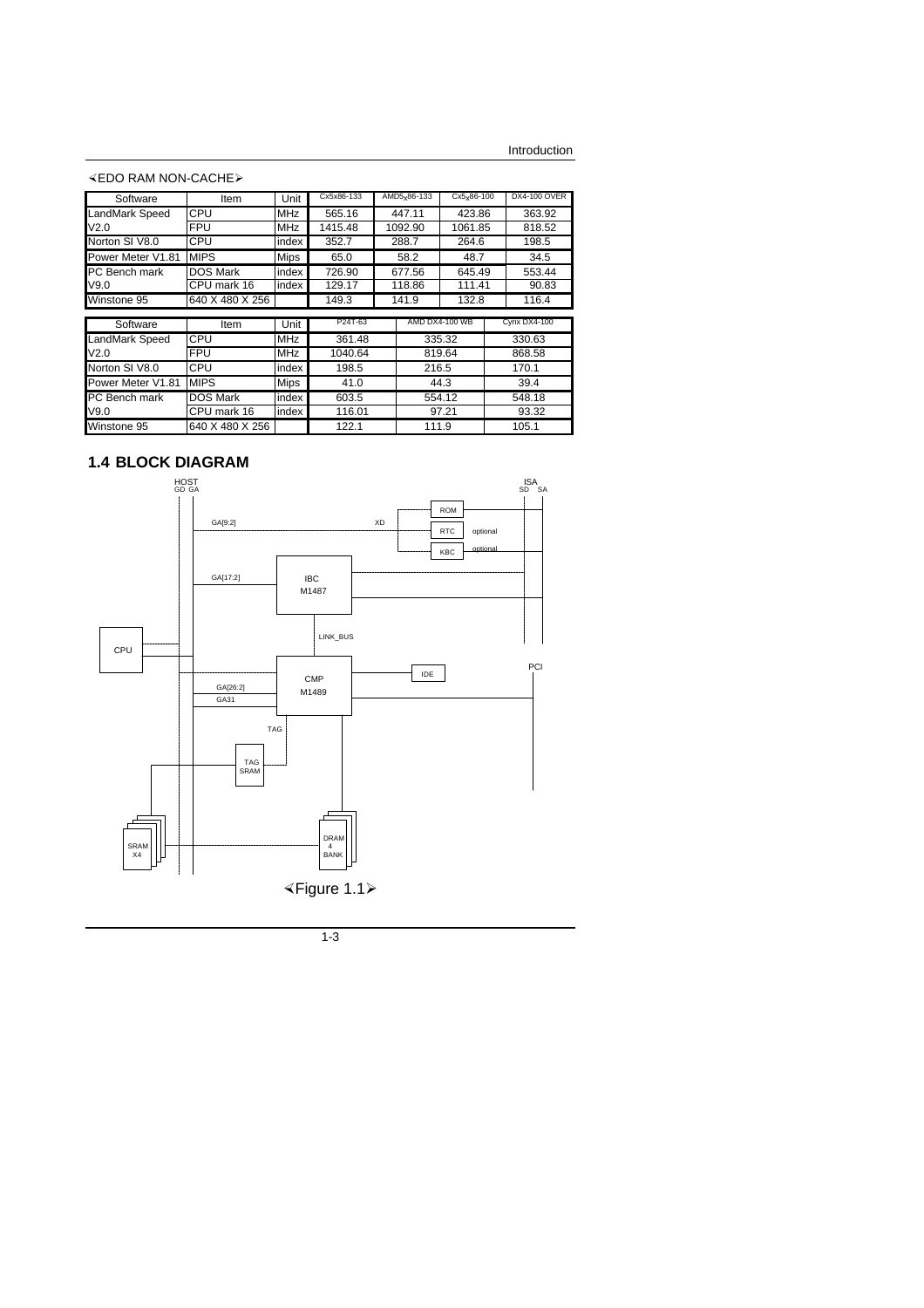### **1.5 INTRODUCE THE PCI-BUS**

Connecting devices to a local bus of CPU can dramatically increase the speed of I/Obound peripherals with only a slight increase in cost over traditional systems. This price/performance point has created a vast market potential for local bus products. The main barrier to this market has been the lack of an accepted standard for local bus peripherals.

The PCI-bus standard, under development since Jun. 1992, which is designed to bring workstation-level performance to standard PC platform. The PCI-bus removes many of the bottlenecks that have hampered PC for several years. On the PCI-bus, peripherals operate at the native speed of the computer system, thus enabling data transfer between peripherals and the system at maximum speed. This performance is critical for bandwidth-constrained devices such as video, multimedia, mass storage and networking adapters.

PCI-bus standard provide end-users with a low-cost, extendible and portable local bus design, which will allow systems and peripherals from different manufacturers to work together.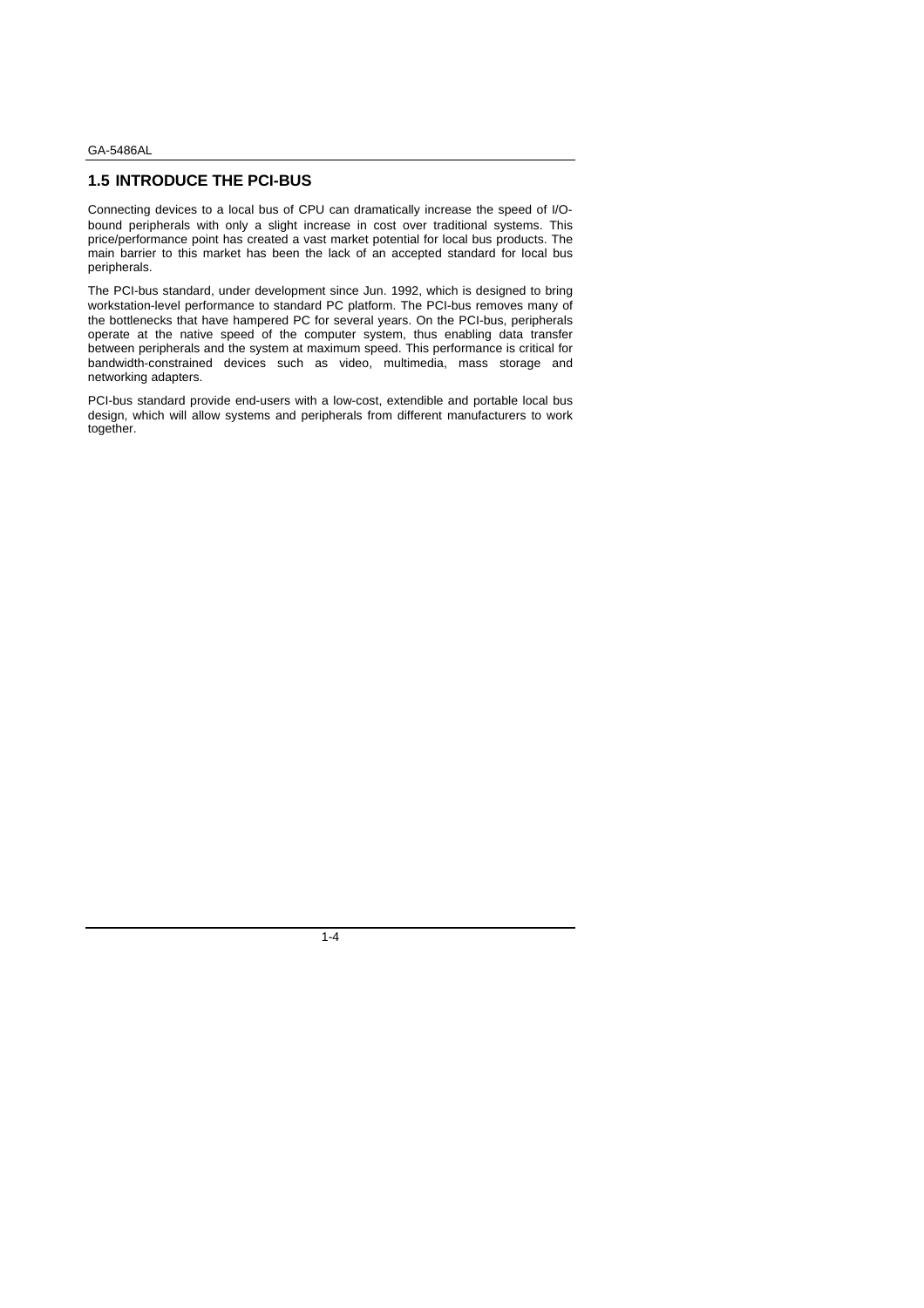## **2 SPECIFICATION**

## **2.1 HARDWARE**

| $\bullet$ CPU       | - AMD5x86 / Cx5x86 / 80486DX / DX2 / S-Series,<br>OverDrive, P24D, P24T, DX4.<br>- 237 pins (Socket 3) ZIF white socket / LIF socket on<br>board.                                                                                                                                    |
|---------------------|--------------------------------------------------------------------------------------------------------------------------------------------------------------------------------------------------------------------------------------------------------------------------------------|
| • COPROCESSOR       | - Coprocessor included in 80486DX.                                                                                                                                                                                                                                                   |
| $\bullet$ SPEED     | $-25/33/40$ MHz system<br>- 20-33 MHz PCI- bus speed.<br>- 8 MHz (programmable) AT Bus speed.<br>- Hardware and Software speed switchable function.                                                                                                                                  |
| • GREEN FUNCTION    | - Power Down Timer from 10 sec to 1 hr.<br>- When enter Power Down Mode, 0 MHz system speed<br>for Intel & Cyrix S-Series.<br>- Support IDE Hard Disk Standby Mode control.<br>- Wake Up by all IRQ, DMA, and PCI Master Devices.<br>- Support Green LED Indicator and Green Switch. |
| • DRAM MEMORY       | - 4 banks 72 pins single side SIMM module or 2 banks 72<br>pins double side SIMM module.<br>$-$ Use 1/2/4/8/16/32/64 MB 60~70 ns SIMM<br>module DRAM.<br>- Support Fast Page DRAM access mode & EDO.                                                                                 |
| • CACHE MEMORY      | - 8 KB cache memory included in 80486 DX / DX2 / SX2<br>and AMD DX4.<br>- 16 KB cache memory included in AMD5x86, Cx5x86,<br><b>INTEL DX4.</b><br>$-128/256/512$ KB 2nd cache memory on board.<br>- Support 486 Burst mode on 2nd cache memory access.                               |
| • SHADOW RAM        | - Main BIOS shadow function programmable.<br>- Video BIOS shadow function programmable.<br>- Shadow RAM cacheable function programmable.                                                                                                                                             |
| • IDE PORTS         | - 2 Enhanced IDE channels on board. (Using IRQ14,15)<br>- Support Mode 3, 4 IDE & ATAPI CD-ROM.<br>- Driver Support DOS, WINDOWS, OS/2, NT, Novell.                                                                                                                                  |
| $\bullet$ I/O PORTS | - Supports 2 16550 COM ports. (Using IRQ4,3)<br>- Supports 1 EPP/ECP LPT port. (Using DMA3 & IRQ7)<br>- Supports Floppy port. (Using DMA2 & IRQ6)                                                                                                                                    |
| • I/O BUS SLOTS     | $-4$ AT-bus.<br>- 3 PCI-bus.                                                                                                                                                                                                                                                         |
| • DIMENSION         | - 2/3 Baby AT size (22 cm x 21 cm).                                                                                                                                                                                                                                                  |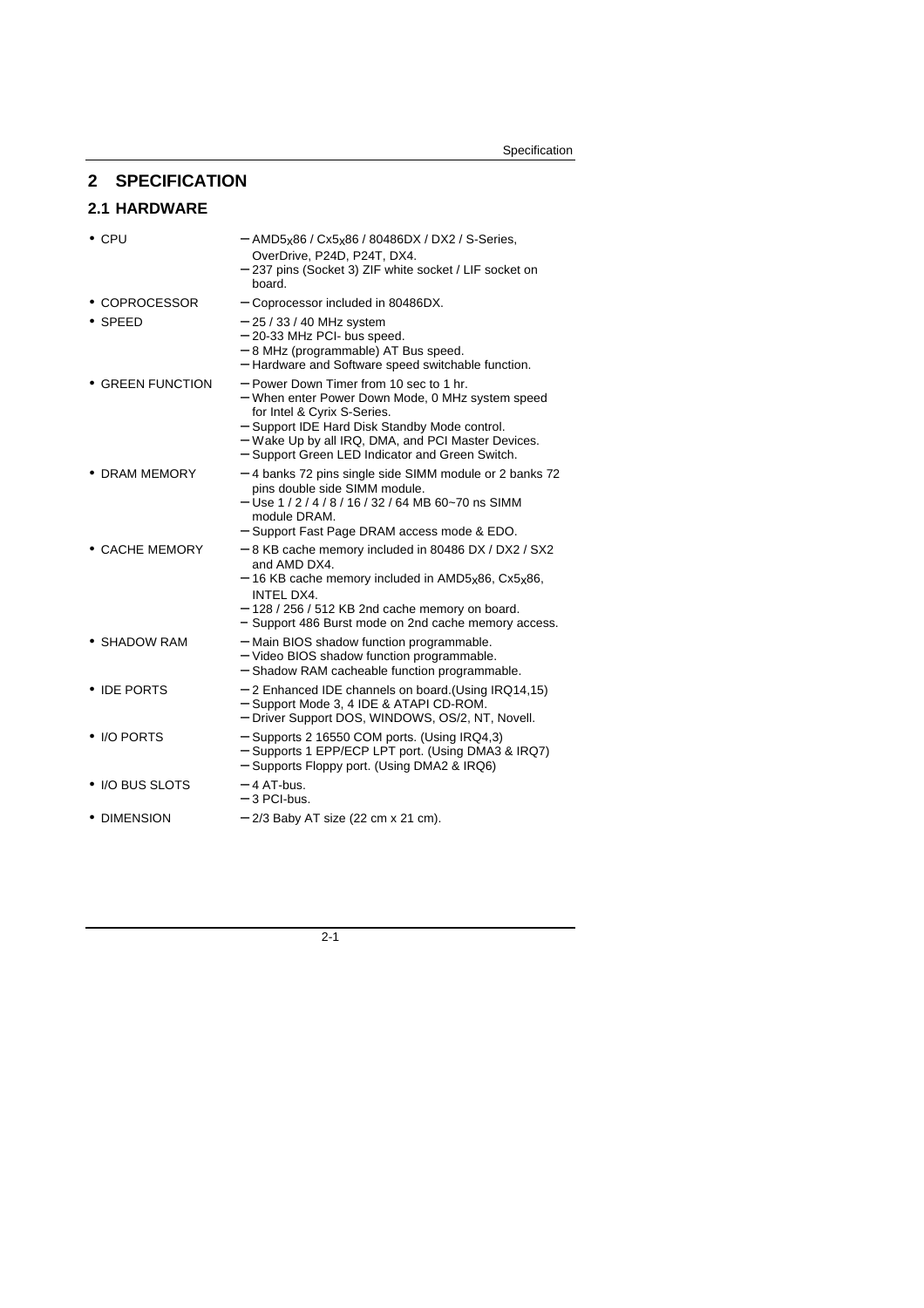## **2.2 SOFTWARE**

- 
- BIOS Licensed AWARD BIOS.
	- − AT CMOS Setup, Advanced / Chipset Setup and Power Management included.
- O. S. − Operation with MS-DOS, WINDOWS NT,OS/2, NOVELL, SCO UNIX.

## **2.3 ENVIRONMENT**

- AMBIENT TEMP.  $-0$ °C to +50°C (operating).
- RELATIVE HUM.  $-0$  to +85% (operating).
- ALTITUDE  $-0$  to 10,000 feet (operating).
- VIBRATION  $-0$  to 1,000 Hz.
	-
- $\bullet$  ELECTRICITY  $-4.9$  V to 5.2 V.
	- − 3 A to 5 A current.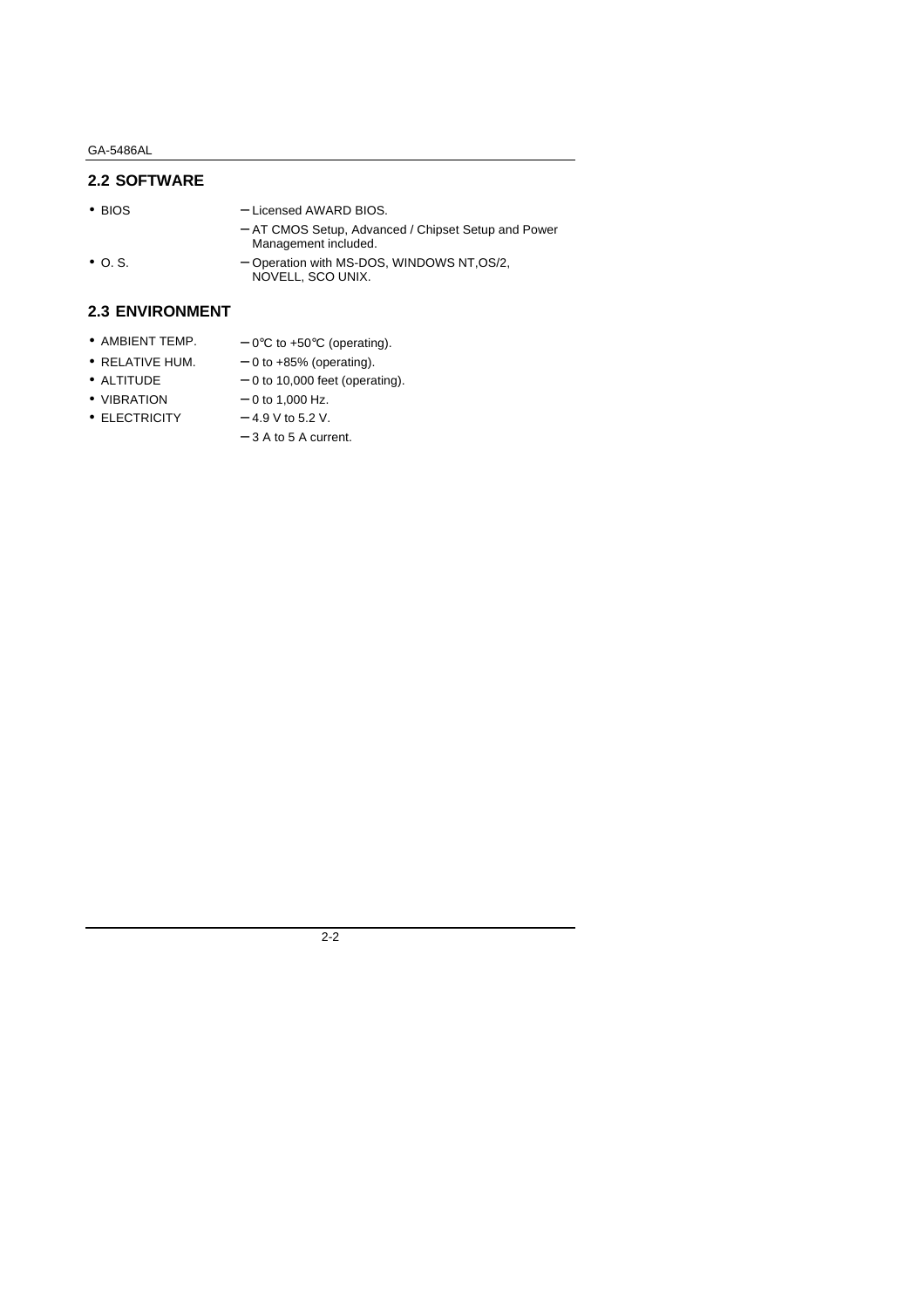## **3 HARDWARE INSTALLATION**

### **3.1 UNPACKING**

The ainboard ackage hould ontain he ollowing:

- The **A-5486AL** ainboard
- User's manual
- A Driver Diskette

The mainboard contains sensitive electric components which can be easily damaged by static electricity, so the mainboard should be left in its original packing until it is installed.

Unpacking and installation should be done on a grounded anti-static mat. The operator should be wearing an anti static wristband, grounded at the same point as the anti-static mat.

Inspect the mainboard carton for obvious damage. Shipping and handling may cause damage to your board. Be sure there are no shipping and handling damages on the board before proceeding.

After opening the mainboard carton, extract the system board and place it only on a grounded anti-static surface component side up. Again inspect the board for damage. Press down on all of the socket IC's to make sure that they are properly seated. Do this only on with the board placed on a firm flat surface.

#### $\bullet$  Do not apply power to the board if it has been damaged..

You are now ready to install your mainboard. The mounting hole pattern on the mainboard matches the IBM-XT system board. It is assumed that the chassis is designed for a standard IBM XT/AT mainboard mounting.

Place the chassis on the anti-static mat and remove the cover. Take the plastic clips, Nylon stand-off and screws for mounting the system board, and keep them separate.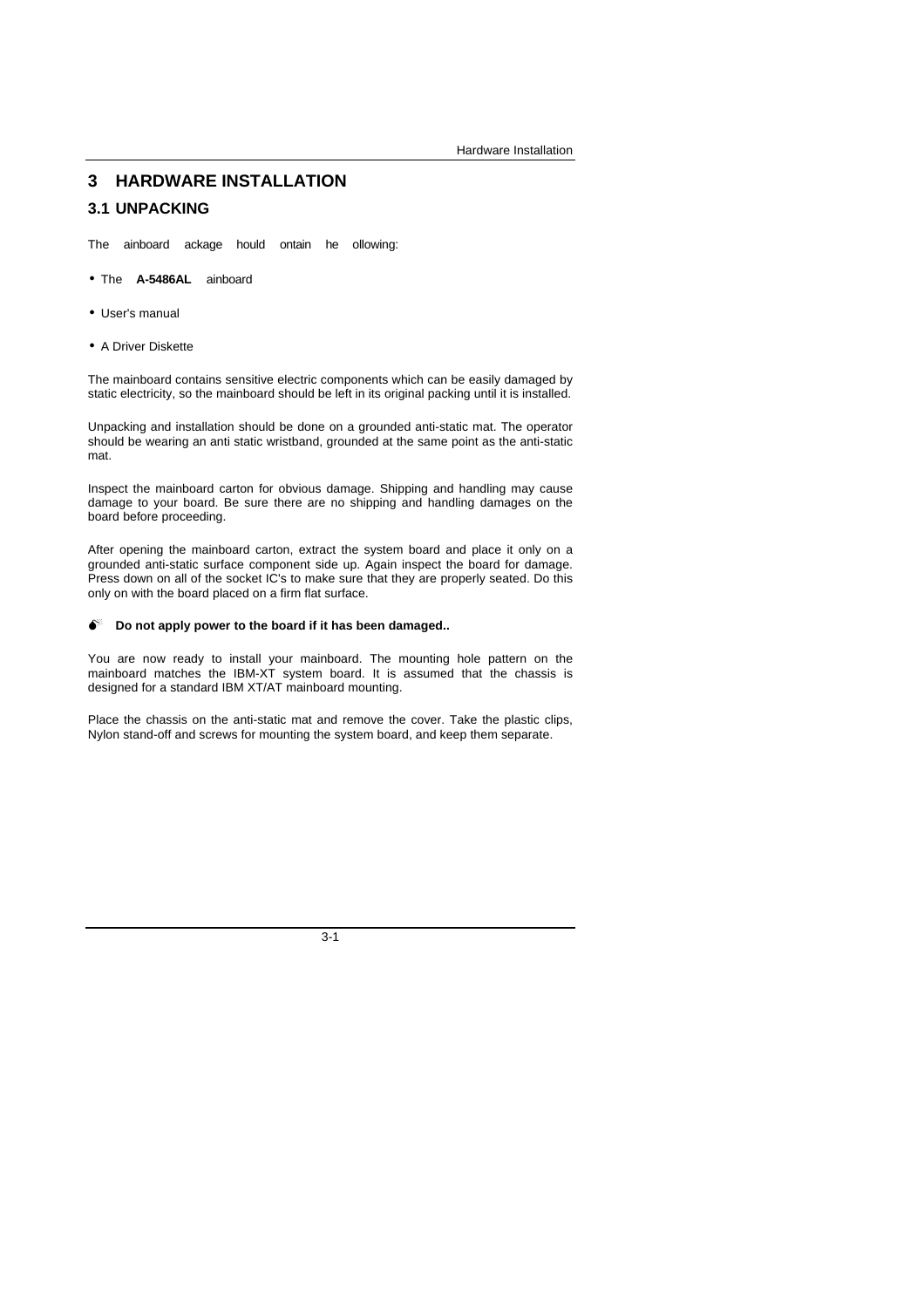## **3.2 MAINBOARD LAYOUT**

### ×Figure 3.1ÿ



## **3.3 JUMPERS AND CONNECTORS SETTING**

#### • CONNECTOR SETTING

| • J3: Reset Connector |                              |  |
|-----------------------|------------------------------|--|
| Open                  | Normal operation.            |  |
| Close                 | Hardware reset system.       |  |
|                       |                              |  |
|                       | • J4: Turbo Switch Connector |  |
| Close                 | Low speed.                   |  |
| Open                  | High speed. (Default)        |  |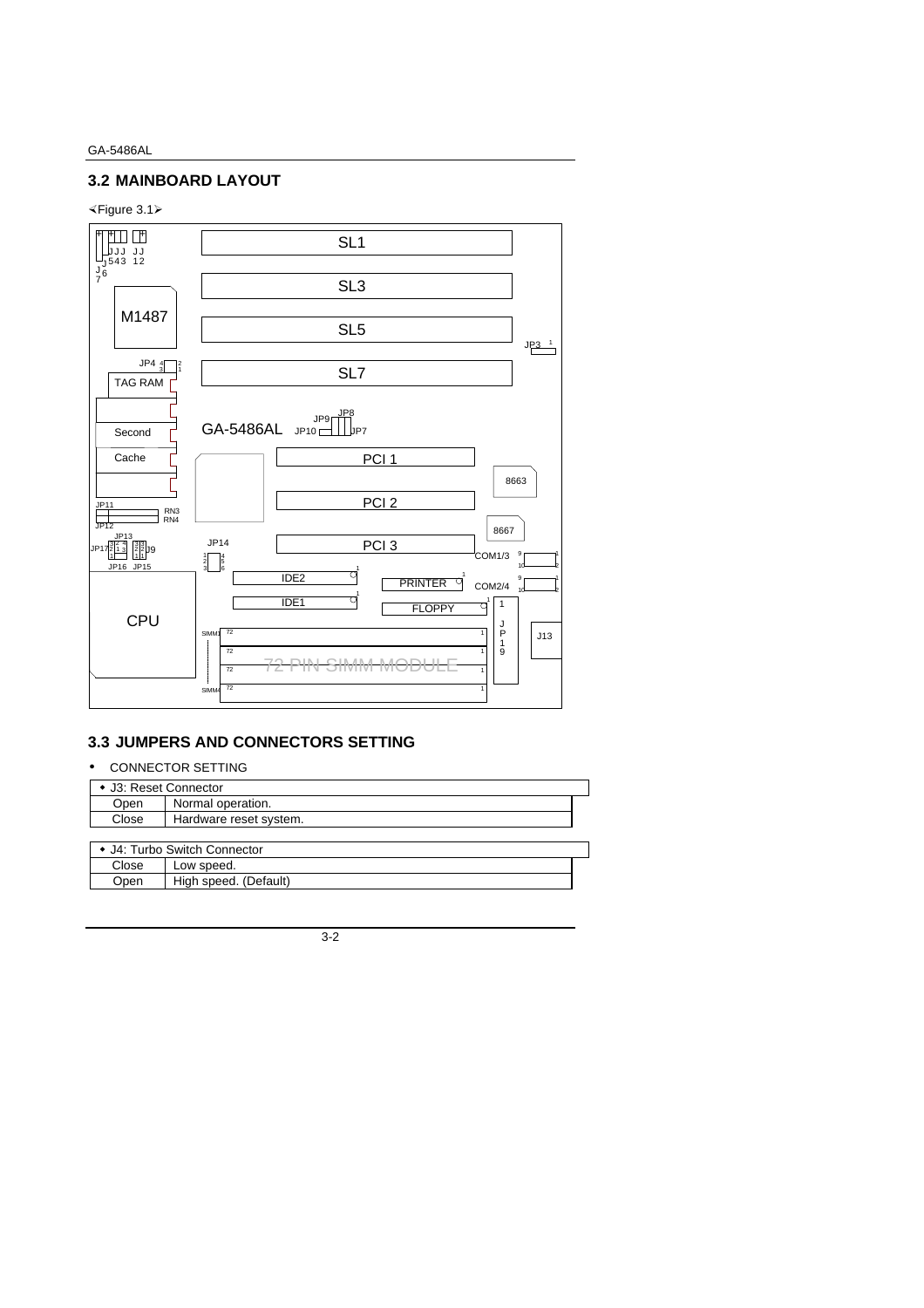Hardware Installation

| • J6: Speaker Connector |  |
|-------------------------|--|
| Data.                   |  |
| GND.                    |  |
| GND.                    |  |
| VCC (+5V).              |  |

| • J7: Power LED & Key-Lock Connector |  |  |
|--------------------------------------|--|--|
| LED anode $(+)$ .                    |  |  |
| NC.                                  |  |  |
| LED cathode $(-)$ .                  |  |  |
| Kev-lock.                            |  |  |
| GND                                  |  |  |

| • J2: HDD LED (On board layout, "+" is LED anode) |  |  |
|---------------------------------------------------|--|--|
| Hard disk Read/Write indicator.                   |  |  |

| • J13: Keyboard Connector |                 |  |  |
|---------------------------|-----------------|--|--|
|                           | Keyboard clock. |  |  |
|                           | Keyboard data.  |  |  |
|                           | NC.             |  |  |
|                           | $VCC$ (+5V).    |  |  |
|                           | GND.            |  |  |

| • JP19: Power Supply Connector |                    |  |  |
|--------------------------------|--------------------|--|--|
|                                | Power good signal. |  |  |
| 2,10,11,12                     | $VCC (+5V).$       |  |  |
|                                | $+12V$ .           |  |  |
|                                | $-12V$ .           |  |  |
| 5,6,7,8                        | GND.               |  |  |
| 9                              | -5V                |  |  |

#### • GREEN FUNCTION JUMPER SETTING

| • J5: Turbo LED and Flash Green LED (On board layout, "+" is LED anode)                                                             |
|-------------------------------------------------------------------------------------------------------------------------------------|
| Normally, this jumper is for Turbo LED. But when system gets into<br>Green mode, the LED on this jumper will light once per second. |

#### • J1: Brake Switch

Shorting this jumper and then releasing it immediately will force system into Green mode right away.

### **3.4SRAM INSTALLATION AND JUMPERS SETUP**

The cache memory system consists of two parts, one is TAG SRAM, the other is DATA SRAM. The TAG SRAM type used in this mainboard is 8Kx8, 16Kx8, 32Kx8 and the DATA SRAM type is 32Kx8-15ns 64Kx8-15ns or 128Kx8-15ns.

The mainboard can be installed with 128, 256, 512 KB cache memory when using 32Kx8 or 64Kx8 or 128Kx8 type DATA SRAM respectively. • CACHE MEMORY SIZE SETTING

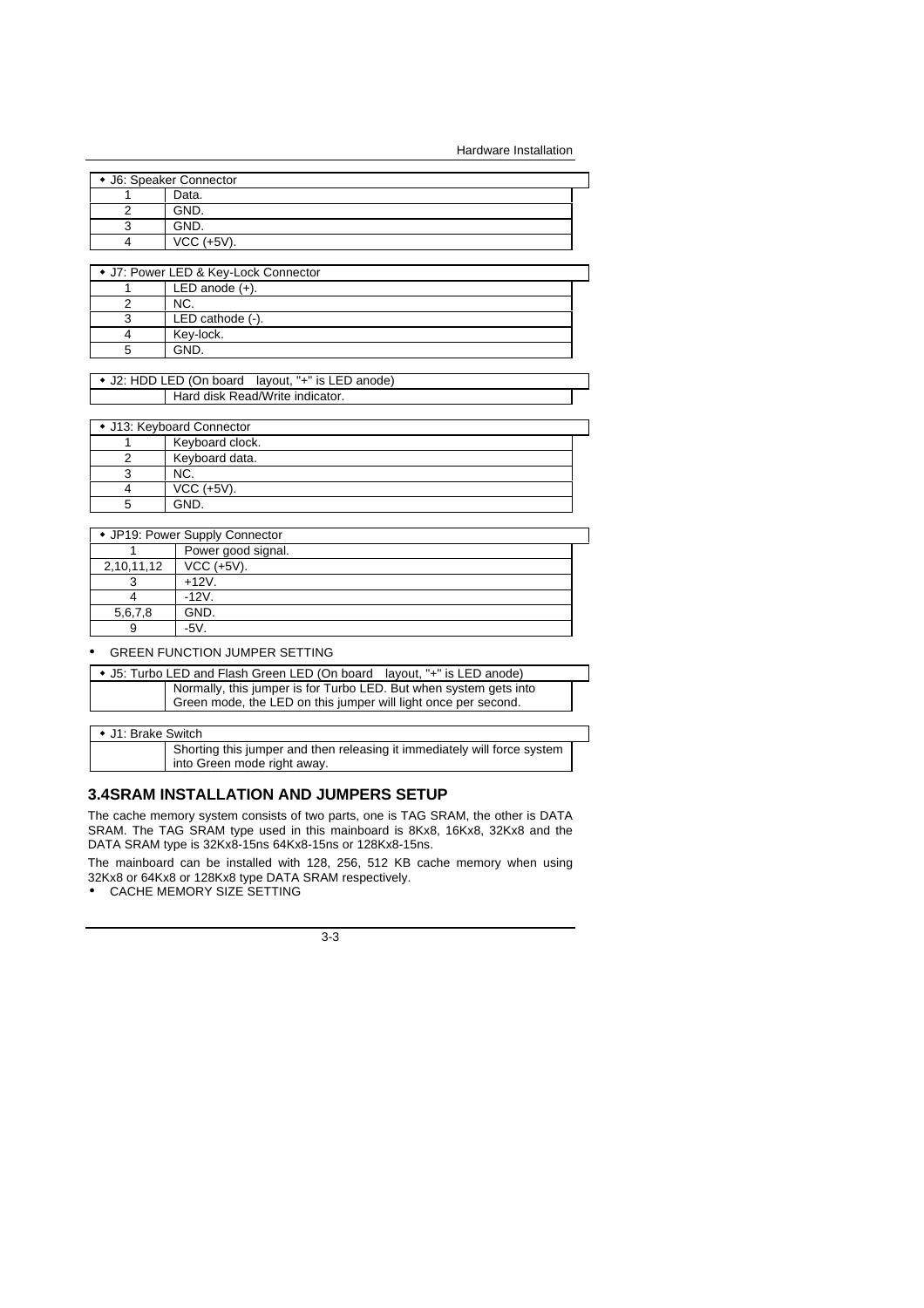|                  | Size                                       | 128K                                                          | 256K       | 512K        |
|------------------|--------------------------------------------|---------------------------------------------------------------|------------|-------------|
| JP4              | $2 - 4$                                    | <b>OPN</b>                                                    | SHT        | <b>SHT</b>  |
| JP4              | $1 - 3$                                    | <b>OPN</b>                                                    | <b>OPN</b> | <b>SHT</b>  |
| <b>DATA SRAM</b> |                                            | $32K84$ pcs                                                   | 64K8 4 pcs | 128K8 4 pcs |
| <b>TAG SRAM</b>  |                                            | 8K <sub>8</sub>                                               | 16K8       | 32K8        |
| JP4<br>128KB     | JP4<br>41<br>$\bullet$<br>$3\cup$<br>256KB | JP4<br>$\bullet$ <sup>2</sup><br>$_3$ $\bullet$ $_1$<br>512KB |            |             |

## **3.5 CPU INSTALLATION AND JUMPERS SETUP**

The CPU is a sensitive electric component and it can be easily damaged by static electricity, so users must keep it away from metal surface when the CPU is installed onto mainboard.

When the user installs the CPU on socket, please notice the PIN 1 of CPU is in the same corner as the PIN 1 of socket!

Before the CPU is installed, the mainboard must be placed on a flat plane in order to avoid being broken by the pressure of CPU installation.

• CPU CLOCK SETTING

The system speed depends on the frequency of CLOCK GENERATOR. The user can change the clock selection jumper to set up the system speed at 25, 33 ,40MHz for different CPU speeds.

The mainboard can use AMD5x86, Cx5x86, 80486DX, DX2, OverDrive, P24T, P24D and DX4 CPU, and the CPU speed must match with the frequency of CLOCK GEN. It will cause system hanging up if the CLOCK GEN.'S frequency is higher than CPU's. Refer to the following table to set up the CPU clock:

| Refer to the following table to set up the CFO Clock. |                                                                       |                                                           |                       |         |       |  |
|-------------------------------------------------------|-----------------------------------------------------------------------|-----------------------------------------------------------|-----------------------|---------|-------|--|
| <b>Clock</b>                                          | CPU speed                                                             | JP7                                                       | JP8                   | JP9     | JP10  |  |
| 25 MHz                                                | 25/50/75 MHz                                                          | $1 - 2$                                                   | $2 - 3$               | $1 - 2$ | Open  |  |
| 33 MHz                                                | 33/66/100/133 MHz                                                     | $1 - 2$                                                   | $1 - 2$               | $1 - 2$ | Open  |  |
| 40 MHz                                                | 40/80/120 MHz                                                         | $2 - 3$                                                   | $2 - 3$               | $2 - 3$ | Short |  |
| JP10<br>J<br>P<br>J<br>P<br>9<br>8<br>25 MHz          | JP10<br>J<br>P<br>J<br>P<br>J<br>P<br>J<br>P<br>9<br>8<br>7<br>33 MHz | $\overline{\phantom{a}}$<br>JP10<br>J<br>P<br>9<br>40 MHz | J<br>P<br>J<br>P<br>8 |         |       |  |

• CPU BRAND SELECTION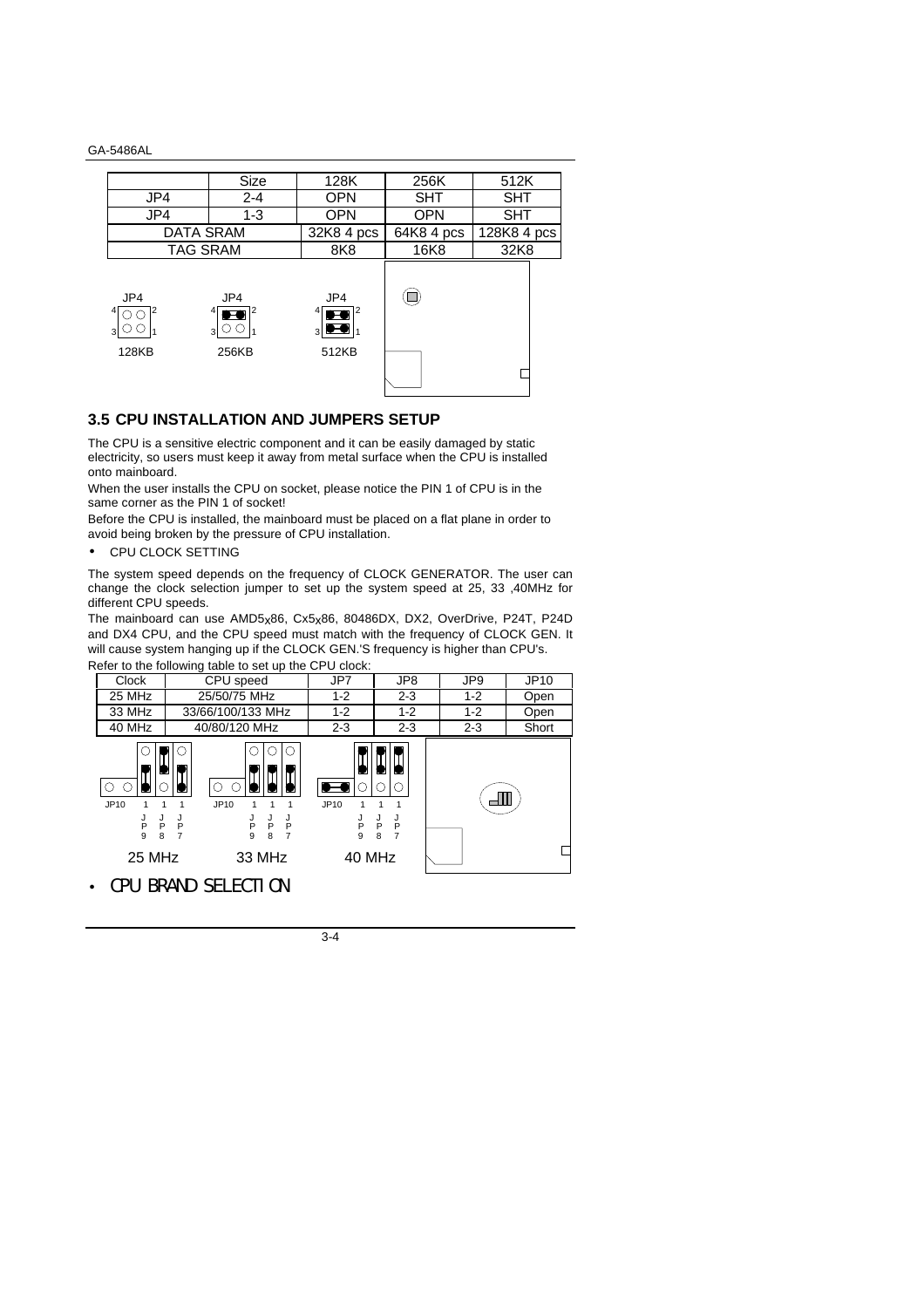Hardware Installation

|                                                                                                                                               | <b>BRAND</b>                         | <b>JP11</b>                | JP12      | RN <sub>3</sub> | RN4       |
|-----------------------------------------------------------------------------------------------------------------------------------------------|--------------------------------------|----------------------------|-----------|-----------------|-----------|
|                                                                                                                                               | $5$ <sub>x</sub> 86, Intel, AMD, UMC | Installed                  |           | Installed       |           |
|                                                                                                                                               | Cyrix DX2-66, DX2-80, DX4-100        |                            | Installed |                 | Installed |
| <b>CPU BRAND SELECTION</b><br><b>B-8 80000000</b><br>RN <sub>3</sub><br><b>JP11</b><br>:5x86,Intel,AMD,UMC<br>JP12<br>mmmm<br>RN <sub>4</sub> |                                      |                            |           |                 |           |
| JP11<br><b>JP12</b>                                                                                                                           | RN <sub>3</sub><br>RN4               | :Cyrix, DX2-66/80, DX4-100 |           |                 |           |

## • CPU TYPE SELECTION

| $\cdot$ JP15: |                                                                                  |
|---------------|----------------------------------------------------------------------------------|
|               | Intel DX4, Enhance AMD $\chi$ 3, AMD5 $_{x}$ 86 $\chi$ 3, Cx5 $_{x}$ 86 $\chi$ 3 |
| $2 - 3$       | Intel DX4, Enhance AMD $X$ 2, AMD5 $x86X4$ , Cx5 $x86X4$                         |

## $\bullet$  JP17:

| 1-2   P24D, Enhance AMD AMD5x86 WB & Non-Enhance AMD X 3 |  |
|----------------------------------------------------------|--|
| 2-3   P24D, Enhance AMD AMD5x86 WT & Non-Enhance AMD X 2 |  |

| $1 - 2$  | Normal                                    |
|----------|-------------------------------------------|
| $2 - 3$  | P24D WB & AMD Enhance WB & AMD5x86 & P24T |
|          |                                           |
| $\cdots$ |                                           |

| $\cdot$ JP16: |                        |  |  |
|---------------|------------------------|--|--|
|               | Close Intel Over Drive |  |  |
|               | Open Normal            |  |  |
|               |                        |  |  |

## $\cdot$  JP13:

 $\frac{31}{1-2}$  SCPU 3-4 Non-SCPU

• CPU VOLTAGE SELECTION

## ¡ iGA-5486AL¡ j

| JP14    | 3.3V CPU | 4V CPU | 5V CPU |
|---------|----------|--------|--------|
| 1-4     |          | Close  |        |
| $2 - 5$ | Close    |        |        |
| 3-6     |          |        | Close  |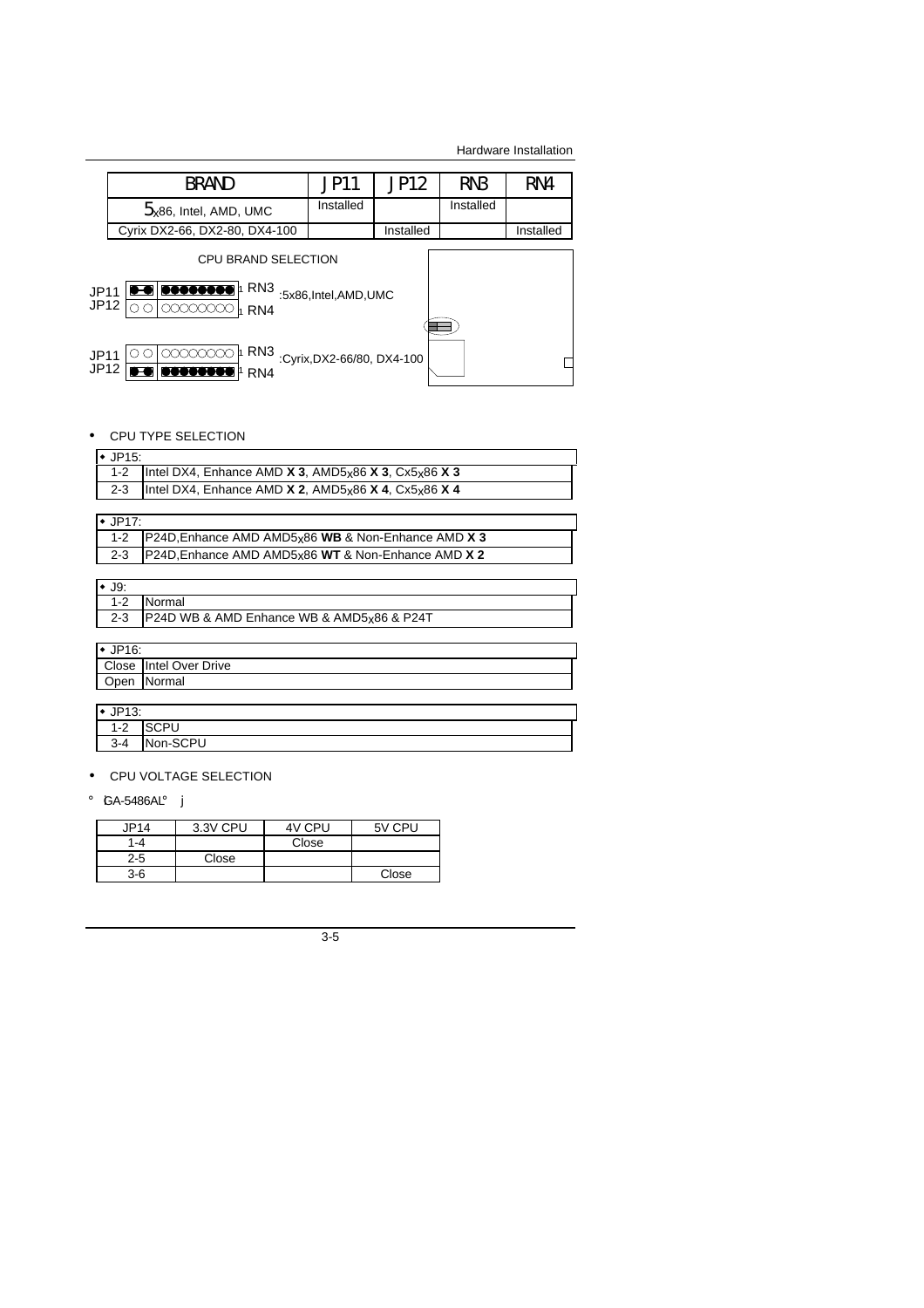### **3.6 DRAM INSTALLATION**

This mainboard can be installed with 1, 2, 4, 8, 16 ,32 or 64 MB EDO or FAST PAGE 72 pins SIMM module DRAM. The DRAM speed of both mainboard is using 60/70 ns. The banks of memory system on the mainboard includes from SIMM 1 to SIMM 4.

2 banks for double side SIMM module.

4 banks for single side SIMM module.

The DRAM installation position refer to MAINBOARD LAYOUT, and notice the PIN -1 of SIMM module must match with the PIN -1 of SIMM socket when the DRAM SIMM module is installed.

Insert the DRAM SIMM module into the SIMM socket at 45 degree angle. If there is a wrong direction of PIN -1, the DRAM SIMM module couldn't be inserted into socket completely. After completely insert SIMM module into socket, then press the SIMM module in vertical direction until the left and right metal holders can keep the SIMM module standing up con-firmly.

#### **DRAM Installation Guide**

| <b>Total Memory</b> | Bank 0 | Bank 1 | Bank 2 | Bank 3 |
|---------------------|--------|--------|--------|--------|
| 4 MB                | 4 MB   |        |        |        |
| 8 MB                | 8 MB   |        |        |        |
| 8 MB                | 4 MB   | 4 MB   |        |        |
| 12 MB               | 8 MB   | 4 MB   |        |        |
| 16 MB               | 16 MB  |        |        |        |
| 16 MB               | 8 MB   | 8 MB   |        |        |
| 16 MB               | 4 MB   | 4 MB   | 4 MB   | 4 MB   |
| 20 MB               | 16 MB  | 4 MB   |        |        |
| 24 MB               | 16 MB  | 4 MB   | 4 MB   |        |
| 24 MB               | 16 MB  | 8 MB   |        |        |
| 32 MB               | 32 MB  |        |        |        |
| 32 MB               | 16 MB  | 16 MB  |        |        |
| 64 MB               | 16 MB  | 16 MB  | 16 MB  | 16 MB  |
| 64 MB               | 32 MB  | 32 MB  |        |        |

### **3.7 SPEAKER CONNECTOR INSTALLATION**

There is always a speaker in AT system for sound purpose. The 4-Pins connector (J6) is used to connect speaker. The speaker can work well in both direction of connector when it is installed to the connector (J6) on mainboard.

|                  | ٠                          |
|------------------|----------------------------|
| ×<br>i<br>×<br>٧ | an s<br>ł<br>۰.<br>×<br>۰. |



2 3 4



**3.8 POWER LED & KEY LOCK CONNECTOR INSTALLATION**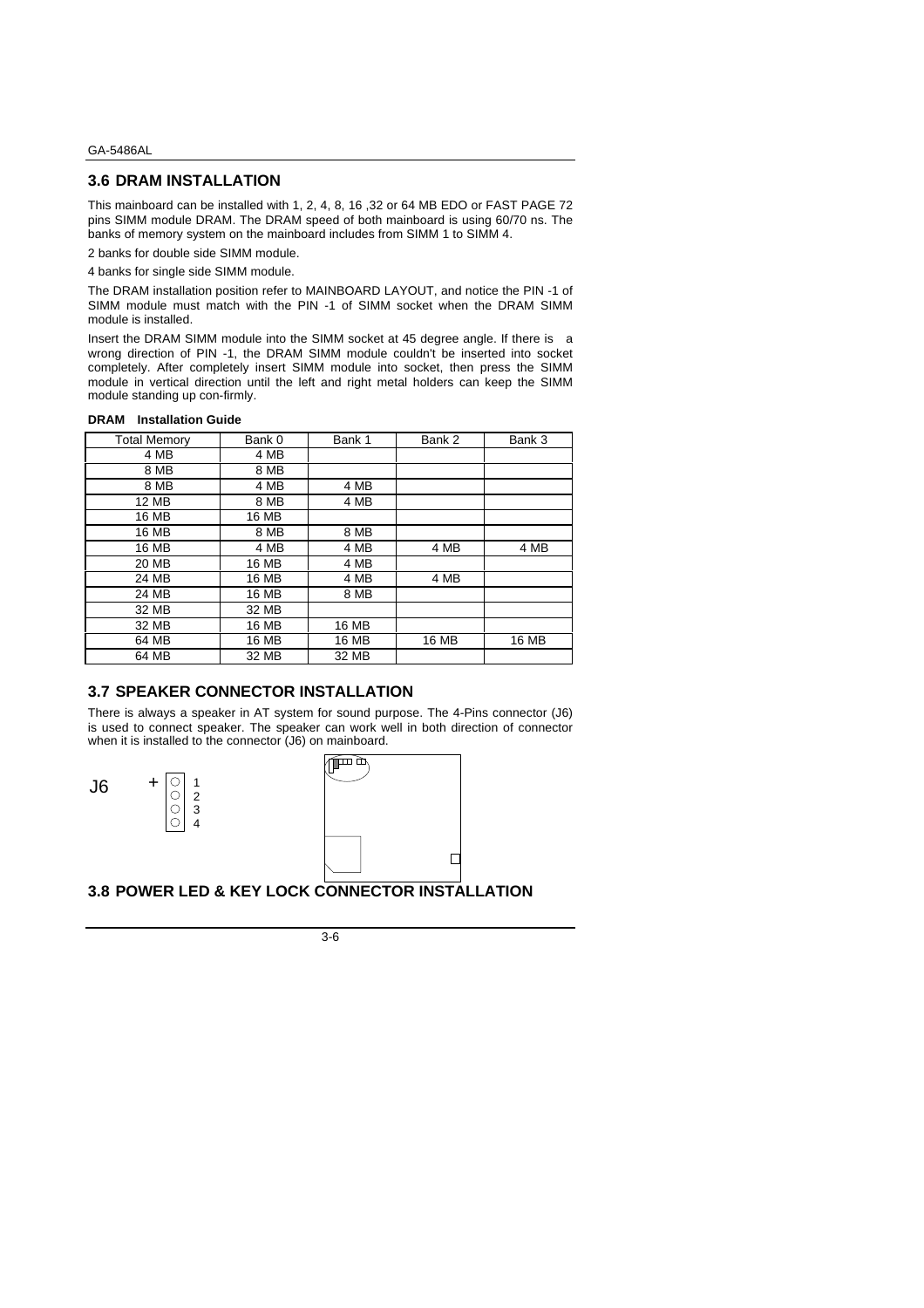Hardware Installation

There are a system power LED lamp and a key on the panel of case. The power LED will light on when system is powered-on, and the key can lock the keyboard input or unlock it, both of them are connected to a 5 PIN connector. The connector should be installed to J7 of mainboard in correct direction.



### **3.9 TURBO SWITCH CONNECTOR INSTALLATION**

The TURBO switch on the panel is used for controlling the system speed. Some program developed on XT should be executed with a low speed system, so a high speed system needs the speed switching function to change its running speed.

Because a 80486 CPU cannot accept the real clock speed change when program is executed, so the mainboard uses cache-enable or disable function to simulate TURBO switching function. The J4 on mainboard should be connected to the TURBO switch on panel, and user can push in or pop out the TURBO switch to enable or disable the cache function of system.

2

| ta<br>Tu<br>Τ |  |
|---------------|--|
|               |  |
|               |  |
|               |  |

#### **3.10TURBO LED FLASH GREEN LED CONNECTOR INSTALLATION**

The TURBO LED on panel can indicate the current speed status of system. The TURBO LED connector should be installed to J5 in correct direction. Normally, the J5 is a TURBO LED connector. But when system gets into Green mode, the LED on J5 will light on once per second.



## **3.11HARDWARE RESET SWITCH CONNECTOR INSTALLATION**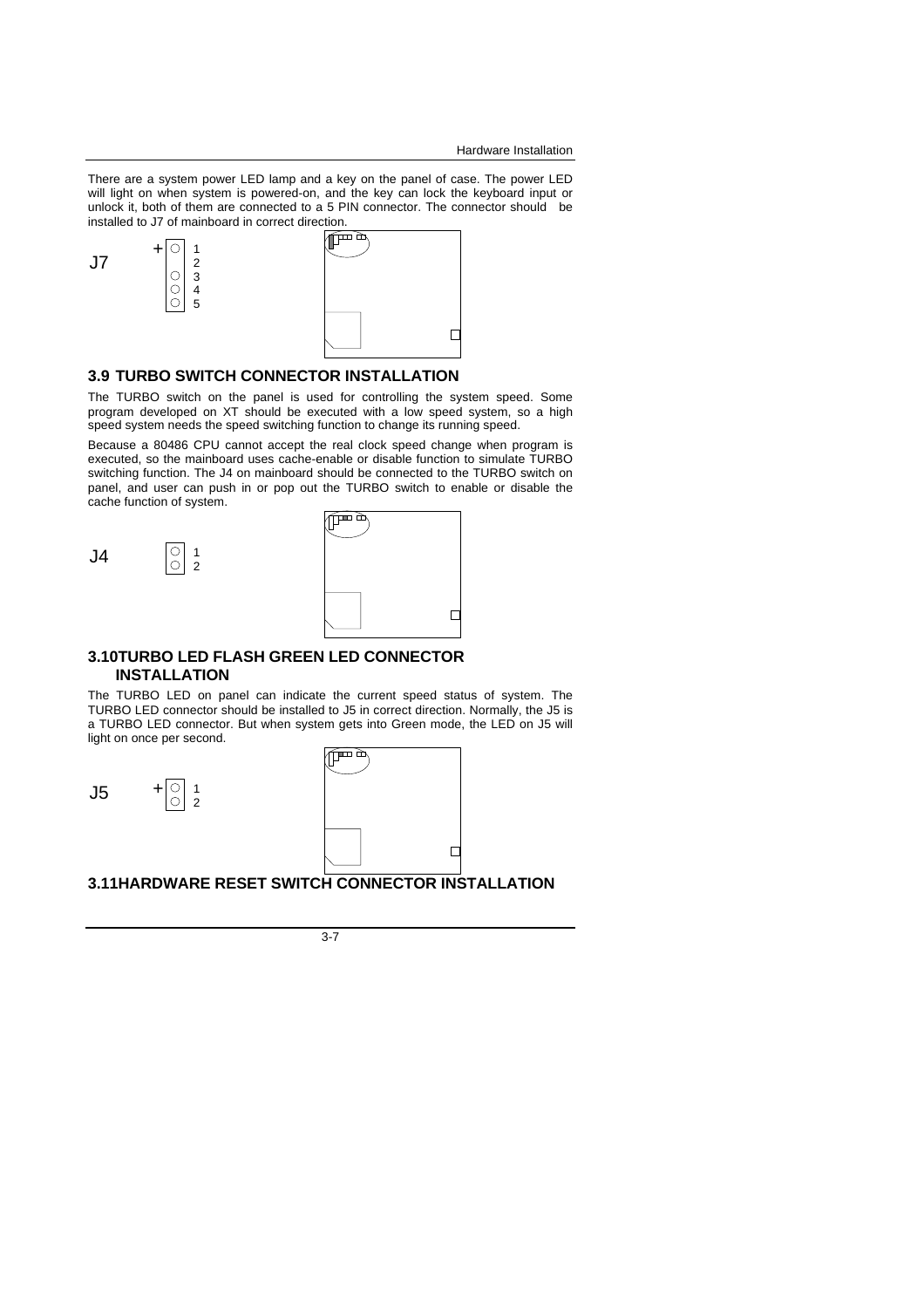The Reset switch on panel provides users with Hardware Reset function which is almost the same as power on / off. The system will do a cold start after the Reset switch is pushed and released at once. The Reset switch is a 2 PIN connector and should be installed to J1 on mainboard.

#### **3.12GREEN FUNCTION INSTALLATION**

For the purpose of power saving, there are two jumpers J5 and J1, to make sure the power saving function doing well. The J5 is a indicator (Green LED) for Green function. If the green LED is FLASH, the system is operating in green mode. The J1 is a switch to force the system into Green mode immediately.



#### **3.13PERIPHERAL DEVICE INSTALLATION**

If a PCI-bus device is to be installed in the system, any one of three PCI-bus slots can be used no matter what Slave or Master PCI-bus device being installed.

After the peripheral device installed, the user should check everything again, and prepare to power-on the system. Now, the mainboard can be mounted into the case and fixed with screws.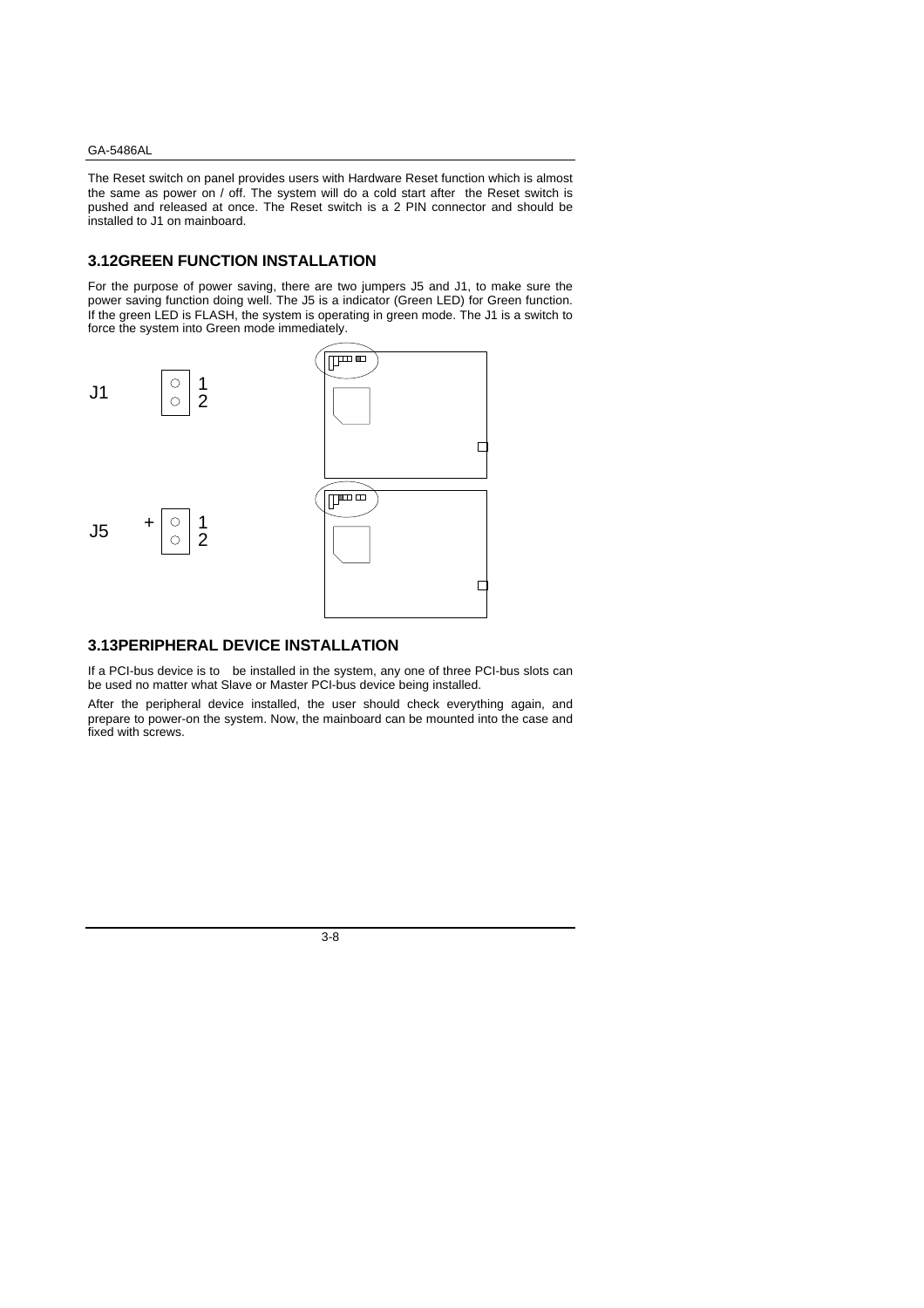## **4 BIOS CONFIGURATION**

Award's BIOS ROM has a built-in Setup program that allows users to modify the basic system configuration. This type of information is stored in battery-backed CMOS SRAM so that it retains the Setup information when the power is turned off.

### **4.1 ENTERING SETUP**

Power ON the computer and press <Del> immediately will allow you to enter Setup. The other way to enter Setup is to power on the computer, when the below message appears briefly at the bottom of the screen during the POST (Power On Self Test), press <Del> key or simultaneously press <Ctrl>,<Alt>,and <Esc> keys.

• TO ENTER SETUP BEFORE BOOT PRESS CTRL-ALT-ESC OR DEL KEY

If the message disappears before you respond and you still wish to enter Setup, restart the system to try again by turning it OFF then ON or pressing the "RESET" bottom on the system case. You may also restart by simultaneously press <Ctrl>,<Alt>,and<Del> keys. If you do not press the keys at the correct time and the system does not boot, an error message will be displayed and you will again be asked to,

• PRESS F1 TO CONTINUE, CTRL-ALT-ESC OR DEL TO ENTER SETUP

#### **4.2 CONTROL KEYS**

| Up arrow            | Move to previous item                                                         |  |  |  |
|---------------------|-------------------------------------------------------------------------------|--|--|--|
| Down arrow          | Move to next item                                                             |  |  |  |
| Left arrow          | Move to the item in the left hand                                             |  |  |  |
| Right arrow         | Move to the item in the right hand                                            |  |  |  |
| Esc key             | Main Menu - Quit and not save changes into CMOS                               |  |  |  |
|                     | Status Page Setup Menu and Option Page Setup Menu - Exit current              |  |  |  |
|                     | page and return to Main Menu                                                  |  |  |  |
| PgUp key            | Increase the numeric value or make changes                                    |  |  |  |
| PgDn key            | Decrease the numeric value or make changes                                    |  |  |  |
| F1 key              | General help, only for Status Page Setup Menu and Option Page                 |  |  |  |
|                     | Setup Menu                                                                    |  |  |  |
| F <sub>2</sub> key  | Change color from total 16 colors                                             |  |  |  |
| F <sub>3</sub> key  | Calendar, only for Status Page Setup Menu                                     |  |  |  |
| F4 key              | Reserved                                                                      |  |  |  |
| F <sub>5</sub> key  | Restore the previous CMOS value from CMOS, only for Option Page<br>Setup Menu |  |  |  |
| F6 key              | Load the default CMOS value from BIOS default table, only for                 |  |  |  |
|                     | Option Page Setup Menu                                                        |  |  |  |
| F7 key              | Load the default                                                              |  |  |  |
| F8 key              | Reserved                                                                      |  |  |  |
| F9 key              | Reserved                                                                      |  |  |  |
| F <sub>10</sub> key | Save all the CMOS changes, only for Main Menu                                 |  |  |  |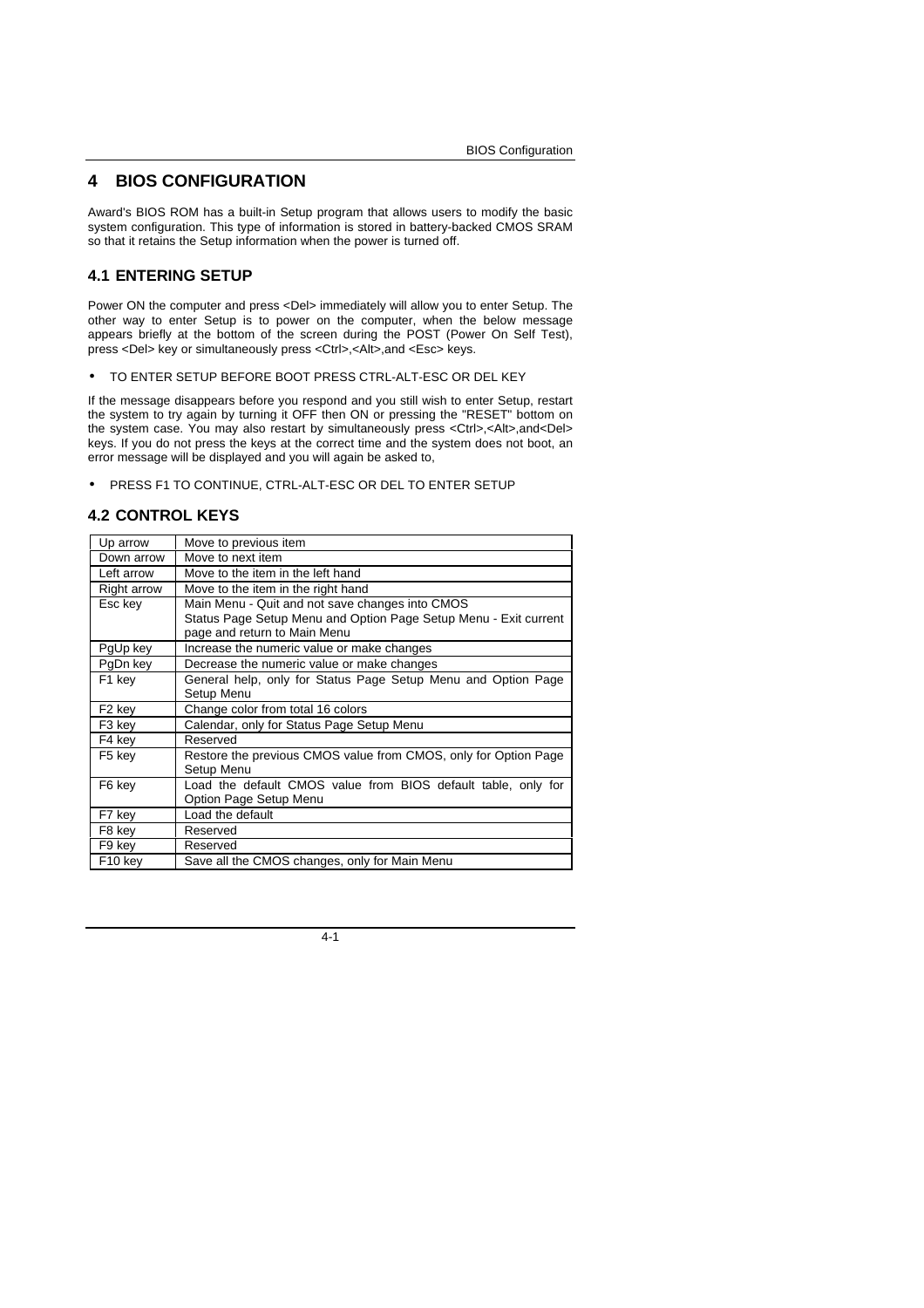## **4.3 GETTING HELP**

#### **4.3.1Main Menu**

The on-line description of the highlighted setup function is displayed at the bottom of the screen.

#### **4.3.2Status Page Setup Menu / Option Page Setup Menu**

Press F1 to pop up a small help window that describes the appropriate keys to use and the possible selections for the highlight item. To exit the Help Window press <Esc>.

#### **4.4 THE MAIN MENU**

Once you enter Award BIOS CMOS Setup Utility, the Main Menu (Figure 4.1) will appear on the screen. The Main Menu allows you to select from ten setup functions and two exit choices. Use arrow keys to select among the items and press <Enter> to accept or enter the sub-menu.

#### ROM PCI/ISA BIOS CMOS SETUP UTILITY AWARD SOFTWARE, INC.

| STANDARD CMOS SETUP                                | SUPERVISOR PASSWORD                                                               |  |
|----------------------------------------------------|-----------------------------------------------------------------------------------|--|
| <b>BIOS FEATURES SETUP</b>                         | <b>USER PASSWORD</b>                                                              |  |
| <b>CHIPSET FEATURES SETUP</b>                      | IDE HDD AUTO DETECTION                                                            |  |
| POWER MANAGEMENT SETUP                             | HDD LOW LEVEL FORMAT                                                              |  |
| PCI CONFIGURATION SETUP                            | <b>SAVE &amp; EXIT SETUP</b>                                                      |  |
| <b>LOAD BIOS DEFAULTS</b>                          | <b>EXIT WITHOUT SAVING</b>                                                        |  |
| <b>LOAD SETUP DEFAULTS</b>                         |                                                                                   |  |
| <b>ESC</b><br>: Quit<br>F10<br>: Save & Exit Setup | $\wedge \vee \rightarrow \leftarrow$ : Select Item<br>: Change Color<br>(Shift)F2 |  |
| Time, Date, Hard Disk Type                         |                                                                                   |  |

Figure 4.1: Main Menu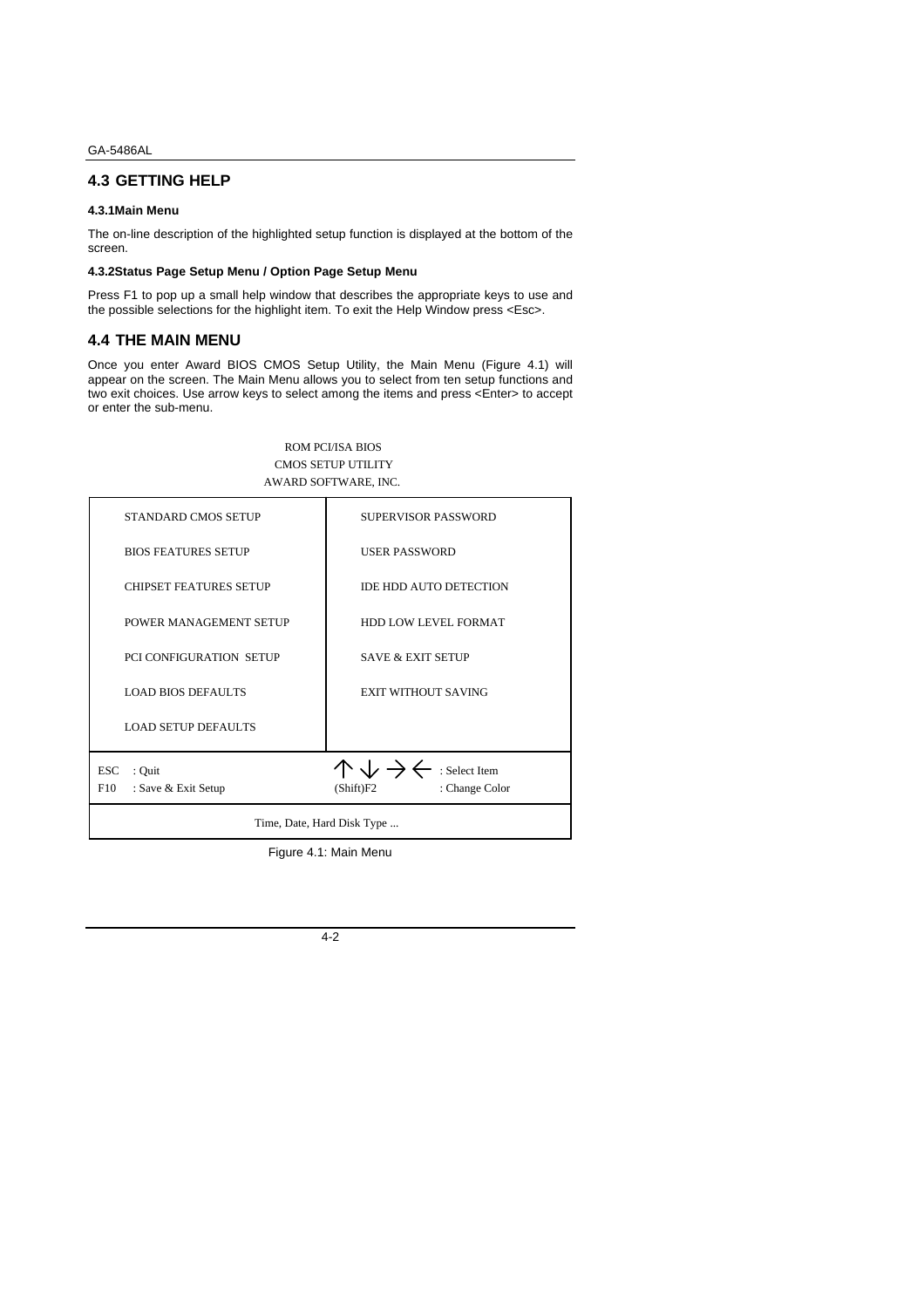• Standard CMOS setup

This setup page includes all the items in a standard compatible BIOS.

• BIOS features setup

This setup page includes all the items of Award special enhanced features.

• Chipset features setup

This setup page includes all the items of chipset special features.

• Power Management Setup

This setup page includes all the item of power management features.

• PCI Configuration Setup

This setup page includes all the configurations of PCI slots parameters.

• Load BIOS Defaults

BIOS defaults indicates the most appropriate value of the system parameter which the system would be on more safety operation.

• Load SETUP Defaults

SETUP defaults indicate the most appropriate value of the system parameter which the system would be in maximum performance.

Supervisor Password

Change, set, or disable password. It allows you to limit access to the system and Setup, or just to Setup.

• User Password

Change, set, or disable password. It allows you to limit access to the system.

• IDE HDD auto detection

Automatically configure hard disk parameter.

• HDD low level format

Low level format IDE Hard Disk.

• Save & exit setup

Save CMOS value changes to CMOS and exit setup.

Exit without save

Abandon all CMOS value changes and exit setup.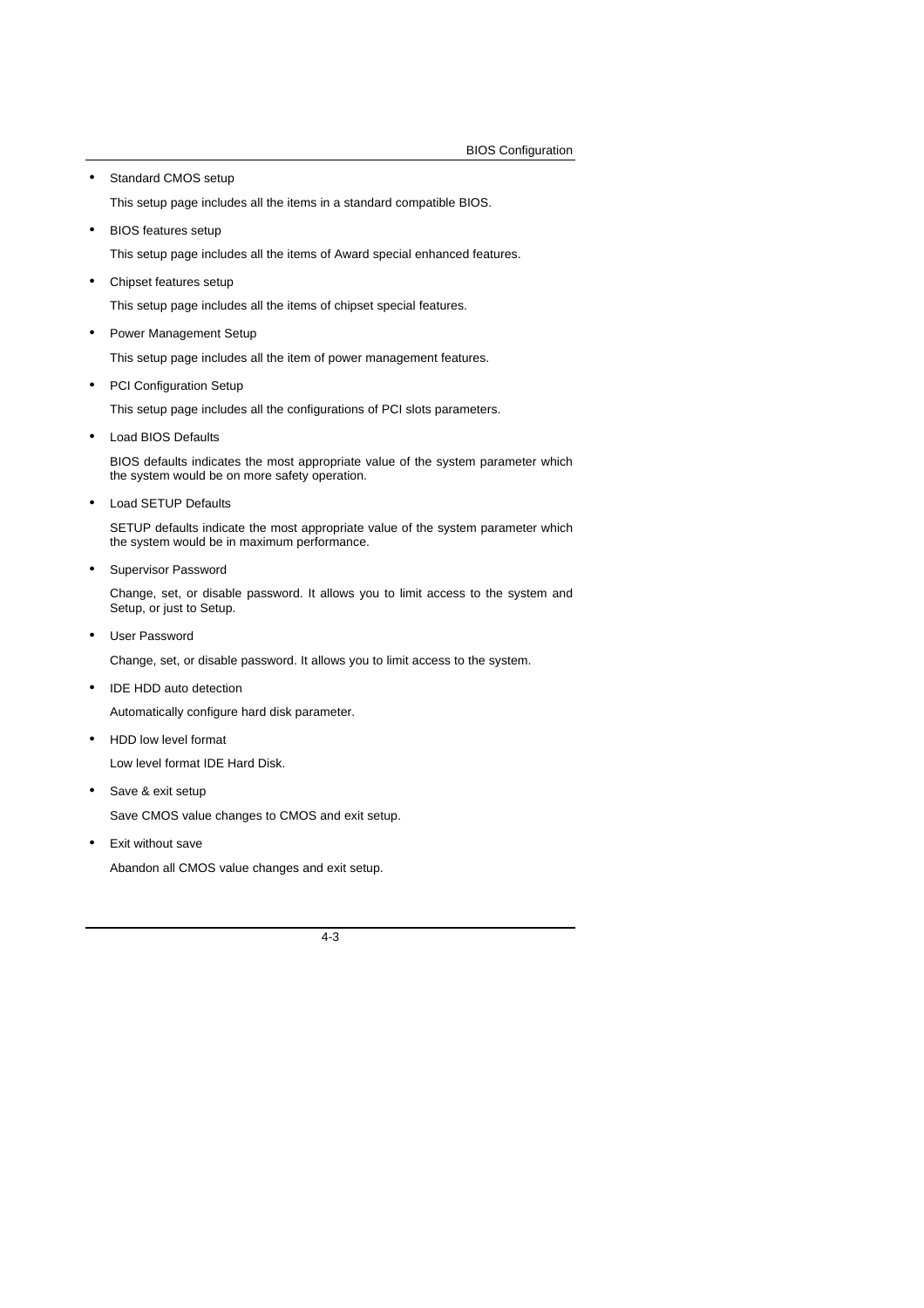## **4.5 STANDARD CMOS SETUP MENU**

The items in Standard CMOS Setup Menu (Figure 4.2) are divided into 11 categories. Each category includes none, one or more than one setup items. Use the arrows to highlight the item and then use the <PgUp> or <PgDn> keys to select the value you want in each item.

> ROM PCI/ ISA BIOS STANDARD CMOS SETUP AWARD SOFTWARE, INC.

| Date (mm:dd:yy)<br>Time (hh:mm:ss) | : Fri,                | Oct<br>: 16 : 12 : 00 | 20                                                 | 1995        |                |                                                                 |               |                          |
|------------------------------------|-----------------------|-----------------------|----------------------------------------------------|-------------|----------------|-----------------------------------------------------------------|---------------|--------------------------|
| <b>HARD DISKS</b>                  | <b>TYPE</b>           | <b>SIZE</b>           | CYLS.                                              | <b>HEAD</b> | PRECOMP        | LANDZ.                                                          | <b>SECTOR</b> | <b>MODE</b>              |
| Primary Master                     | : None                | $\Omega$              | $\Omega$                                           | $\Omega$    | $\Omega$       | $\Omega$                                                        | $\Omega$      |                          |
| Primary Slave                      | : None                | $\Omega$              | $\Omega$                                           | $\Omega$    | $\Omega$       | $\Omega$                                                        | $\Omega$      |                          |
| Second Master                      | : None                | $\Omega$              | $\Omega$                                           | $\Omega$    | $\Omega$       | $\Omega$                                                        | $\Omega$      |                          |
| Second Slave                       | : None                | $\Omega$              | $\Omega$                                           | $\Omega$    | $\Omega$       | $\Omega$                                                        | $\Omega$      |                          |
| Drive A<br>Drive B<br>: None       | : $1.44$ M, $3.5$ in. |                       |                                                    |             |                | <b>Base Memory:</b><br><b>Extended Memory:</b><br>Other Memory: |               | 640 K<br>7168 K<br>384 K |
| Video<br>: EGA/VGA                 |                       |                       |                                                    |             |                |                                                                 |               |                          |
| Halt On<br>: No Errors             |                       |                       |                                                    |             |                | <b>Total Memory:</b>                                            |               | 8192K                    |
| ESC : Quit                         |                       |                       | $\wedge \vee \rightarrow \leftarrow$ : Select Item |             |                |                                                                 | $PU/PD/+/-$   | : Modify                 |
| F1<br>: Help                       |                       |                       | (Shift)F2                                          |             | : Change Color |                                                                 |               |                          |

Figure 4.2: STANDARD CMOS SETUP

## • Date

The date format is  $\langle \text{day} \rangle$ ,  $\langle \text{date} \rangle$   $\langle \text{month} \rangle$   $\langle \text{year} \rangle$ . Press <F3> to show the calendar.

|              | day   The day, from Sun to Sat, determined by |
|--------------|-----------------------------------------------|
|              | the BIOS and is display-only                  |
|              | dat The date, from 1 to 31 (or the maximum    |
| $\mathbf{e}$ | allowed in the month)                         |
|              | mon The month, Jan. through Dec.              |
| th           |                                               |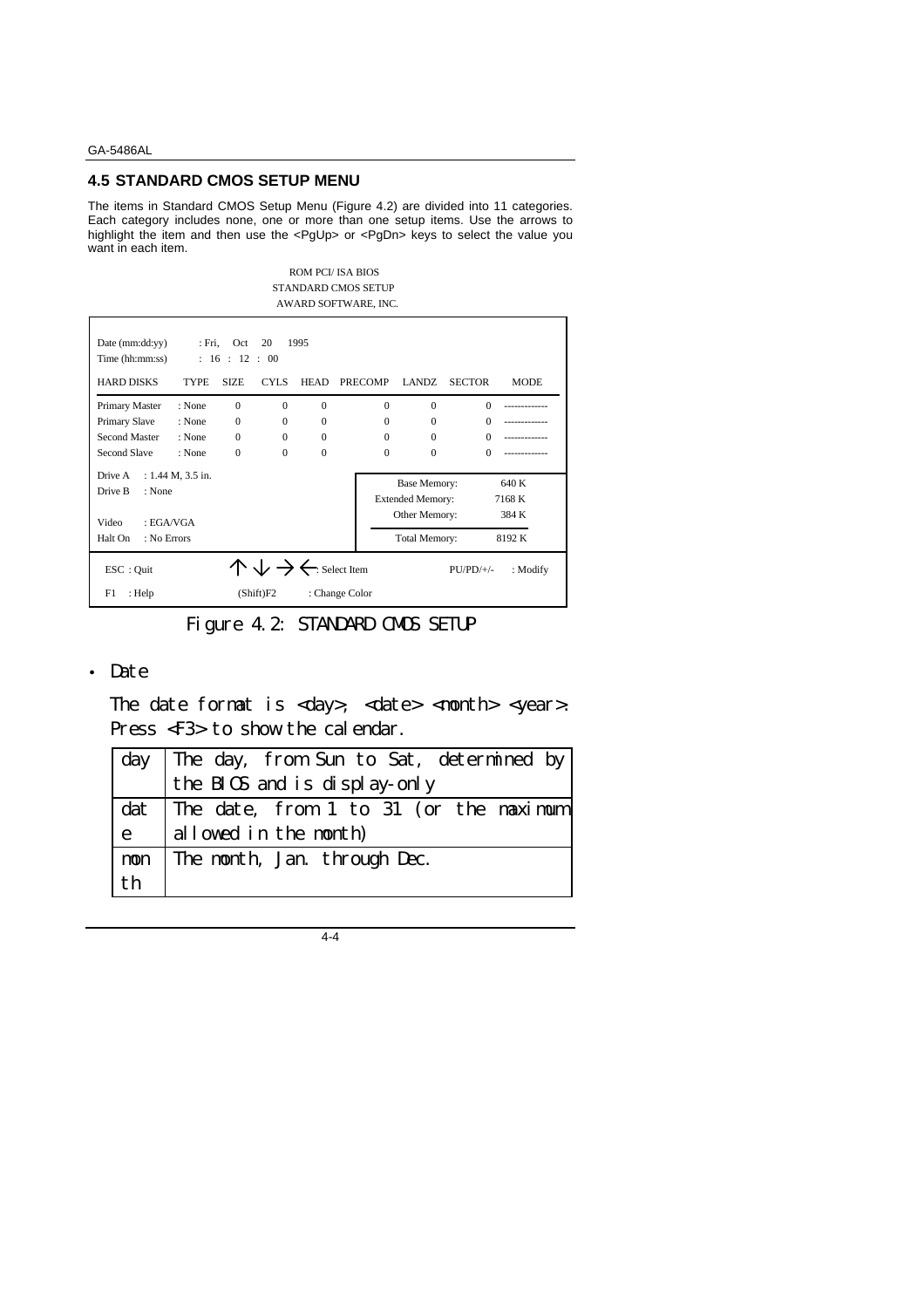BIOS Configuration

|  | yea The year, from 1900 through 2099 |  |
|--|--------------------------------------|--|
|  |                                      |  |

• Time

The time format in  $\langle$ hour>  $\langle$ minute>  $\langle$ second>. The time is calculated base on the 24-hour militarytime clock. For example, 1 p.m. is 13:00:00.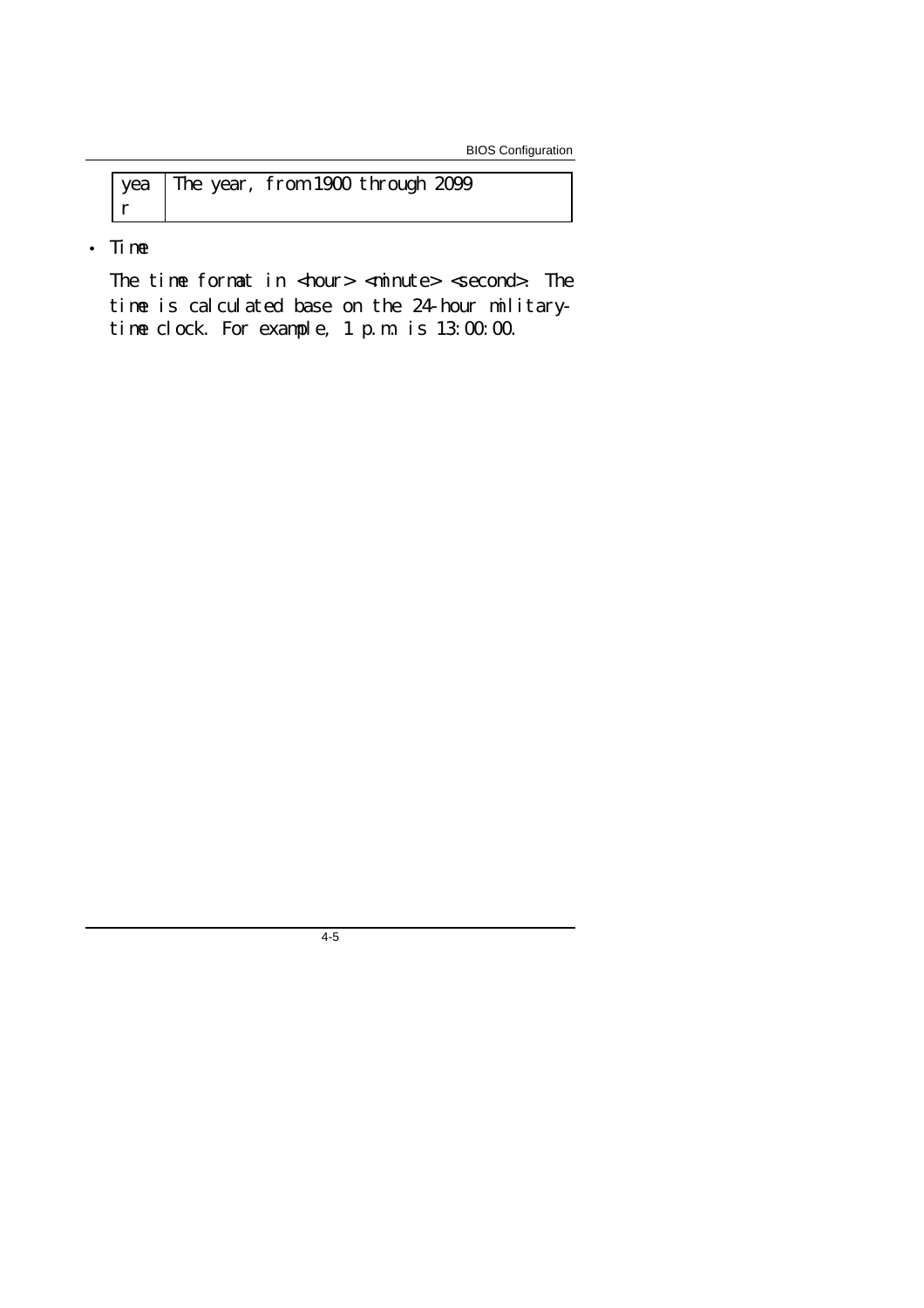• Primary Master / Slave, Secondary Master / Salve The category identify the types of hard disk drive C or drive F 4 devices that has been installed in the computer. There are 46 predefined types and a user definable type. Type 1 to Type 46 are pre-defined. Type User is userdefinable.

Press PgUp or PgDn to select a numbered hard disk type or type the number and press <Enter>. Note that the specifications of your drive must match with the drive table. The hard disk will not work properly if you enter improper information for this category. If your hard disk drive type is not matched or listed, you can use Type User to define your own drive type manually.

If you select Type User, related information is asked to be entered to the following items. Enter the information directly from the keyboard and press <Enter>. Those information should be provided in the documentation form your hard disk vendor or the system manufacturer.

| CYLS.          | number of cylinders |  |
|----------------|---------------------|--|
| <b>HEADS</b>   | number of heads     |  |
| <b>PRECOMP</b> | write precom        |  |
| LANDZON        | landing zone        |  |
| E              |                     |  |
| <b>SECTORS</b> | number of sectors   |  |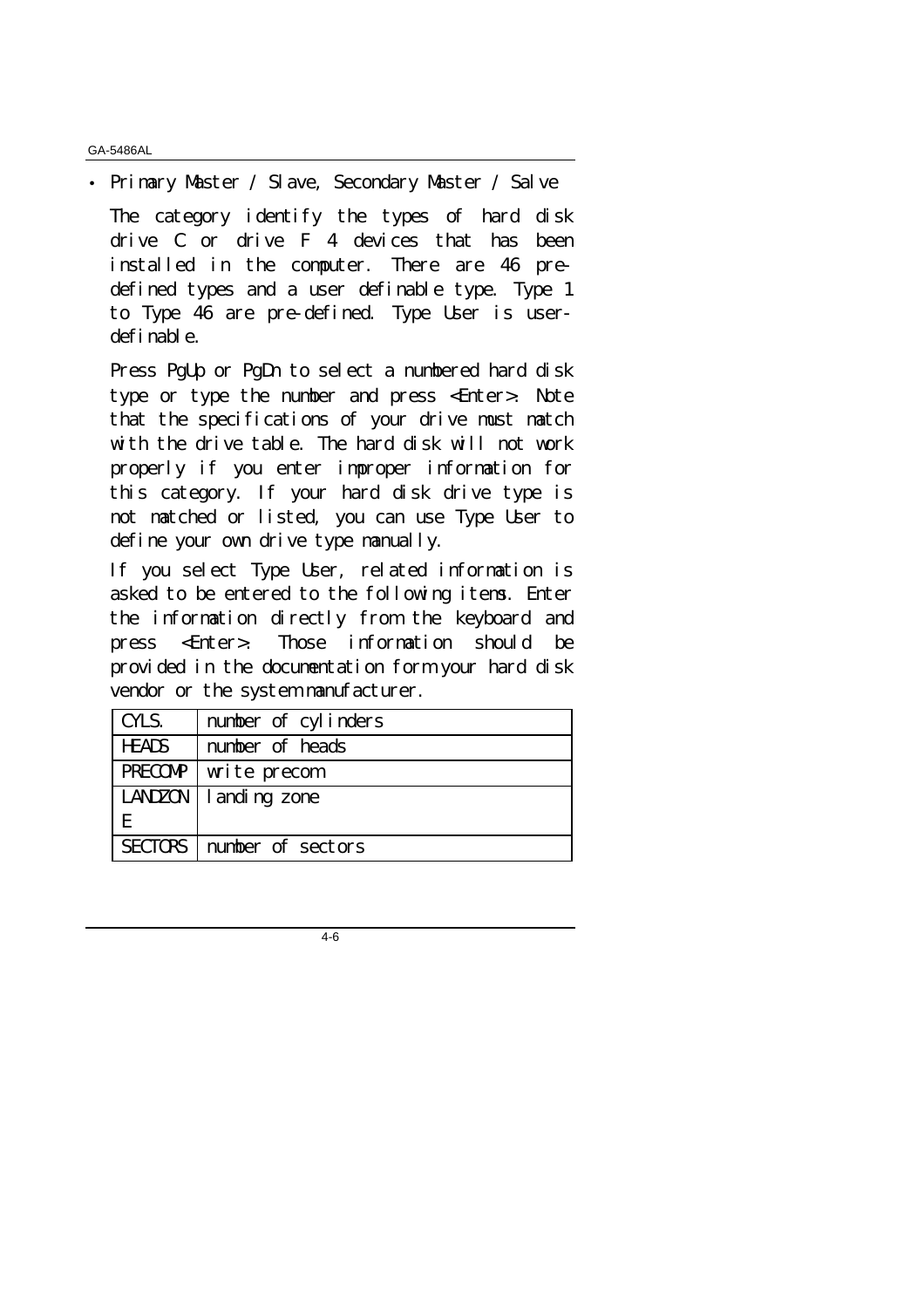If a hard disk has not been installed select NONE and press <Enter>.

• Drive A type / Drive B type

The category identify the types of floppy disk drive A or drive B that has been installed in the computer.

| <b>None</b> | No floppy drive installed             |
|-------------|---------------------------------------|
| 360K,       | $5-1/4$ inch PC-type double-sided     |
| 5.25 in.    | drive; 360 kilobyte capacity          |
| 1.2M        | 5-1/4 inch AT-type double-sided and   |
| $5.25$ in.  | high-density drive; 1.2 megabyte      |
|             | capaci ty                             |
| 720K,       | $3-1/2$ inch double-sided drive; 720  |
| $3.5$ in.   | kilobyte capacity                     |
| 1.44M       | $3-1/2$ inch double-sided and high-   |
| $3.5$ in.   | density drive; 1.44 megabyte capacity |
| 2.88M       | $3-1/2$ inch double-sided drive; 2.88 |
| $3.5$ in.   | megabyte capacity                     |

## • Video

The category detects the type of adapter used for the primary system monitor that must match your video display card and monitor. Although secondary monitors are supported, you do not have to select the type in setup.

|   | $EGA/VG$   Enhanced                    | Graphics |  | Adapter/Video |  |
|---|----------------------------------------|----------|--|---------------|--|
| A | Graphics Array. For EGA, VGA, SVGA, or |          |  |               |  |
|   | <b>PGA</b> monitor adapters            |          |  |               |  |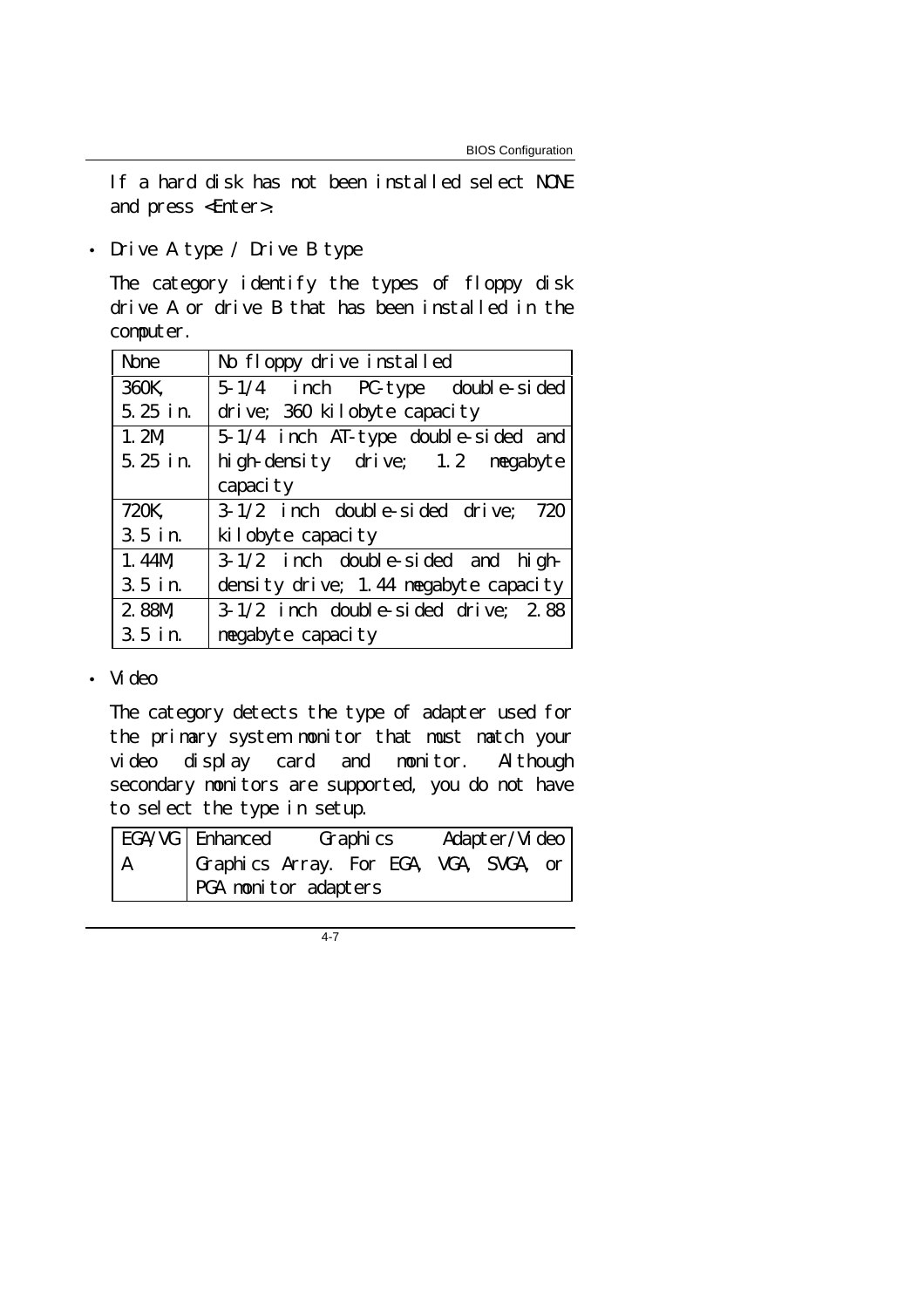|             | CGA 40   Color Graphics Adapter, power up in 40 |
|-------------|-------------------------------------------------|
|             | column mode                                     |
|             | CGA 80   Color Graphics Adapter, power up in 80 |
|             | column mode                                     |
| <b>MDNO</b> | Monochrome adapter, includes high               |
|             | resolution monochrome adapters                  |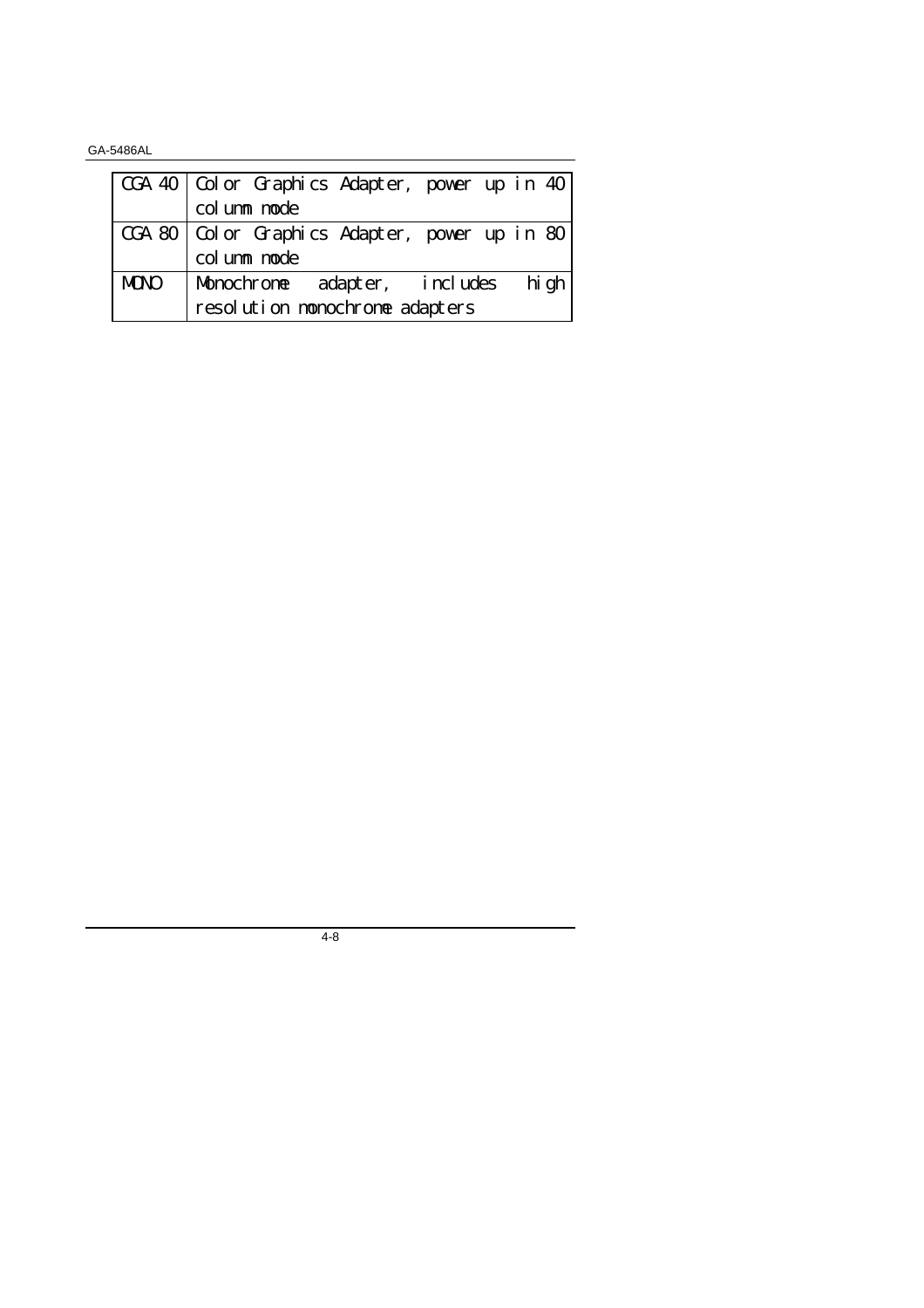## • Halt on

The category determines whether the computer will stop if an error is detected during power up.

| No errors  | Whenever the BIOS detects a non-   |
|------------|------------------------------------|
|            | fatal error the system will not    |
|            | stop and you will be prompted      |
| All errors | The system boot will stop for any  |
|            | error that may be detected         |
| $All,$ But | The system boot will not stop for  |
| Keyboard   | a keyboard error; it will stop for |
|            | all other errors                   |
| $All,$ But | The system boot will not stop for  |
| Diskette   | a disk error; it will stop for all |
|            | other errors                       |
| $All,$ But | The system boot will not stop for  |
| Disk/Key   | a keyboard or disk error; it will  |
|            | stop for all other errors          |

## • Memory

The category is display-only which is determined by POST (Power On Self Test) of the BIOS.

## Base Memory

The POST of the BIOS will determine the amount of base (or conventional) memory installed in the system. The value of the base memory is typically 512 K for systems with 512 K memory installed on the motherboard, or 640 K for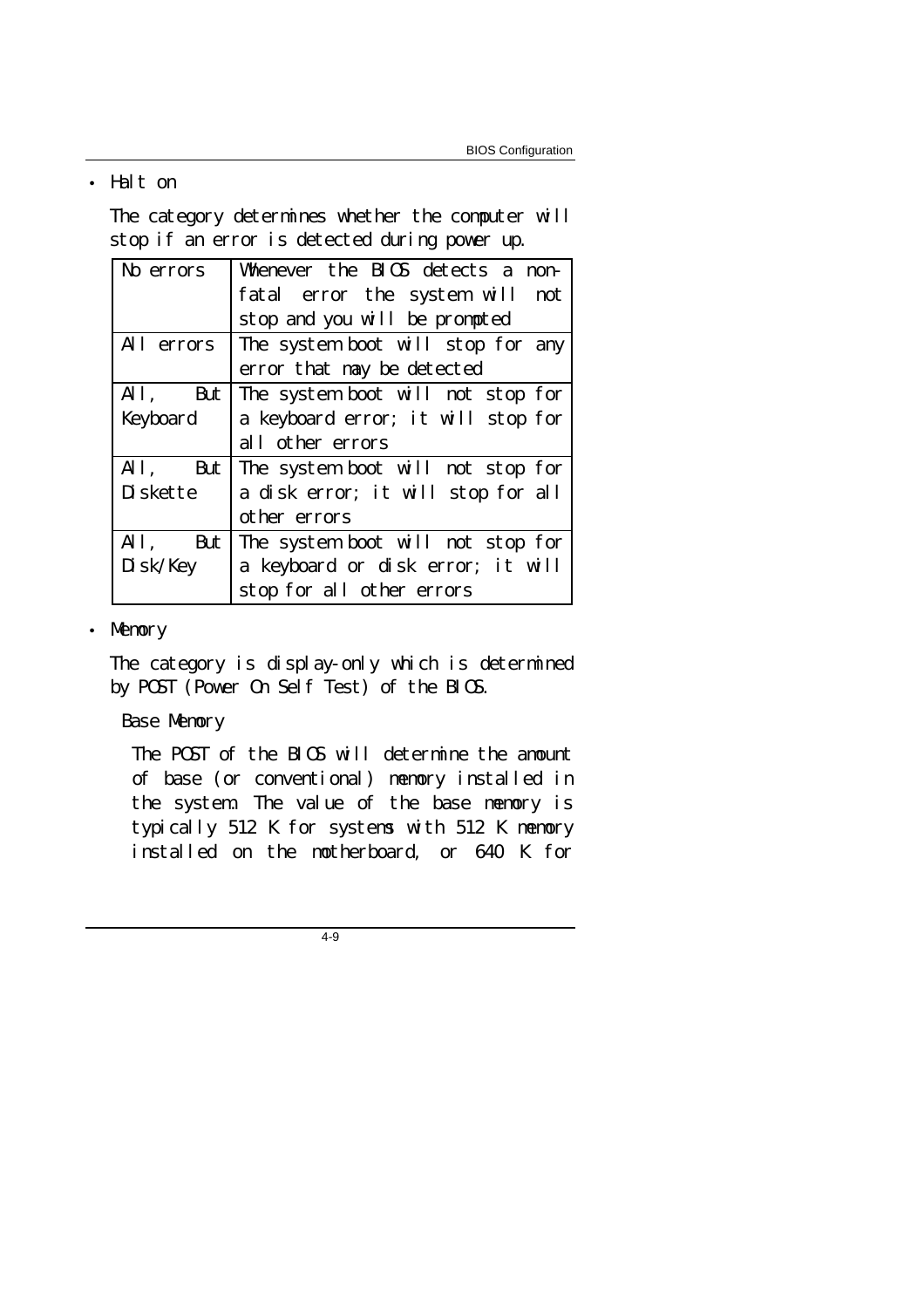systems with 640 K or more memory installed on the motherboard.

Extended Memory

The BIOS determines how much extended memory is presented during the POST. This is the amount of memory located above 1 MB in the CPU's memory address map.

## Expanded Memory

Expanded Memory in memory defined by the Lotus/Intel/Microsoft (LIM) standard as EMS. Many standard DOS applications can not utilize memory above 64KB, the Expanded Memory Specification (EMS) swaps memory which is not utilized by DOS with a section, or frame, so these applications can access to all of the system memory. Memory can be swapped by EMS is usually 64KB within 1 MB or memory above 1 MB, depending on the chipset design.

Expanded memory device driver is required to use memory as Expanded Memory.

## Other Memory

This refers to the memory located in the 640KB to 1024KB address space. This is the memory that can be used for different applications. DOS uses this area to load device drivers to keep as much base memory free for application programs. Most use for this area is Shadow RAM.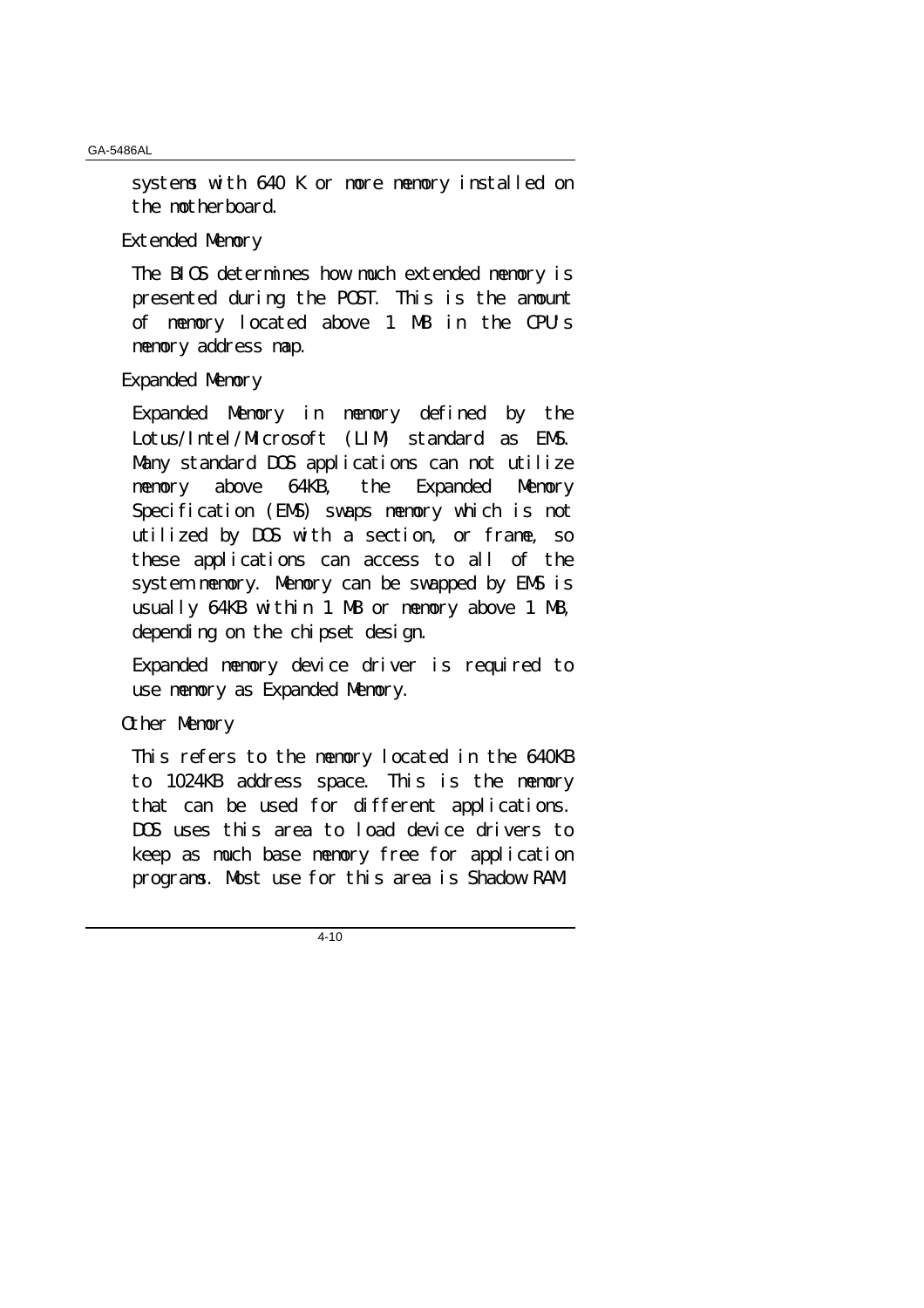### **4.6 BIOS FEATURES SETUP**

| ROM PCI/ISA BIOS           |
|----------------------------|
| <b>BIOS FEATURES SETUP</b> |
| AWARD SOFTWARE, INC.       |

| Virus Warning                 | : Disabled | Video BIOS Shadow               | : Enabled     |
|-------------------------------|------------|---------------------------------|---------------|
| <b>CPU</b> Internal Cache     | : Enabled  | C8000 - CFFFF Shadow            | : Disabled    |
| <b>External Cache</b>         | : Enabled  | D0000 - D7FFF Shadow            | : Disabled    |
| Quick Power On Self Test      | : Enabled  | D8000 - DFFFF Shadow            | : Disabled    |
| <b>Boot Sequence</b>          | : A, C     |                                 |               |
| Swap Floppy Drive             | : Disabled |                                 |               |
| Boot Up Floppy Seek           | : Enabled  |                                 |               |
| <b>Boot Up NumLock Status</b> | : Off      |                                 |               |
| Boot Up System Speed          | : High     |                                 |               |
| Security Option               | : Setup    |                                 |               |
| PCI/VGA & ISA/MPEG INSTALL    | : Disabled |                                 |               |
|                               |            |                                 |               |
|                               |            |                                 |               |
|                               |            | ESC: Ouit                       | : Select Item |
|                               |            | $PU/PD/+/-$<br>F1<br>: Help     | : Modify      |
|                               |            | F5<br>: Old Values<br>(Shift)F2 | : Color       |
|                               |            | F6<br>: Load BIOS Defaults      |               |
|                               |            | F7<br>: Load Setup Defaults     |               |
|                               |            |                                 |               |

Figure 4.3: BIOS FEATURES SETUP

#### • Virus Warning

This category flashes on the screen. During and after the system boots up, any attempt to write to the boot sector or partition table of the hard disk drive will halt the system and the following error message will appear, in the mean time, you can run anti-virus program to locate the problem. The default value is Disabled.

| Enabled  | Activate automatically when the system boots up and causes a<br>warning message to appear when anything attempts to access to<br>the boot sector or hard disk partition table. |
|----------|--------------------------------------------------------------------------------------------------------------------------------------------------------------------------------|
| Disabled | No warning message to appear when anything attempts to access<br>to the boot sector or hard disk partition table.                                                              |

• CPU Internal Cache / External Cache

These two categories speed up memory access. However, it depends on CPU / chipset design. The default value is Enabled.

| Enabled  | Enable cache.  |
|----------|----------------|
| Disabled | Disable cache. |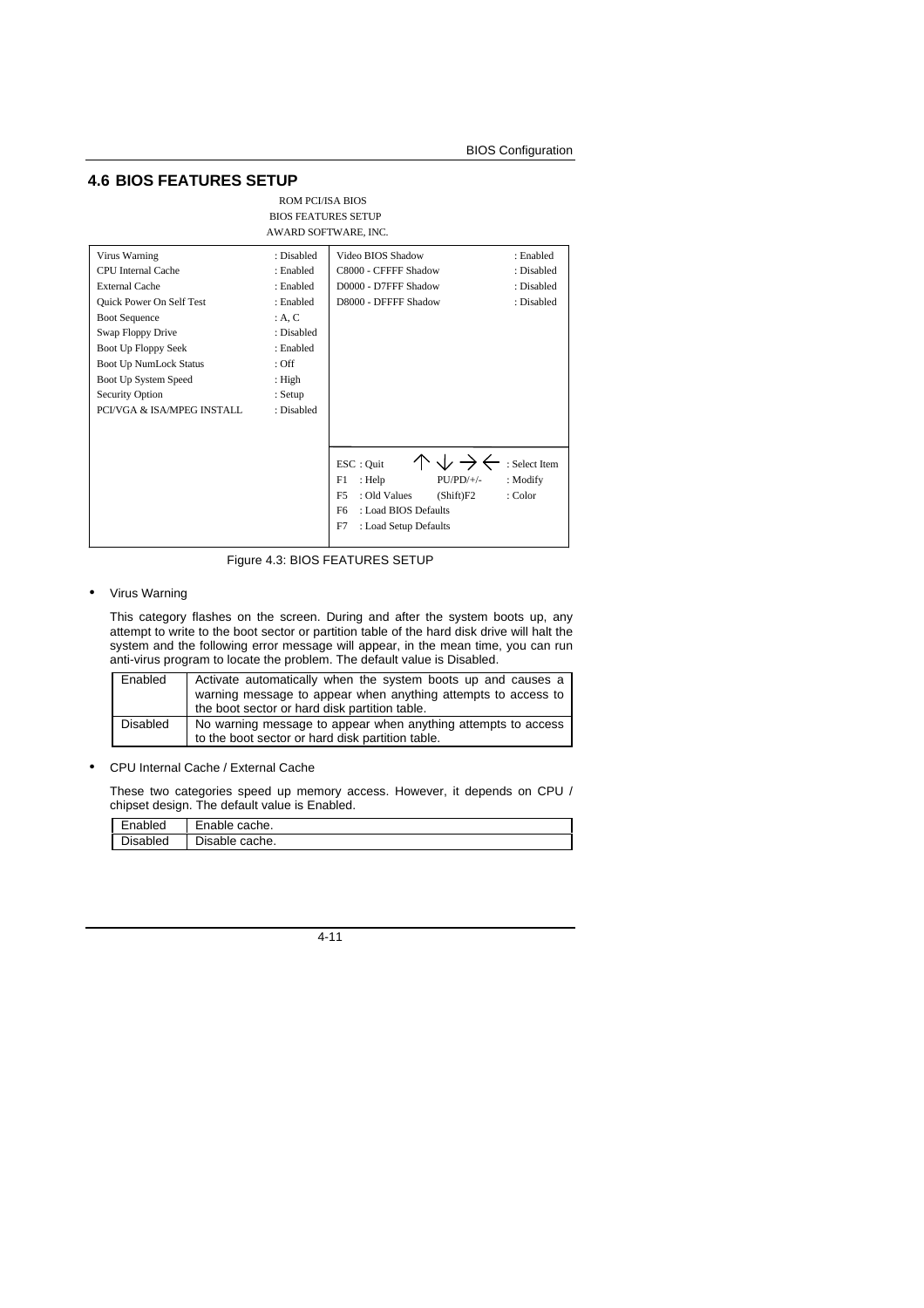• Quick Power On Self Test

This category speeds up Power On Self Test (POST) after you power on the computer. If it is set to Enable, BIOS will shorten or skip some check items during POST. The default value is Enabled.

| Enabled         | Enable quick POST. |
|-----------------|--------------------|
| <b>Disabled</b> | Normal POST.       |

• Boot Sequence

This category determines which drive computer searches first for the disk operating system (i.e., DOS). The default value is A,C.

| A.C | System will first search for floppy disk drive and then hard disk drive. |
|-----|--------------------------------------------------------------------------|
| C,A | System will first search for hard disk drive and then floppy disk drive. |

• Swap Floppy Drive

|         | The default value is Disabled.          |
|---------|-----------------------------------------|
| Enabled | Floppy A & B will be swapped under DOS. |

| l Enabled       | Floppy A & B Will be swapped under DOS. |
|-----------------|-----------------------------------------|
| <b>Disabled</b> | Floppy A & B will be normal definition. |
|                 |                                         |

• Boot Up Floppy Seek

During POST, BIOS will determine if the floppy disk drive installed is 40 or 80 tracks. 360 type is 40 tracks while 720,1.2 and 1.44 are all 80 tracks.

The default value is Enabled.

| Enabled  | BIOS searches for floppy disk drive to determine if it is 40 or 80<br>tracks, Note that BIOS cannot tell from 720, 1.2 or 1.44 drive type<br>as they are all 80 tracks. |
|----------|-------------------------------------------------------------------------------------------------------------------------------------------------------------------------|
| Disabled | BIOS will not search for the type of floppy disk drive by track<br>number. Note that there will not be any warning message if the<br>driver installed is 360.           |

• Boot Up NumLock Status

| The default value is Off. |  |  |
|---------------------------|--|--|
|                           |  |  |

|     | Keypad is number keys. |
|-----|------------------------|
| Off | Keypad is arrow keys.  |
|     |                        |

• Boot Up System Speed

The default value is High.

| High | CPU input clock depends on the setting of JP7 (CPU input clock<br>jumper). |
|------|----------------------------------------------------------------------------|
| Low  | CPU input clock is fixed on 33 MHz.                                        |

• Security Option

The default value is Setup.

| Setup  | Asking password when enter CMOS Setup.                 |
|--------|--------------------------------------------------------|
| System | Asking password when enter CMOS Setup and boot system. |
|        | PCI/VGA & ISA/MPEG Install                             |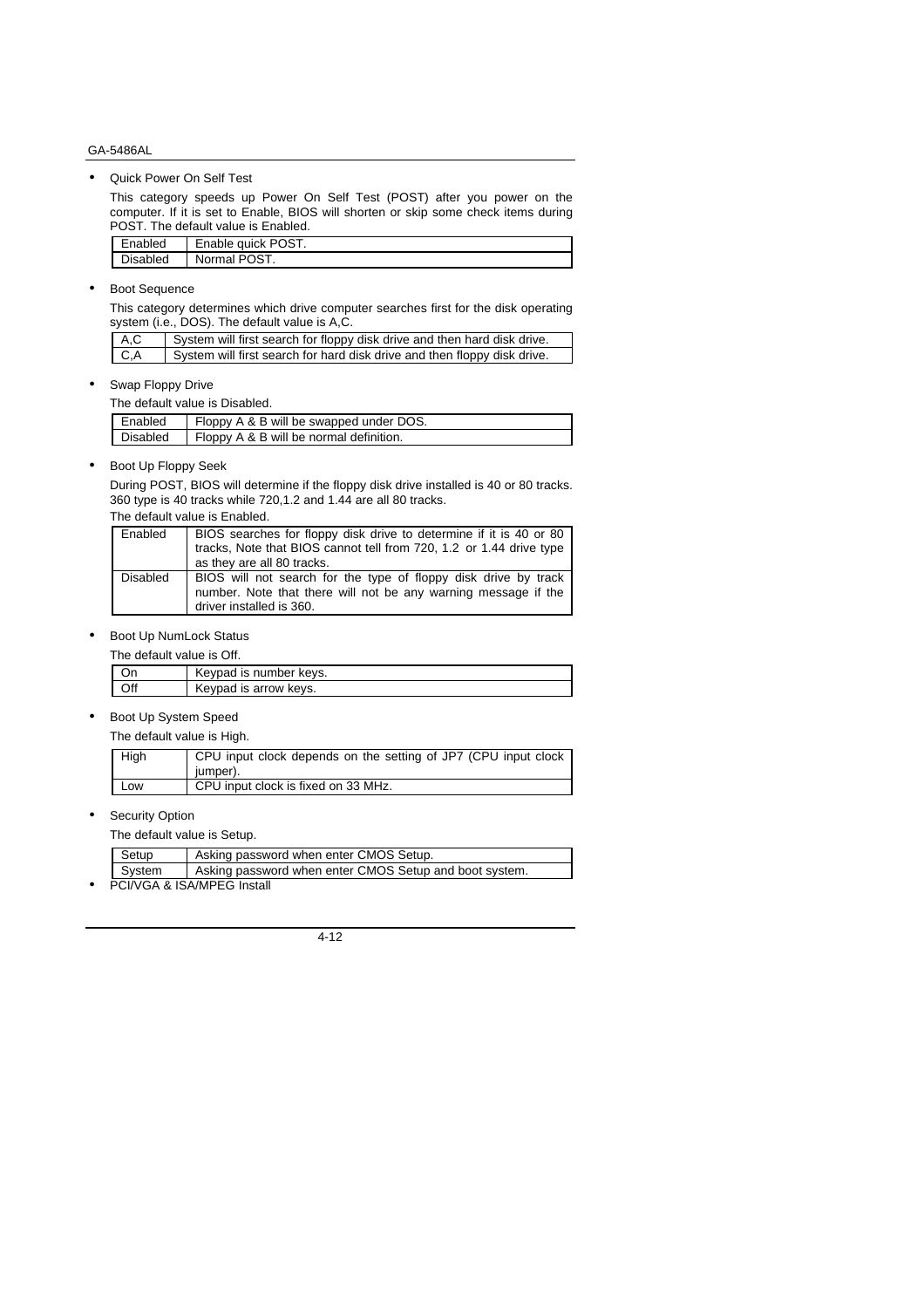The default value is Disabled.

| Enabled  | Enable PCI/VGA & ISA/MPEG Install.  |
|----------|-------------------------------------|
| Disabled | Disable PCI/VGA & ISA/MPEG Install. |

#### • C8000 - CFFFF Shadow / D0000 - DFFFF Shadow

These categories determine whether optional ROM will be copied to RAM by 16K byte. The default value are Disabled.

| Enabled  | Dotional shadow is enabled.  |
|----------|------------------------------|
| Disabled | Optional shadow is disabled. |

## **4.7 CHIPSET FEATURES SETUP**

ROM PCI/ISA BIOS CHIPSET FEATURES SETUP AWARD SOFTWARE, INC.

| EDO,60nsDRAM or 40MHz CLK       | : Disabled        | <b>Onboard FDD Controller</b><br>: Enabled          |
|---------------------------------|-------------------|-----------------------------------------------------|
| <b>AT-Bus Clock</b>             | : $CLK/4$         | <b>Onboard Serial Port1</b><br>: COM1/3F8           |
| <b>DRAM</b> Read Timing         | : Normal          | <b>Onboard Serial Port2</b><br>: $COM2/2F8$         |
| <b>DRAM</b> Write Timing        | : Normal          | <b>Onboard Parallel Mode</b><br>:378H               |
| <b>SRAM Read Timing</b>         | $: 3 - 2 - 2 - 2$ | <b>Onboard Parallel Port</b><br>$:$ SPP             |
| <b>ISA I/O Recovery</b>         | : Enabled         | <b>ECP Mode Use DMA</b><br>:3                       |
| On-Chip Local Bus IDE           | : Enabled         |                                                     |
| The 2nd channel IDE             | : Enabled         |                                                     |
| <b>IDE HDD Block Mode</b>       | : Disabled        |                                                     |
| <b>IDE Primary Master PIO</b>   | $:$ Auto          |                                                     |
| <b>IDE Primary Slave PIO</b>    | : Auto            |                                                     |
| <b>IDE Secondary Master PIO</b> | : Auto            |                                                     |
| <b>IDE Secondary Slave PIO</b>  | : Auto            |                                                     |
| Internal Cache WB/WT            | $:$ WB            | : Select Item<br>ESC: Ouit                          |
|                                 |                   | F1<br>: Help<br>$PU/PD/+/-$<br>: Modify             |
|                                 |                   | F <sub>5</sub><br>: Old Values (Shift)F2<br>: Color |
|                                 |                   | : Load BIOS Defaults<br>F6                          |
|                                 |                   | F7<br>: Load Setup Defaults                         |
|                                 |                   |                                                     |

Figure 4.4: CHIPSET FEATURES SETUP

## • EDO,60nsDRAM or 40MHz CLK

The default value is Disabled.

| Enabled  | EDO DRAM or 60ns DRAM or 40MHz CLK Present.<br>$\mu$ DX-40, DX2-80, DX4-120 |
|----------|-----------------------------------------------------------------------------|
| Disabled | EDO DRAM or 60ns DRAM or 40MHz CLK Absent.<br>DX-40, DX2-80, DX4-120        |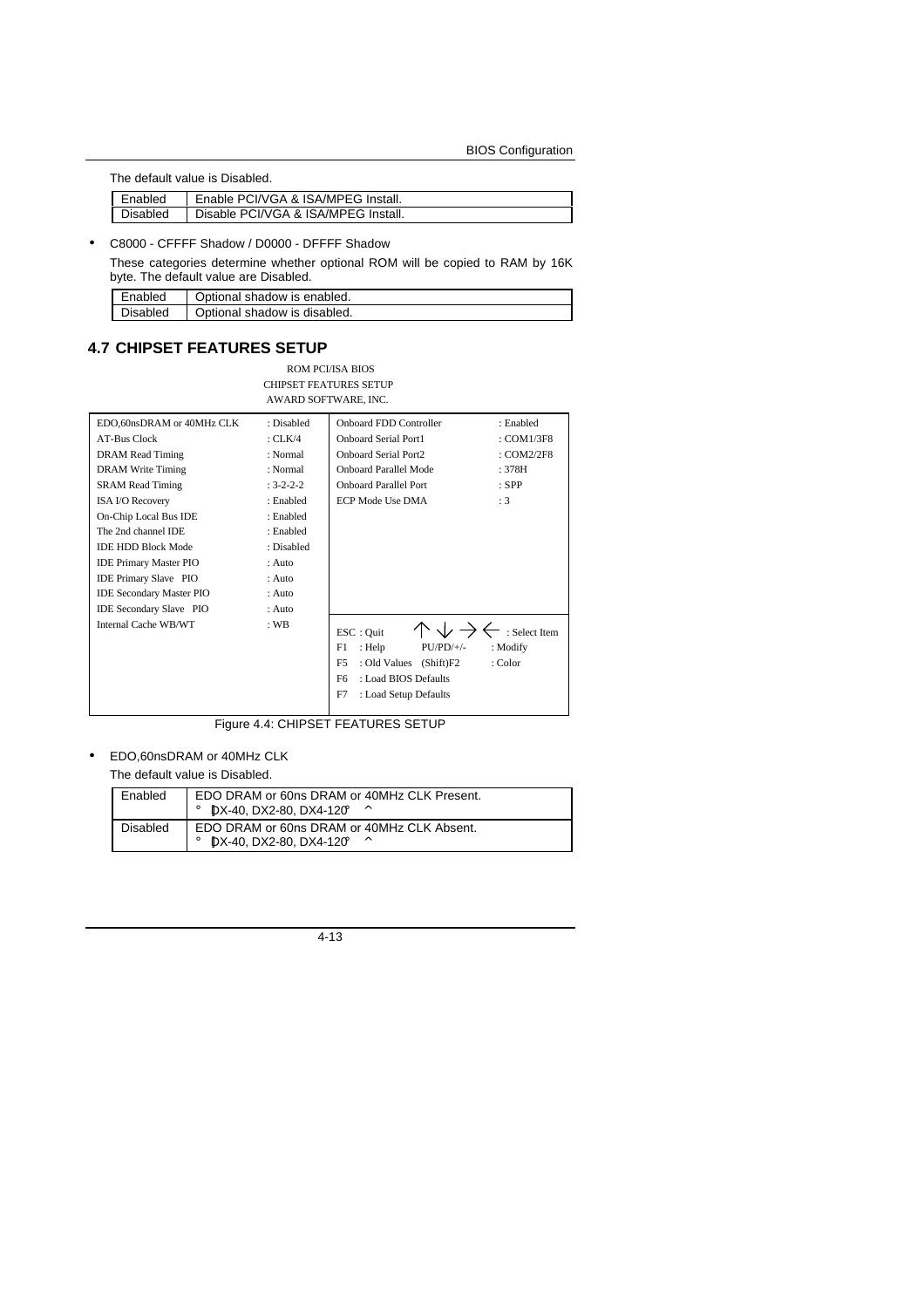#### • AT Bus Clock

The default value is CLK/4.

| 7.19MHz  | Normal setting.      |                                         |          |
|----------|----------------------|-----------------------------------------|----------|
| PCICLK/3 | For 25 MHz system.   | DX-25, DX2-50, DX4-75;<br>$\wedge$      |          |
| PCICLK/4 | For 33 MHz system.   | $DX-33$ , DX2-66, DX4-100, 5x86-100/133 | $\wedge$ |
| PCICLK/5 | For 40 MHz system.   | DX-40, DX2-80, DX4-120<br>∧             |          |
| PCICLK/6 | Low AT Bus Clock.    |                                         |          |
| PCICLK/8 | Lowest AT Bus Clock. |                                         |          |

#### • DRAM Read Timing

The default value is Normal.

| Fastest | DRAM Read is Fastest. |  |
|---------|-----------------------|--|
| Fast    | DRAM Read is Fast.    |  |
| Normal  | DRAM Read is Normal.  |  |
| Slow    | DRAM Read is slow.    |  |

• DRAM Write Timing

#### The default value is Normal.

| Fastest | DRAM Write is Fastest. |
|---------|------------------------|
| Fast    | DRAM Write is Fast.    |
| Normal  | DRAM Write is Normal.  |
| Slow    | DRAM Write is slow.    |

# •  $SRAM Read Timing$ <br>The default value is  $3.2.2.2$

| The default value is 3-2-2-2. |      |                  |  |
|-------------------------------|------|------------------|--|
| 2-1-1-1                       | SRAM | read is 2-1-1-1. |  |
| $3 - 1 - 1 - 1$               | SRAM | read is 3-1-1-1. |  |
| $3-2-2-2$                     | SRAM | read is 3-2-2-2. |  |
| $4 - 2 - 2 - 2$               | SRAM | read is 4-2-2-2. |  |

### • Internal Cache WB/WT

| WR                                                                                                                                                                                                                                                                                                                                        | Internal cache is WB. |  |
|-------------------------------------------------------------------------------------------------------------------------------------------------------------------------------------------------------------------------------------------------------------------------------------------------------------------------------------------|-----------------------|--|
| WT                                                                                                                                                                                                                                                                                                                                        | Internal cache is WT. |  |
| $\mathbf{u}$ , $\mathbf{v}$ , $\mathbf{v}$ , $\mathbf{v}$ , $\mathbf{v}$ , $\mathbf{v}$ , $\mathbf{v}$ , $\mathbf{v}$ , $\mathbf{v}$ , $\mathbf{v}$ , $\mathbf{v}$ , $\mathbf{v}$ , $\mathbf{v}$ , $\mathbf{v}$ , $\mathbf{v}$ , $\mathbf{v}$ , $\mathbf{v}$ , $\mathbf{v}$ , $\mathbf{v}$ , $\mathbf{v}$ , $\mathbf{v}$ , $\mathbf{v}$ , |                       |  |

Ø This option is for Cyrix DX4-100, DX2-80 or DX2-66 only.

### • ISA I/O Recovery

| The default value is Enabled. |          |                           |
|-------------------------------|----------|---------------------------|
|                               | Enabled  | Enable ISA I/O Recovery.  |
|                               | Disabled | Disable ISA I/O Recovery. |

## • On-Chip Local Bus IDE

|            | The default value is Enabled. |  |
|------------|-------------------------------|--|
| Enabled    | Enable On-Chip Local Bus IDE. |  |
| l Disabled | Disable On-Chin Local Bus IDE |  |

| Disabled   Disable On-Chip Local Bus IDE. |
|-------------------------------------------|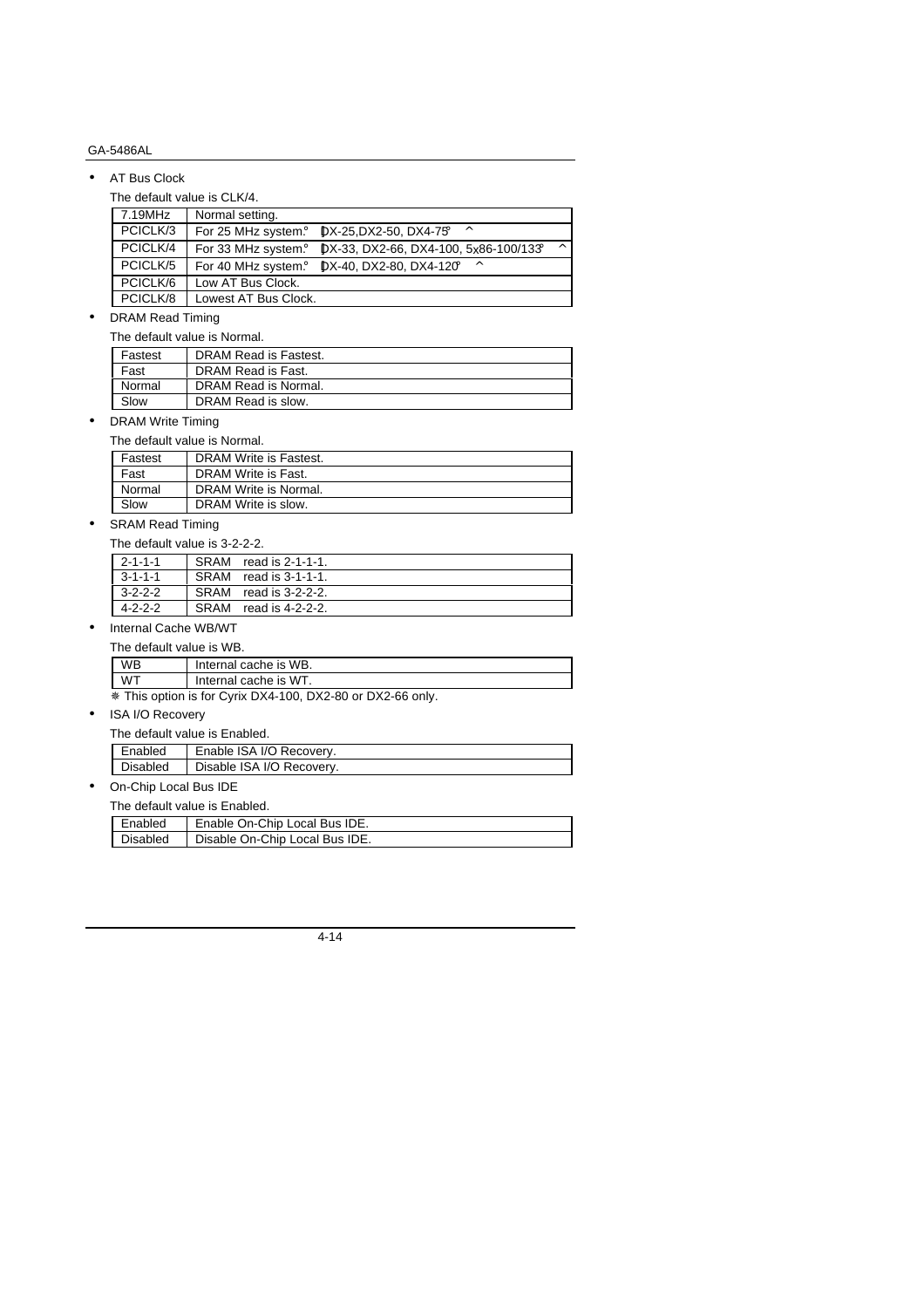• The 2nd channel IDE

The default value is Enabled.

| Enabled  | Enable IDE 2nd Channel.  |
|----------|--------------------------|
| Disabled | Disable IDE 2nd Channel. |

• IDE HDD Block Mode

The default value is Disabled.

| Enabled  | Enable IDE HDD block mode.  |
|----------|-----------------------------|
| Disabled | Disable IDE HDD block mode. |

• IDE Primary/Secondary -- Master/Slave PIO

The default value is Auto.

| Auto | BIOS will automatically defect IDE HDD Accessing mode. |
|------|--------------------------------------------------------|
|      | Mode $0 - 4$   Manually set the IDE Accessing mode.    |

• Onboard FDD Controller

| The default value is Enabled. |                                 |  |
|-------------------------------|---------------------------------|--|
| Enabled                       | Enable Onboard FDD Controller.  |  |
| Disabled                      | Disable Onboard FDD Controller. |  |

• Onboard Serial Port1

The defaults value is COM1.

| COM1/3F8        | Enable onboard Serial port1 and address is 3F8H. |
|-----------------|--------------------------------------------------|
| <b>COM2/2F8</b> | Enable onboard Serial port1 and address is 2F8H. |
| COM3/3E8        | Enable onboard Serial port1 and address is 3E8H. |
| <b>COM4/2E8</b> | Enable onboard Serial port1 and address is 2E8H. |
| <b>Disabled</b> | Disable onboard Serial port1.                    |
|                 |                                                  |

### • Onboard Serial Port2

The defaults value is COM2.

| COM1/3F8        | Enable onboard Serial port2 and address is 3F8H. |
|-----------------|--------------------------------------------------|
| <b>COM2/2F8</b> | Enable onboard Serial port2 and address is 2F8H. |
| COM3/3E8        | Enable onboard Serial port2 and address is 3E8H. |
| <b>COM4/2E8</b> | Enable onboard Serial port2 and address is 2E8H. |
| <b>Disabled</b> | Disable onboard Serial port2.                    |

• Onboard Parallel Port

The defaults value is 378H.

| 378H     | Enable onboard LPT port and address is 378H. |
|----------|----------------------------------------------|
| 278H     | Enable onboard LPT port and address is 278H. |
| 3BCH     | Enable onboard LPT port and address is 3BCH. |
| Disabled | Disable onboard LPT port.                    |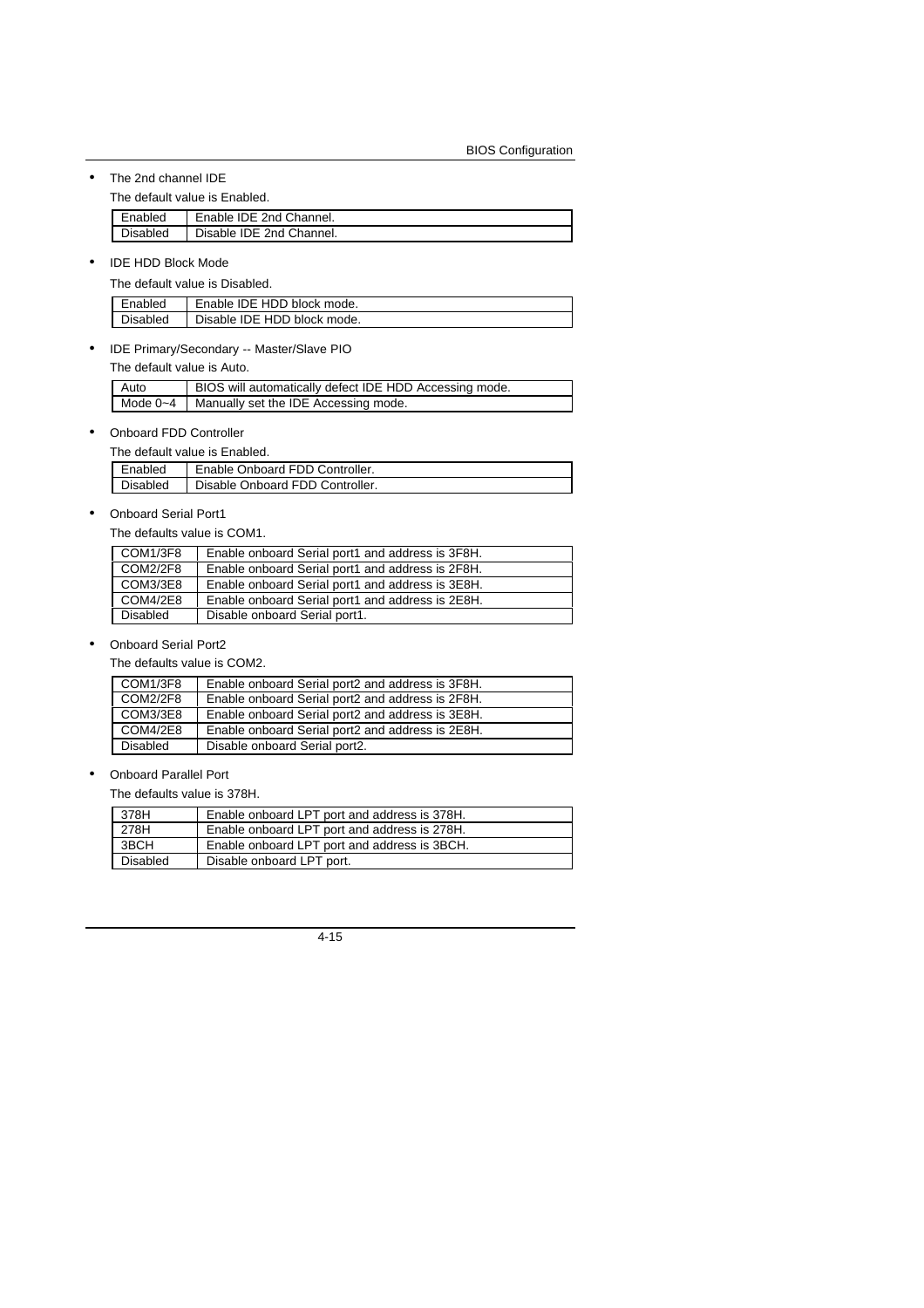• Onboard Parallel Mode

The defaults value is SPP.

| <b>Disabled</b> | Disable onboard LPT port.                           |
|-----------------|-----------------------------------------------------|
| SPP Mode        | Using Parallel port as Standard Printer port.       |
| EPP Mode        | Using Parallel port as Enhanced Parallel port.      |
| ECP Mode        | Using Parallel port as Extended Capabilities port.  |
| ECP/EPP Mode    | Using Parallel port as Extended Capabilities port & |
|                 | Enhanced Parallel port.                             |

• Onboard Parallel Mode

This option will show up when On board Parallel Port set to ECP Mode. The defaults value is 3.

## **4.8 POWER MANAGEMENT SETUP**

|                       |                   |                | AWARD SOFTWARE, INC.                                   |
|-----------------------|-------------------|----------------|--------------------------------------------------------|
| Power Management      |                   | : Enable       |                                                        |
|                       | PM Control By APM | : Yes          |                                                        |
| Video Off Method      |                   | : DPMS Support |                                                        |
|                       | ** PM Timers **   |                |                                                        |
| <b>HDD Power Down</b> |                   | : Disable      |                                                        |
| Suspend mode          |                   | : Disable      |                                                        |
| VGA                   | ** PM Events **   | :ON            |                                                        |
| <b>HDD</b>            | (1FXh)            | :ON            |                                                        |
| IRQ3                  | (COM 2)           | :ON            |                                                        |
| IRQ4                  | (COM 1)           | :ON            |                                                        |
| IRQ5                  | (LPT 2)           | $:$ OFF        |                                                        |
| IRQ7                  | (LPT 1)           | $:$ OFF        |                                                        |
| IRQ9                  | (IRQ2 Redir)      | : OFF          |                                                        |
| IRQ10                 | (Reserved)        | $:$ OFF        | : Select Item<br>ESC: Quit                             |
| IRQ11                 | (Reserved)        | $:$ OFF        | F1<br>$PU/PD/+/-$<br>: Modify<br>: Help                |
| IRQ12                 | $(PS/2$ Mouse)    | $:$ OFF        | F <sub>5</sub><br>: Old Values<br>: Color<br>(Shift)F2 |
| IRQ14                 | (Hard Disk)       | :ON            | : Load BIOS Defaults<br>F <sub>6</sub>                 |
| IRQ15                 | (Reserved)        | :ON            | F7<br>: Load Setup Defaults                            |

POWER MANAGEMENT SETUP AWARD SOFTWARE, INC.

ROM PCI/ISA BIOS

Figure 4.5: POWER MANAGEMENT SETUP

### • Power Management

The default value is Enable.

| Enabled  | Enable Green function.  |
|----------|-------------------------|
| Disabled | Disable Green function. |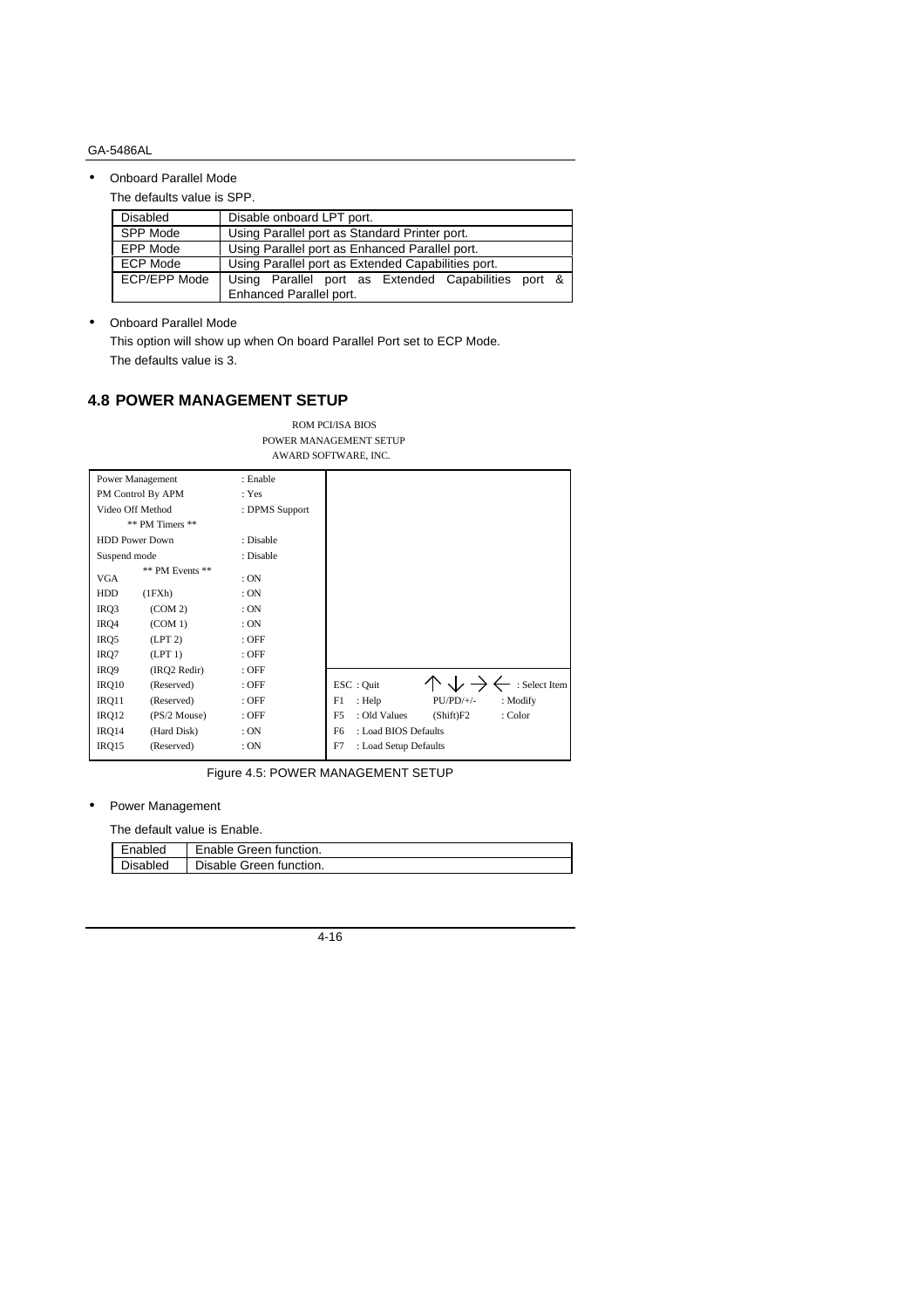## • PM Control By APM

The default value is Yes.

| Nc  | Disable software APM function. |
|-----|--------------------------------|
| 'es | Enable software APM function.  |

#### • Video Off Method

The default value is DPMS Support.

| V/H SYNC + Blank    | BIOS will turn off V/H-SYNC when gets into Green mode<br>for Green monitor power saving.                                                                                                                                                                                                                                |
|---------------------|-------------------------------------------------------------------------------------------------------------------------------------------------------------------------------------------------------------------------------------------------------------------------------------------------------------------------|
| <b>Blank Screen</b> | BIOS will only black monitor when gets into Green<br>mode.                                                                                                                                                                                                                                                              |
| <b>DPMS Support</b> | If your VGA CARD can support DPMS (Display Power<br>Management Signaling), you may select the "DPMS<br>Support" to reduce the VGA monitor power consumption<br>and if your VGA driver is installed, you have to select<br>"DPMS Support" to Black your monitor when system get<br>into Green mode in Win95 or Win 3.11. |

#### • HDD Power Down

The default value is Disabled.

| Disabled | Disable HDD Power Down mode function.                        |
|----------|--------------------------------------------------------------|
|          | 1-15 mins   Enable HDD Power Down mode between 1 to 15 mins. |

#### • Suspend Mode

The default value is Disabled.

| Disabled        | Disable Suspend Mode.                  |
|-----------------|----------------------------------------|
| 10 sec - 1 Hour | Setup the timer to enter Suspend Mode. |

## • VGA, HDD, IRQ3,4,5,7,9,10,11,12,14,15

| On  | Monitor VGA, HDD, IRQ3,4,5,7,9,10,11,12,14,15 Active.       |
|-----|-------------------------------------------------------------|
| Off | Don't Monitor VGA, HDD, IRQ3,4,5,7,9,10,11,12,14,15 Active. |

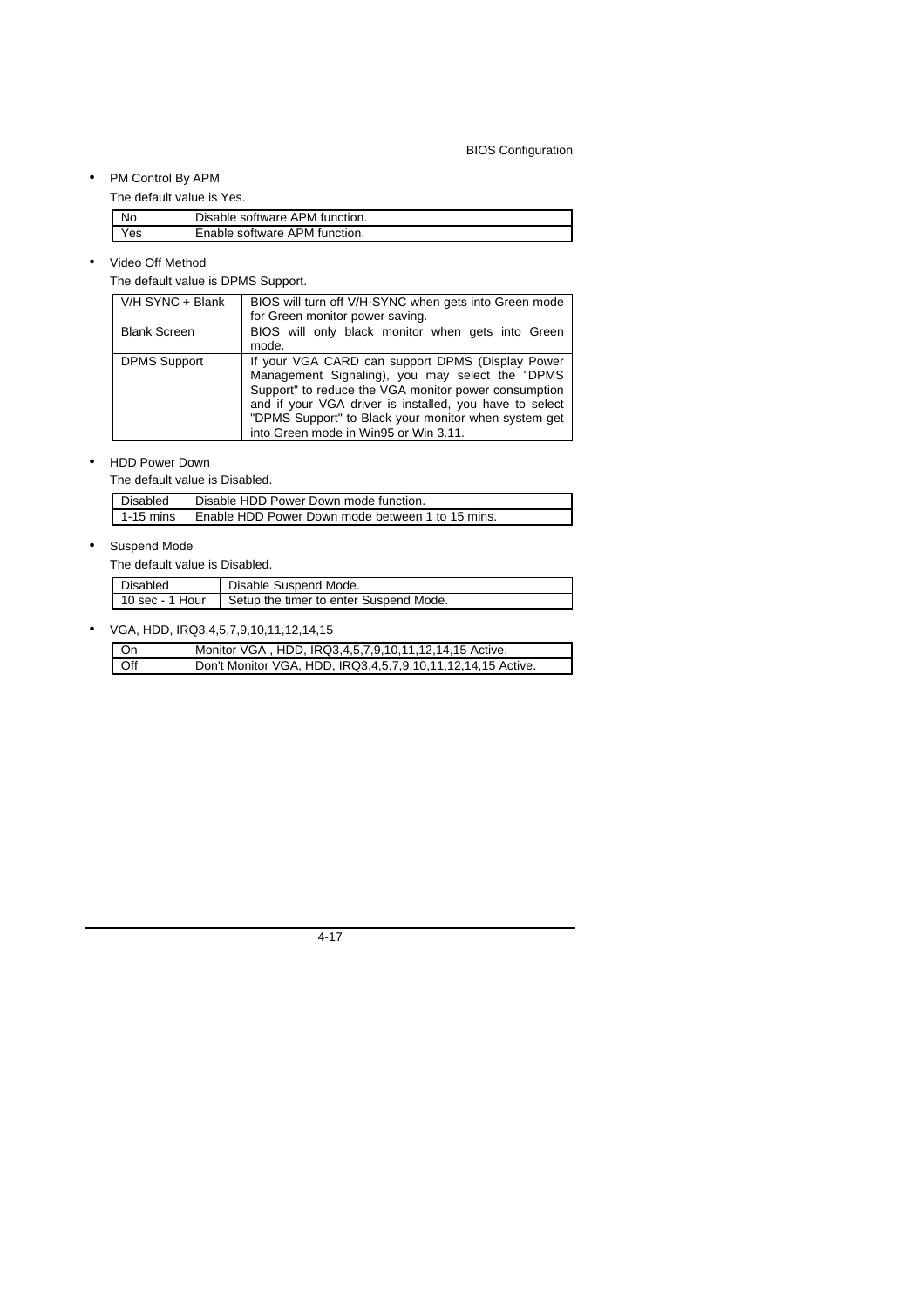## **4.9 PCI CONFIGURATION SETUP**

|                                                                                                                                                                                                                                                                                                                                          |                                                                                                                                                      | PCI CONFIGURATION SETUP<br>AWARD SOFTWARE, INC.                                                                                                                                                       |
|------------------------------------------------------------------------------------------------------------------------------------------------------------------------------------------------------------------------------------------------------------------------------------------------------------------------------------------|------------------------------------------------------------------------------------------------------------------------------------------------------|-------------------------------------------------------------------------------------------------------------------------------------------------------------------------------------------------------|
| PnP BIOS Auto-Config<br>Slot 1 Using INT#<br>Slot 2 Using INT#<br>Slot 3 Using INT#<br>1st Available IRO<br>2nd Available IRO<br>3rd Available IRO<br>4th Available IRO<br>PCI IRQ Actived By<br>PCI IDE 2nd Channel<br>PCI IDE IRQ Map To<br>IDE INT#<br>Primary<br>Secondary IDE INT#<br>CPU to PCI Write Buffer<br>PCI to DRAM Buffer | : Disabled<br>: AUTO<br>: AUTO<br>: AUTO<br>: 10<br>: 11<br>: 12<br>: 9<br>: Edge<br>: Enabled<br>: PCI-AUTO<br>: A<br>: B<br>: Enabled<br>: Enabled | : Select Item<br>ESC: Quit<br>: Help<br>$PU/PD/+/-$<br>: Modify<br>F1<br>: Old Values (Shift)F2<br>: Color<br>F <sub>5</sub><br>: Load BIOS Defaults<br>F <sub>6</sub><br>F7<br>: Load Setup Defaults |

ROM PCI/ISA BIOS

Figure 4.6: PCI CONFIGURATION SETUP

• PnP BIOS Auto-Config

The default value is Disable.

| Disabled | Disable PnP BIOS Auto-Config. |
|----------|-------------------------------|
| Enabled  | Enable PnP BIOS Auto-Config.  |

• SLOT 1~3 Using INT#

The default value is AUTO.

| AUTO $\parallel$ The BIOS auto detect the PCI device using INTA $\sim$ D and auto set up a |
|--------------------------------------------------------------------------------------------|
| available IRQ to let device use.                                                           |
| $A \sim D$   For some not PCI specification compliant device, the user must set up         |
| IRQ manually.                                                                              |

• Available IRQ

The default value is shown on the above table.

These available IRQs are Mapped to be PCI INT# by BIOS for PCI device automatically. If some one IRQ is used by ISA device then the user must keep the IRQ out of the available table.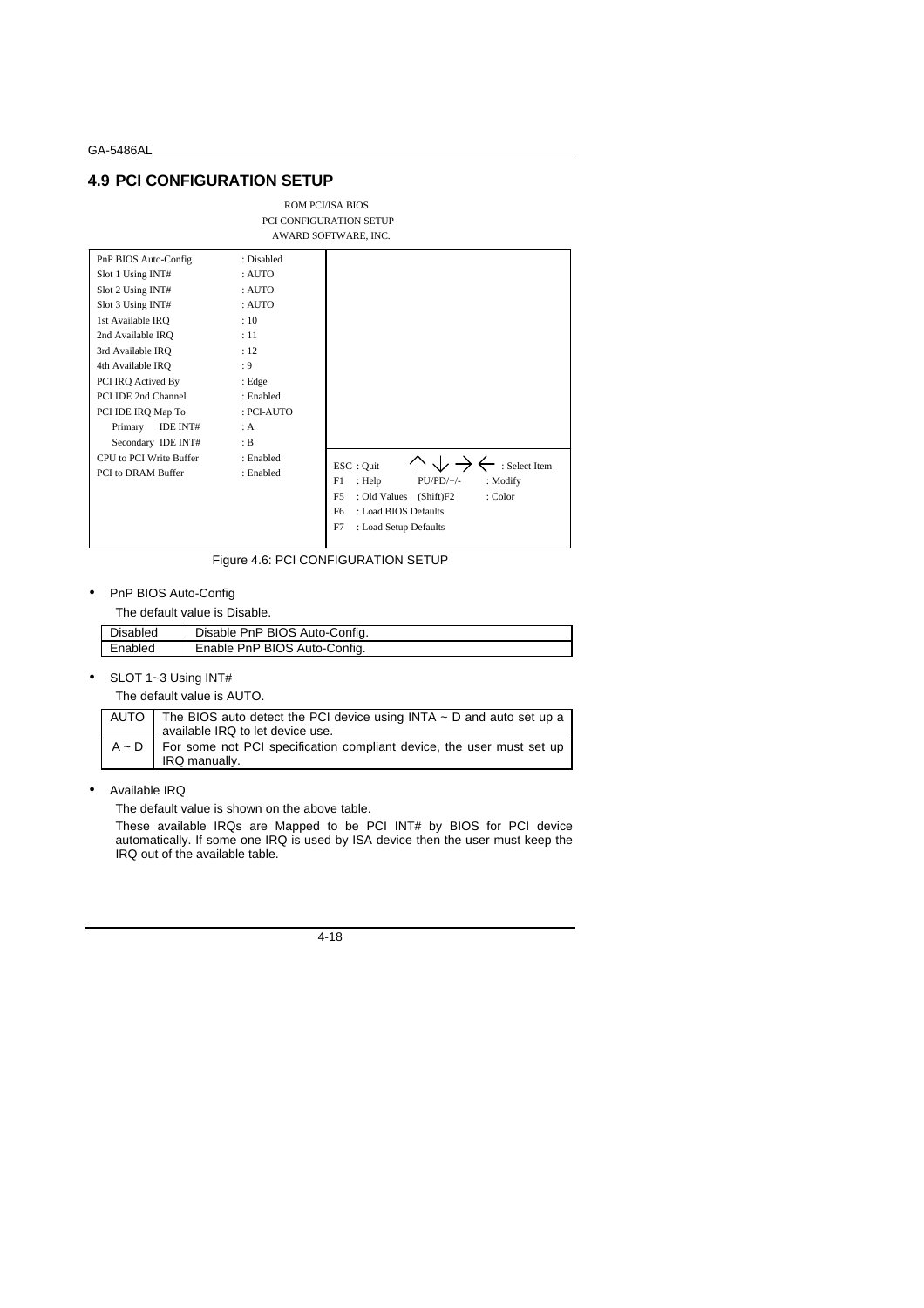• PCI IRQ Actived By

The default value is Edge.

| Edge  | Normal Operation.                                   |
|-------|-----------------------------------------------------|
| Level | For some PCI SCSI or Lan device using same PCI INT. |

• PCI IDE 2nd Channel

The default value is Enable.

| Enabled  | Enable PCI IDE 2nd channel on board.  |
|----------|---------------------------------------|
| Disabled | Disable PCI IDE 2nd channel on board. |

• PCI IDE IRQ Map To

The default value is PCI-AUTO.

| <b>ISA</b> | Map PCI IDE IRQ to ISA slot.               |
|------------|--------------------------------------------|
| PCI-SLOT1  | Map PCI IDE IRQ to PCI slot1.              |
| PCI-SLOT2  | Map PCI IDE IRQ to PCI slot2.              |
| PCI-SLOT3  | Map PCI IDE IRQ to PCI slot3.              |
| PCI-AUTO   | Map PCI IDE IRQ to PCI slot automatically. |

#### • Primary / Secondary IDE INT#

You will see this option if you set PCI IDE IRQ MAP TO PCI-slot1, PCI-slot2, PCIslot3 or PCI-AUTO.

Set INT# for Primary / Secondary PCI IDE. The Default value is A / B.

| Set INTA for Primary / Secondary PCI IDE. |
|-------------------------------------------|
| Set INTB for Primary / Secondary PCI IDE. |
| Set INTC for Primary / Secondary PCI IDE. |
| Set INTD for Primary / Secondary PCI IDE. |

#### • CPU to PCI Write Buffer

The default value is Enabled.

| Enabled  | Enable CPU to CPU writer buffer.  |
|----------|-----------------------------------|
| Disabled | Disable CPU to CPU writer buffer. |

#### • PCI to DRAM Buffer

The default value is Enabled.

| Enabled  | Enable PCI to DRAM buffer.  |
|----------|-----------------------------|
| Disabled | Disable PCI to DRAM buffer. |

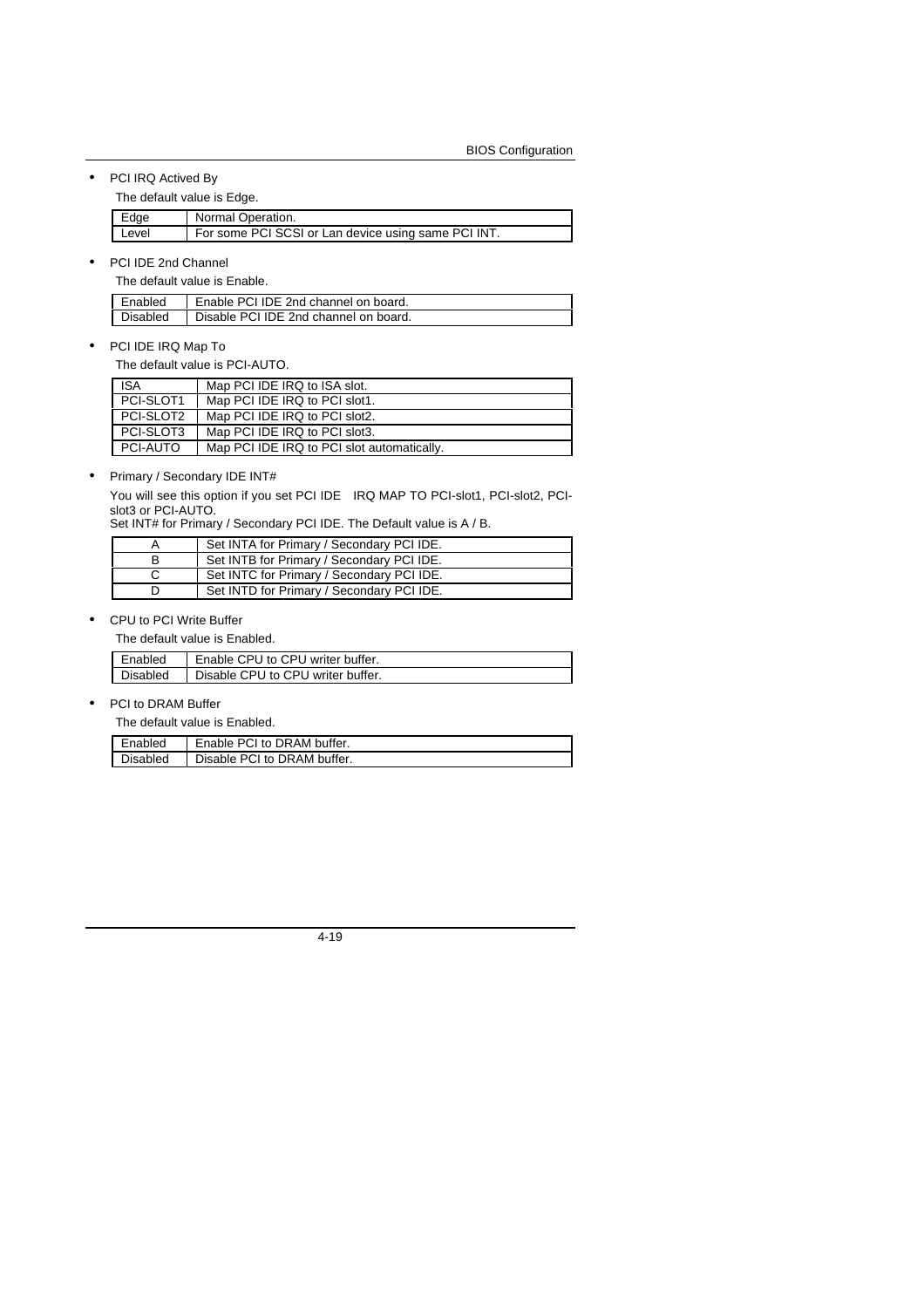## **4.10LOAD BIOS DEFAULTS**



Figure 4.7: LOAD BIOS DEFAULTS

• Load BIOS Defaults

To load BIOS defaults value to CMOS SRAM, enter "Y". If not, enter "N".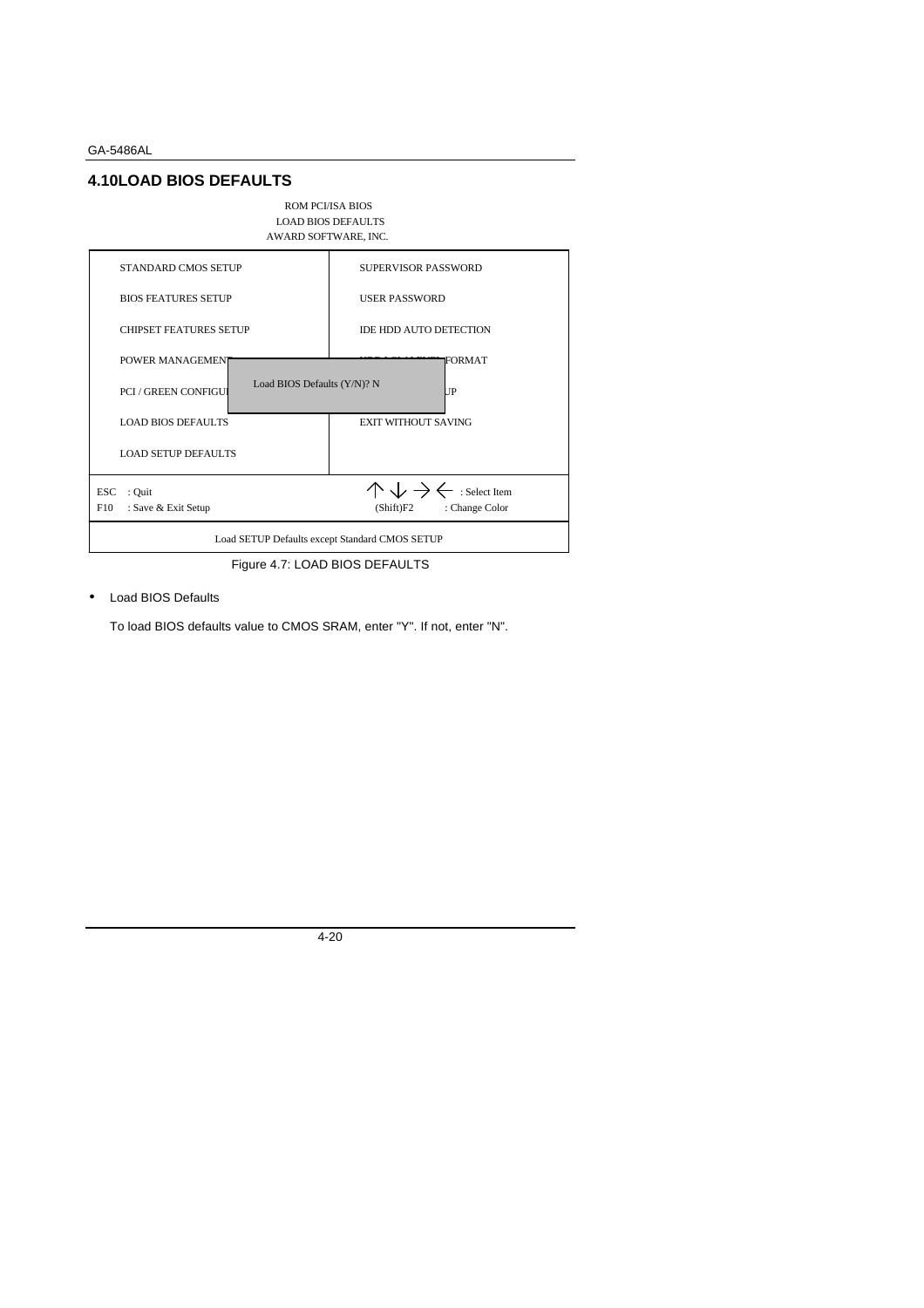## **4.11LOAD SETUP DEFAULTS**

#### ROM PCI/ISA BIOS LOAD SETUP DEFAULTS



Figure 4.8: LOAD SETUP DEFAULTS

#### • Load Setup Defaults

To load Setup defaults value to CMOS SRAM, enter "Y". If not, enter "N".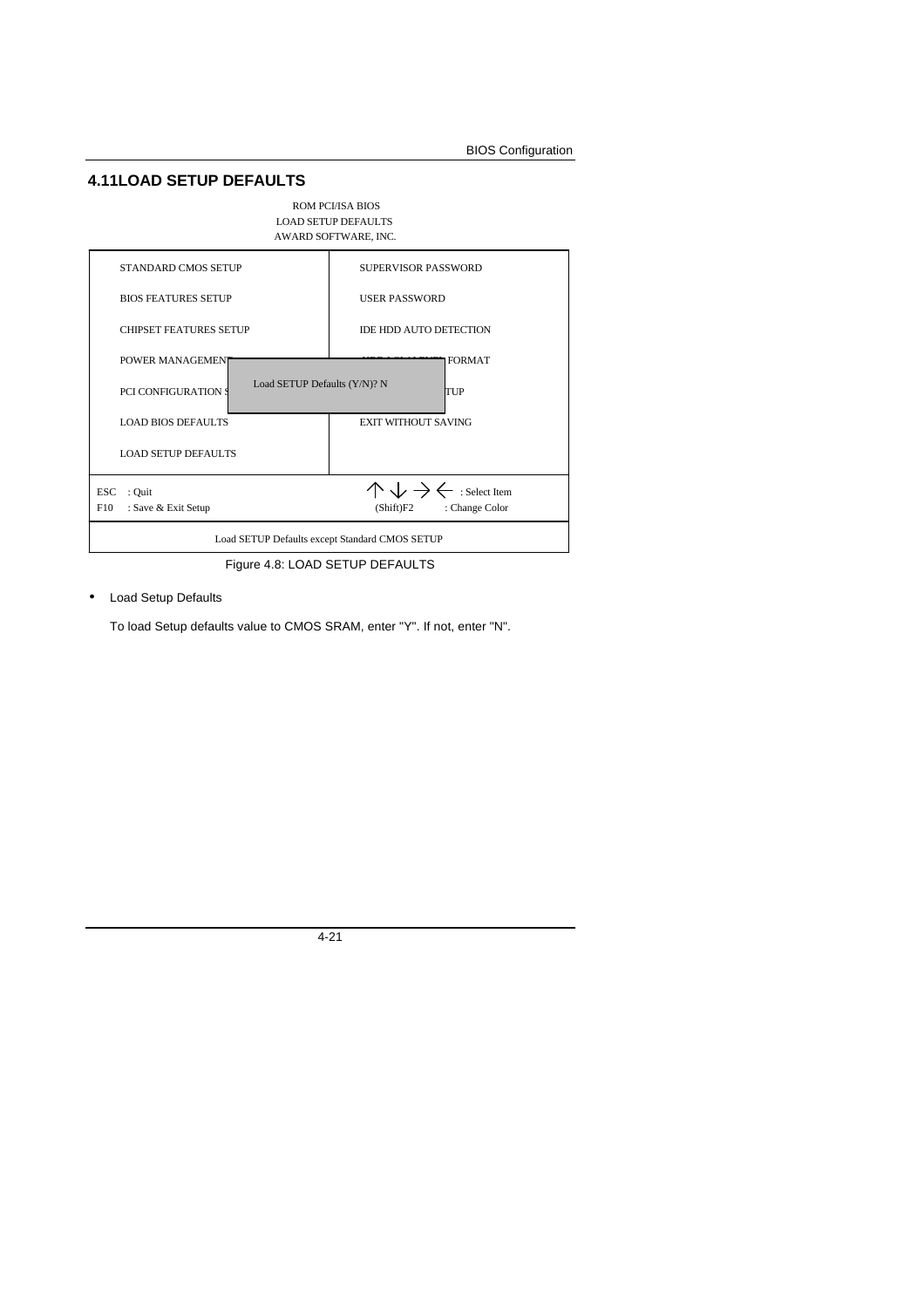## **4.12SUPERVISOR PASSWORD**

#### PASSWORD SETTING

When you select this function, the following message will appear at the center of the screen to assist you in creating a password.



Figure 4.9: SUPERVISOR PASSWORD

Type the password, up to eight characters, and press <Enter>. The password typed now will clear and previously entered password from CMOS memory. You will be asked to confirm the password. Type the password again and press <Enter>. You may also press <Esc> to abort the selection and not to enter a password.

To disable password, just press <Enter> when you are prompted to enter password. A message will confirm the password being disabled. Once the password is disabled, the system will boot and you can enter Setup freely.

#### PASSWORD DISABLED

If you select System at Security Option of BIOS Features Setup Menu, you will be prompted for the password every time the system is rebooted or any time you try to enter Setup. If you select Setup at Security Option of BIOS Features Setup Menu, you will be prompted only when you try to enter Setup.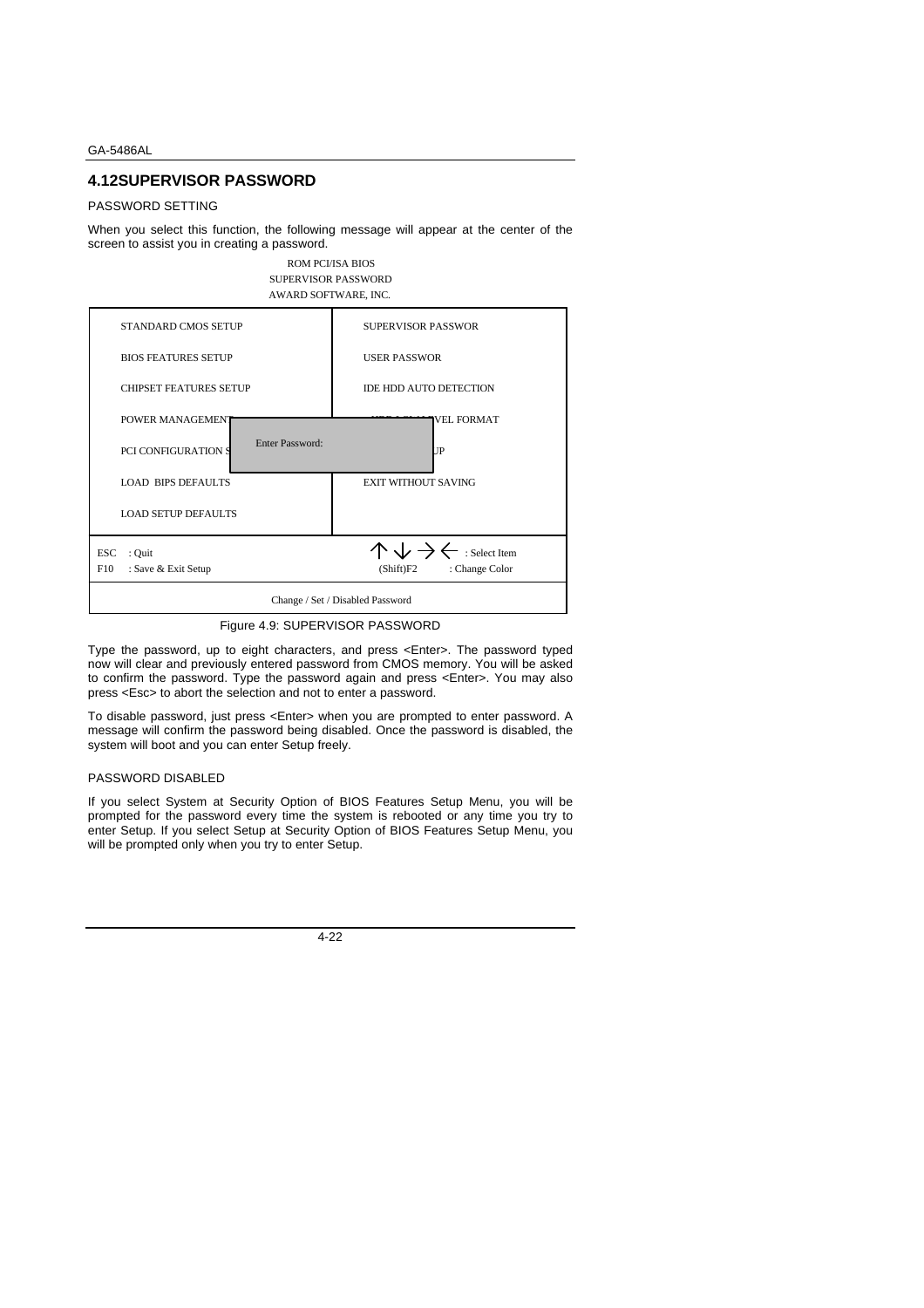## **4.13USER PASSWORD**



Figure 4.10: USER PASSWORD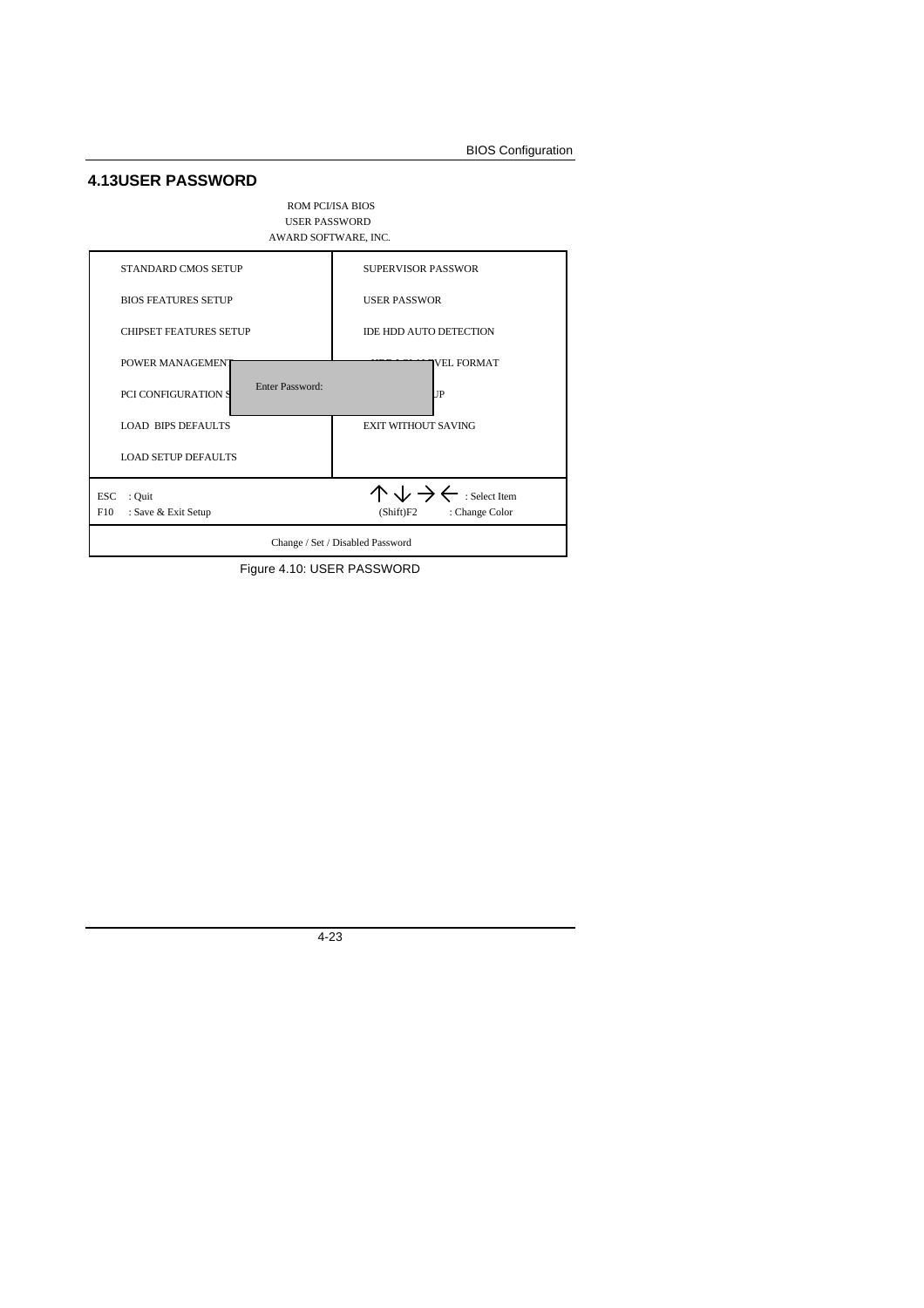## **4.14IDE HDD AUTO DETECTION**

ROM PCI/ ISA BIOS IDE HDD AUTO DETECTION AWARD SOFTWARE, INC.

| <b>HARD DISKS</b> | <b>TYPE</b> | <b>SIZE</b> | <b>CYLS</b>  | <b>HEADS</b>              | <b>PRECOMP</b>                           | <b>LANDZ</b> | <b>SECTOR</b>  | <b>MODE</b>   |
|-------------------|-------------|-------------|--------------|---------------------------|------------------------------------------|--------------|----------------|---------------|
| Primary Master:   |             |             |              |                           |                                          |              |                |               |
|                   |             |             |              |                           |                                          |              |                |               |
|                   |             |             |              |                           | Select Primary Master Option (N:Skip): N |              |                |               |
| <b>OPTIONS</b>    | <b>SIZE</b> | CYLS.       | <b>HEADS</b> | <b>PRECOMP</b>            | <b>LANDZONE</b>                          |              | <b>SECTORS</b> | <b>MODE</b>   |
| 2(Y)              | 1081        | 524         | 64           |                           | $\Omega$                                 | 2098         | 63             | LAB           |
| $\mathbf{1}$      | 1082        | 2099        | 16           | 65535                     |                                          | 2098         | 63             | <b>NORMAL</b> |
| 3                 | 1083        | 1049        | 32           | 65535                     |                                          | 2098         | 63             | <b>LARGE</b>  |
|                   |             |             |              | $\text{ESC}: \text{skip}$ |                                          |              |                |               |

Figure 4.11: IDE HDD AUTO DETECTION

Type "Y" will accept the H.D.D. parameter reported by BIOS. Type "N" will keep the old H.D.D. parameter setup. If the hard disk cylinder NO. is over 1024, then the user can select LBA mode or LARGER mode for DOS partition LARGE than 528 MB.

### **4.15HDD LOW LEVEL FORMAT**

This selection support IDE HDD low level format function.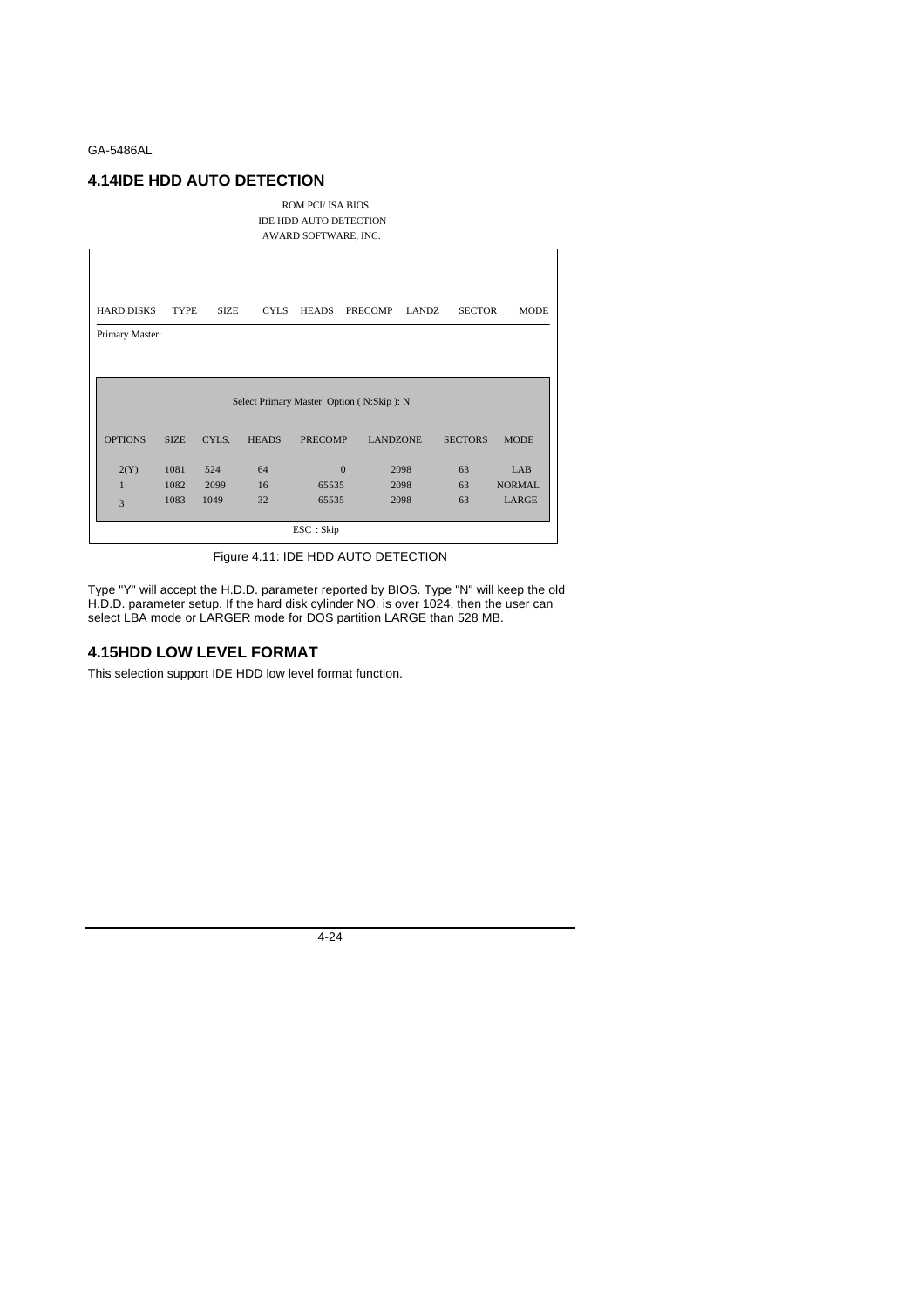## **4.16SAVE & EXIT SETUP**

#### ROM PCI/ISA BIOS SAVE & EXIT SETUP AWARD SOFTWARE, INC.



Figure 4.13: SAVE & EXIT SETUP

Type "Y" will quit the Setup Utility and save the user setup value to RTC CMOS SRAM. Type "N" will return to Setup Utility.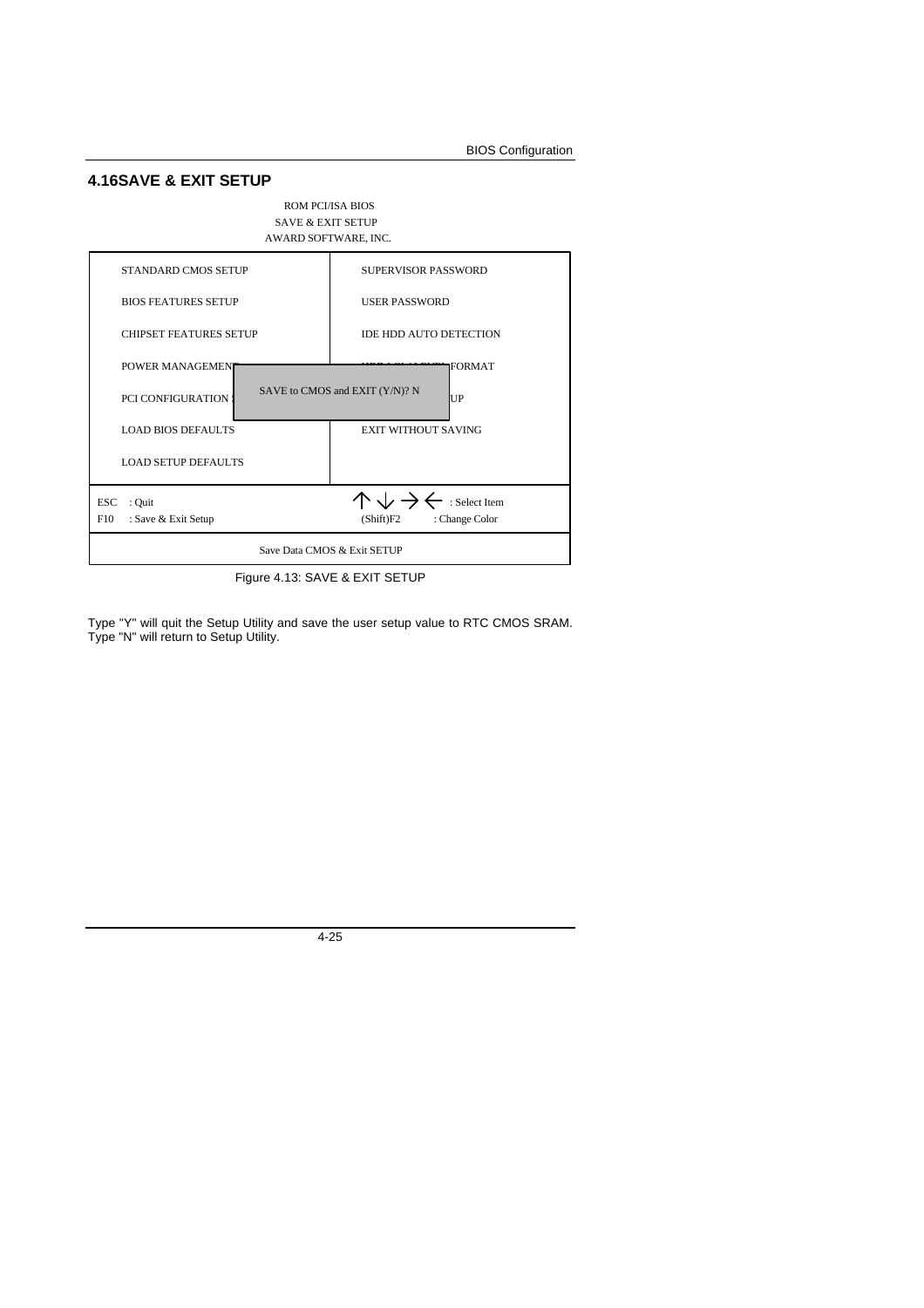### **4.17EXIT WITHOUT SAVING**

#### ROM PCI/ISA BIOS EXIT WITHOUT SAVING AWARD SOFTWARE, INC.



Figure 4.14: EXIT WITHOUT SAVING

Type "Y" will quit the Setup Utility without saving to RTC CMOS SRAM. Type "N" will return to Setup Utility.

### **4.18KEYBOARD SETTING FUNCTION**

After booting the O.S., there are some special functions used by keyboard as follows:

| "CTRL ALT DEL"    | Pressing these keys simultaneously will cause system a<br>WARM START (Soft Reset).                                                 |
|-------------------|------------------------------------------------------------------------------------------------------------------------------------|
| $"CTRL_ALT_{+}$ " | If J4 open, pressing these keys simultaneously will change<br>the system speed to high speed (TURBO, all cache memory<br>enabled). |
| "CTRL ALT [-]"    | If J4 open, pressing these keys simultaneously will change<br>the system speed to low speed (Normal, disable cache<br>memory).     |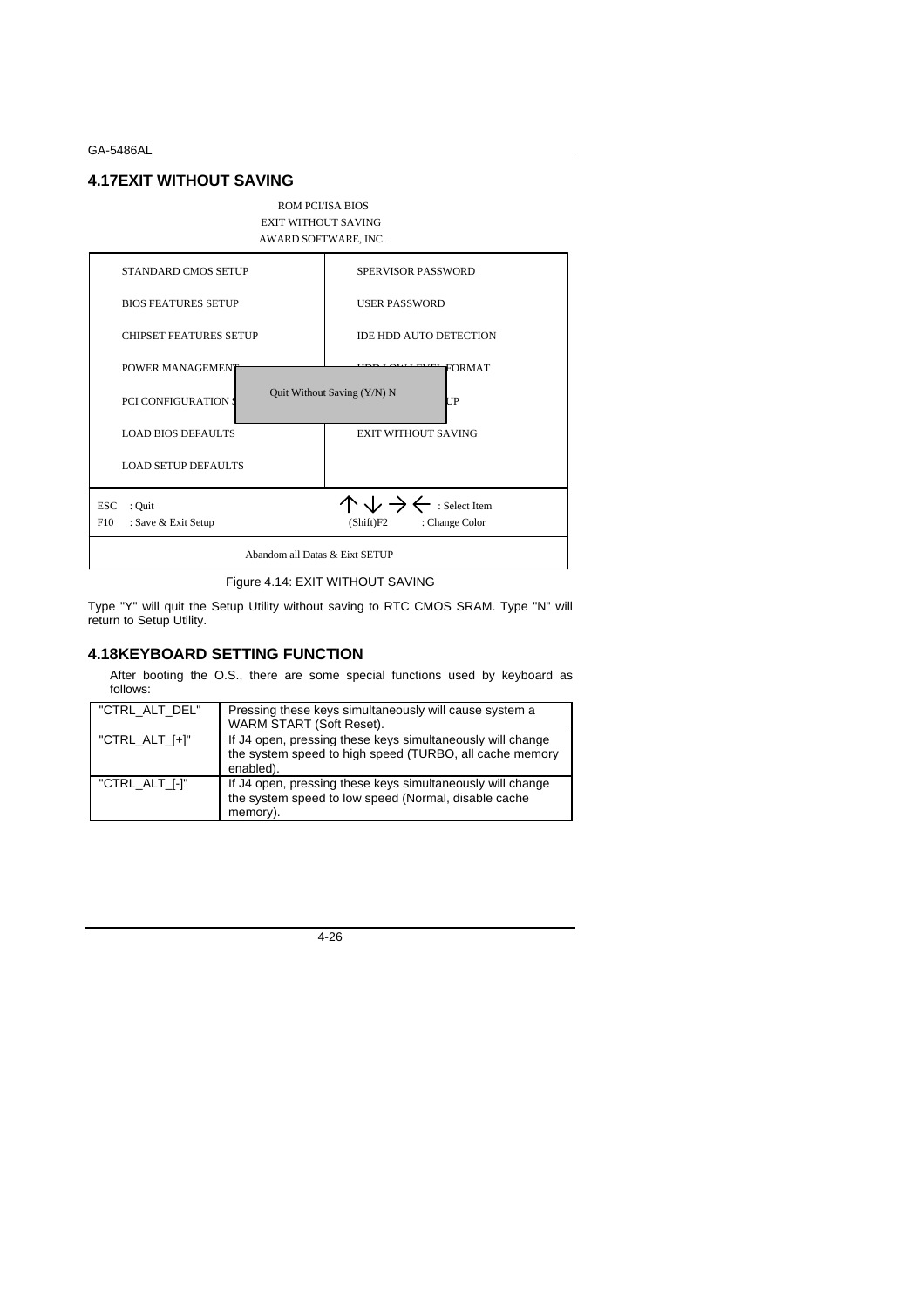## **5 AT TECHNICAL INFORMATION**

## **5.1 BUS CONNECTOR PIN OUT**

## **5.1.1ISA BUS SLOT PIN OUT**

| GND                | <b>B01</b> | A01 | -I/O CH CHK      |            |                 |                 |                  |
|--------------------|------------|-----|------------------|------------|-----------------|-----------------|------------------|
| <b>RESET</b>       | <b>B02</b> | A02 | SD07             |            |                 |                 |                  |
| $+5V$              | <b>B03</b> | A03 | SD <sub>06</sub> |            |                 |                 |                  |
| IRQ9               | <b>B04</b> | A04 | SD05             |            |                 |                 |                  |
| $-5V$              | <b>B05</b> | A05 | SD <sub>04</sub> |            |                 |                 |                  |
| DRQ <sub>2</sub>   | <b>B06</b> | A06 | SD <sub>03</sub> |            |                 |                 |                  |
| $-12V$             | <b>B07</b> | A07 | SD <sub>02</sub> |            |                 |                 |                  |
| 0WS                | <b>B08</b> | A08 | SD <sub>01</sub> |            |                 |                 |                  |
| $+12V$             | <b>B09</b> | A09 | SD <sub>00</sub> |            |                 |                 |                  |
| <b>GND</b>         | <b>B10</b> | A10 | -I/O CH RDY      |            |                 |                 |                  |
| -SMEMW             | <b>B11</b> | A11 | <b>AEN</b>       |            |                 |                 |                  |
| -SMEMR             | <b>B12</b> | A12 | SA19             |            |                 |                 |                  |
| -IOW               | <b>B13</b> | A13 | <b>SA18</b>      |            |                 |                 |                  |
| $-IOR$             | <b>B14</b> | A14 | SA17             | -MEMCS16   | D <sub>01</sub> | CO <sub>1</sub> | SBHE             |
| -DACK3             | <b>B15</b> | A15 | <b>SA16</b>      | $-I/OCS16$ | D02             | CO <sub>2</sub> | LA23             |
| $-DRQ3$            | <b>B16</b> | A16 | <b>SA15</b>      | IRQ10      | D <sub>03</sub> | CO <sub>3</sub> | LA22             |
| -DACK1             | <b>B17</b> | A17 | SA14             | IRQ11      | D <sub>04</sub> | CO <sub>4</sub> | LA21             |
| $-DRQ1$            | <b>B18</b> | A18 | SA13             | IRQ12      | D <sub>05</sub> | CO <sub>5</sub> | LA20             |
| -REFRESH           | <b>B19</b> | A19 | <b>SA12</b>      | IRQ15      | D <sub>06</sub> | C <sub>06</sub> | LA19             |
| BCLK               | <b>B20</b> | A20 | SA11             | IRQ14      | D07             | CO7             | LA18             |
| IRQ7               | <b>B21</b> | A21 | <b>SA10</b>      | -DACK0     | D <sub>08</sub> | CO8             | LA17             |
| IRQ6               | <b>B22</b> | A22 | <b>SA09</b>      | DRQ0       | D <sub>09</sub> | CO9             | -MEMR            |
| IRQ5               | <b>B23</b> | A23 | <b>SA08</b>      | -DACK5     | D10             | C10             | -MEMW            |
| IRQ4               | <b>B24</b> | A24 | SA07             | DRQ5       | D11             | C11             | SD <sub>08</sub> |
| IRQ3               | <b>B25</b> | A25 | <b>SA06</b>      | -DACK6     | D12             | C12             | SD <sub>09</sub> |
| -DACK <sub>2</sub> | <b>B26</b> | A26 | SA05             | DRQ6       | D13             | C13             | SD10             |
| T/C                | <b>B27</b> | A27 | SA04             | -DACK7     | D14             | C14             | SD11             |
| <b>BALE</b>        | <b>B28</b> | A28 | SA03             | DRQ7       | D15             | C15             | SD12             |
| $+5V$              | <b>B29</b> | A29 | SA02             | $+5V$      | D16             | C16             | SD <sub>13</sub> |
| OSC                | <b>B30</b> | A30 | SA01             | -MASTER    | D17             | C17             | SD14             |
| GND                | <b>B31</b> | A31 | <b>SA00</b>      | GND        | D18             | C18             | SD15             |
|                    |            |     |                  |            |                 |                 |                  |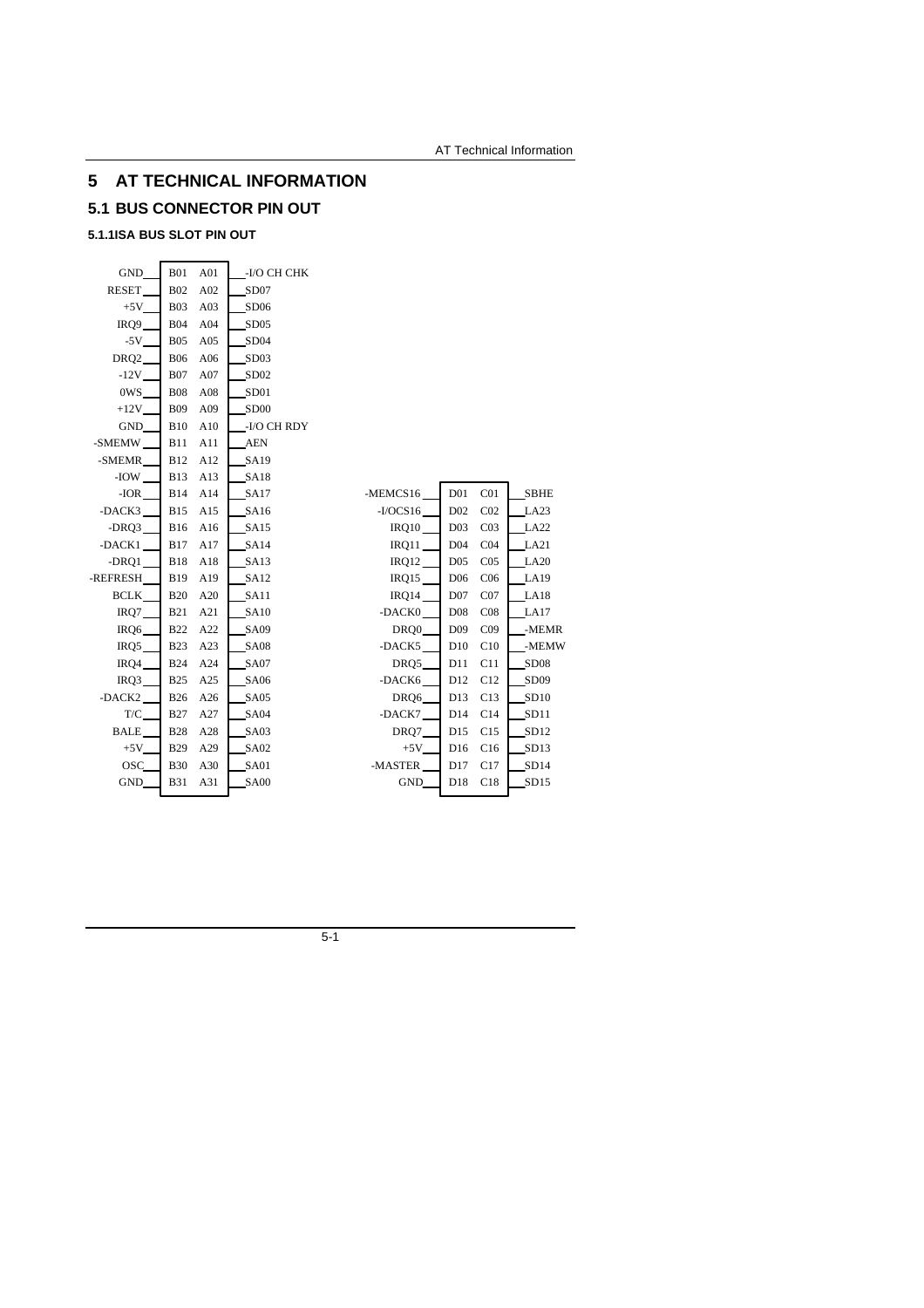## **5.1.2PCI BUS SLOT PIN OUT**

| $-12V$               | <b>B01</b> | A01 | NC                   |         |            |    |
|----------------------|------------|-----|----------------------|---------|------------|----|
| NC                   | <b>B02</b> | A02 | $+12V$               |         |            |    |
| GND                  | <b>B03</b> | A03 | $_{\mathrm{NC}}$     |         |            |    |
| NC                   | <b>B04</b> | A04 | NC                   |         |            |    |
| VCC                  | <b>B05</b> | A05 | VCC                  |         |            |    |
| <b>VCC</b>           | <b>B06</b> | A06 | INTA#                |         |            |    |
| INTB#                | <b>B07</b> | A07 | INTC#                |         |            |    |
| INTD#                | <b>B08</b> | A08 | <b>VCC</b>           |         |            |    |
| PST#1                | <b>B09</b> | A09 | NC                   |         |            |    |
| NC                   | B10        | A10 | VCC                  |         |            |    |
| PST#2                | <b>B11</b> | A11 | NC                   |         |            |    |
| <b>GND</b>           | <b>B12</b> | A12 | <b>GND</b>           |         |            |    |
| GND                  | <b>B13</b> | A13 | GND                  |         |            |    |
| NC                   | <b>B14</b> | A14 | $_{\mathrm{NC}}$     |         |            |    |
| $\operatorname{GND}$ | <b>B15</b> | A15 | RST#                 |         |            |    |
| CLK                  | <b>B16</b> | A16 | <b>VCC</b>           |         |            |    |
| GND                  | <b>B17</b> | A17 | GNT#                 |         |            |    |
| REQ#                 | <b>B18</b> | A18 | <b>GND</b>           |         |            |    |
| VCC                  | <b>B19</b> | A19 | NC                   |         |            |    |
| $AD_31$              | <b>B20</b> | A20 | $AD_30$              |         |            |    |
| $AD_29$              | <b>B21</b> | A21 | NC                   |         |            |    |
| GND                  | <b>B22</b> | A22 | $AD_28$              |         |            |    |
| $AD_27$              | <b>B23</b> | A23 | $AD_26$              |         |            |    |
| $AD_25$              | <b>B24</b> | A24 | GND                  |         |            |    |
| NC                   | <b>B25</b> | A25 | $AD_24$              |         |            |    |
| CBE#3                | <b>B26</b> | A26 | <b>IDSEL</b>         |         |            |    |
| $AD_23$              | <b>B27</b> | A27 | $_{\mathrm{NC}}$     |         |            |    |
| GND                  | <b>B28</b> | A28 | $AD_22$              |         |            |    |
| $AD_21$              | <b>B29</b> | A29 | $AD_20$              |         |            |    |
| $AD_19$              | <b>B30</b> | A30 | <b>GND</b>           |         |            |    |
| NC                   | <b>B31</b> | A31 | $AD_18$              |         |            |    |
| $AD_17$              | <b>B32</b> | A32 | $AD_16$              |         |            |    |
| CEB#2                | <b>B33</b> | A33 | $_{\mathrm{NC}}$     |         |            |    |
| GND                  | <b>B34</b> | A34 | FRAME#               |         |            |    |
| IRDY#                | <b>B35</b> | A35 | $\operatorname{GND}$ |         |            |    |
| NC                   | <b>B36</b> | A36 | TRDY#                |         |            |    |
| DEVSEL#              | <b>B37</b> | A37 | <b>GND</b>           |         |            |    |
| GND                  | <b>B38</b> | A38 | STOP#                | $AD_08$ | <b>B52</b> | A5 |
| LOCK#                | <b>B39</b> | A39 | NC                   | $AD_07$ | <b>B53</b> | A5 |
| PERR#                | <b>B40</b> | A40 | <b>SDONE</b>         | NC      | <b>B54</b> | A5 |
| $_{\mathrm{NC}}$     | <b>B41</b> | A41 | SBO#                 | $AD_05$ | <b>B55</b> | A5 |
| SERR#                | <b>B42</b> | A42 | $\operatorname{GND}$ | AD 03   | <b>B56</b> | A5 |
| $_{\mathrm{NC}}$     | <b>B43</b> | A43 | PAR                  | GND     | <b>B57</b> | A5 |
| CBE#1                | <b>B44</b> | A44 | $AD_15$              | $AD_01$ | <b>B58</b> | A5 |
| $AD_14$              | <b>B45</b> | A45 | NC                   | VCC     | <b>B59</b> | A5 |
| GND                  | <b>B46</b> | A46 | $AD_13$              | NC      | <b>B60</b> | A6 |
| $AD_12$              | <b>B47</b> | A47 | $AD_11$              | VCC     | <b>B61</b> | A6 |
| $AD_10$              | <b>B48</b> | A48 | $\operatorname{GND}$ | VCC     | <b>B62</b> | A6 |
| $\operatorname{GND}$ | <b>B49</b> | A49 | AD_09                |         |            |    |

| AD 08          | B52        | A52 | CBE#0      |
|----------------|------------|-----|------------|
| AD 07          | <b>B53</b> | A53 | NC         |
| N <sub>C</sub> | <b>B54</b> | A54 | AD 06      |
| $AD$ 05        | <b>B55</b> | A55 | AD 04      |
| AD 03          | <b>B56</b> | A56 | <b>GND</b> |
| <b>GND</b>     | <b>B57</b> | A57 | AD 02      |
| AD 01          | <b>B58</b> | A58 | $AD$ 00    |
| <b>VCC</b>     | <b>B59</b> | A59 | <b>VCC</b> |
| N <sub>C</sub> | <b>B60</b> | A60 | NC         |
| <b>VCC</b>     | <b>B61</b> | A61 | <b>VCC</b> |
| <b>VCC</b>     | <b>B62</b> | A62 | <b>VCC</b> |
|                |            |     |            |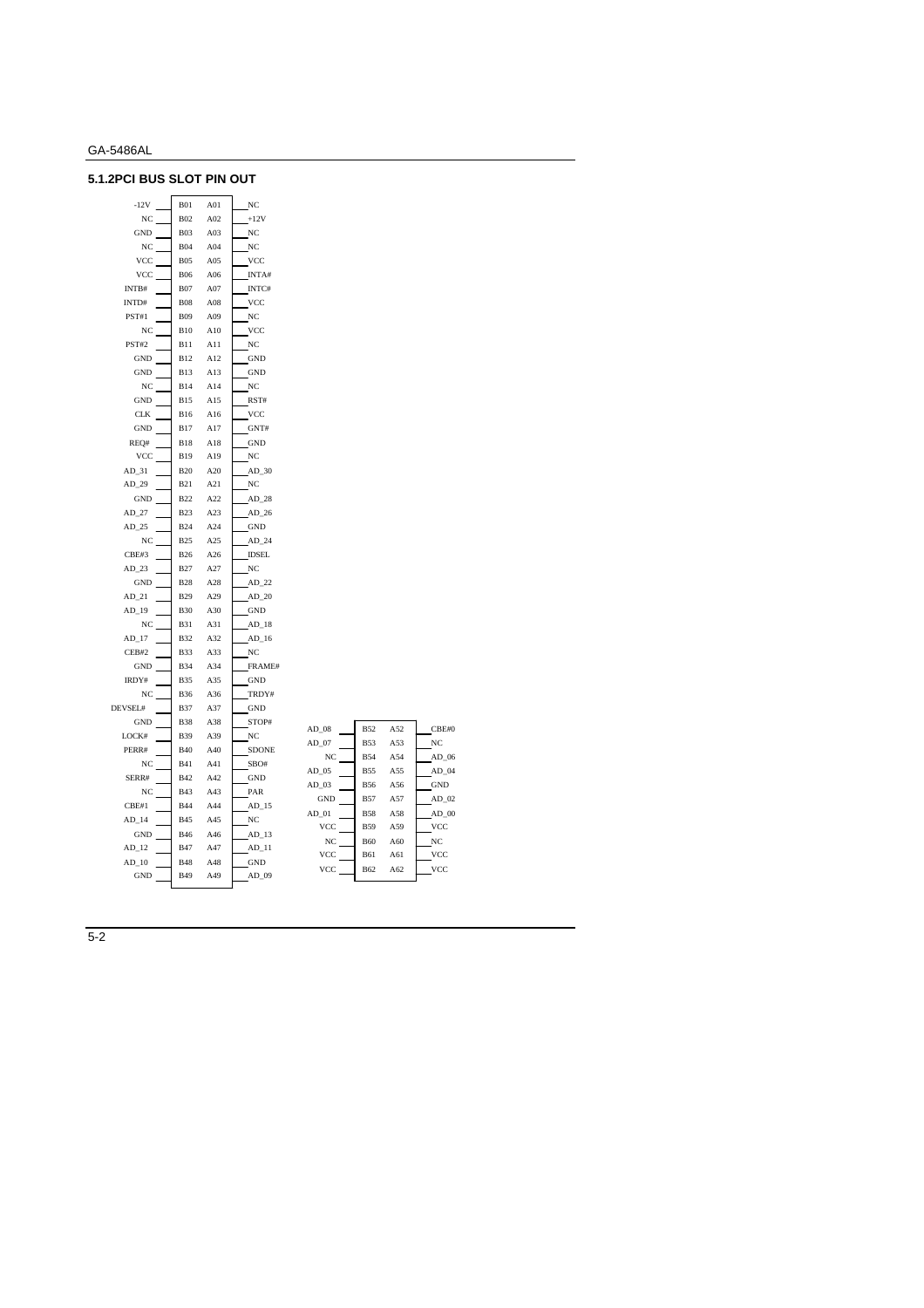### **5.2 I/O & MEMORY MAP**

| <b>MEMORY MAP:</b> | $[0000000-$<br>009FFFF]<br>[00A0000-<br>00BFFFFI<br>[00C0000-<br>00DFFFF]<br>[00E0000-<br>00EFFFFI<br>[00F0000-<br>00FFFFFI<br>$[0100000 -$<br><b>BFFFFFFI</b>                                                                                                  | System memory used by DOS and application<br>program.<br>Display buffer memory for<br>VGA/EGA/CGA/MONOCHROME adapter.<br>Reserved for I/O device BIOS ROM or RAM buffer.<br>Reserved for PCI device ROM.<br>System BIOS ROM.<br>System extension memory.                                                                                                                                                                                                                                                                                                        |
|--------------------|-----------------------------------------------------------------------------------------------------------------------------------------------------------------------------------------------------------------------------------------------------------------|-----------------------------------------------------------------------------------------------------------------------------------------------------------------------------------------------------------------------------------------------------------------------------------------------------------------------------------------------------------------------------------------------------------------------------------------------------------------------------------------------------------------------------------------------------------------|
| I/O MAP:           | $[000-01F]$<br>[040-05F]<br>[060-06F]<br>[070-07F]<br>$[080-09F]$<br>$[0A0-0BF]$<br>[0C0-0DF]<br>$[0F0-0FF]$<br>$[1F0-1F8]$<br>[278-27F]<br>[2B0-2DF]<br>[2F8-2FF]<br>[360-36F]<br>[378-37F]<br>$[3B0-3BF]$<br>[3C0-3CF]<br>[3D0-3DF]<br>[3F0-3F7]<br>[3F8-3FF] | DMA controller. (Master)<br>INTERRUPT controller.(Master)<br>CHIPSET control registers I/O ports.<br>TIMER control registers.<br>KEYBOARD interface controller. (8042)<br>RTC ports & CMOS I/O ports.<br>DMA register.<br>INTERRUPT controller. (Slave)<br>DMA controller. (Slave)<br><b>MATH COPROCESSOR</b><br>HARD DISK controller.<br>PARALLEL port-2.<br>GRAPHICS adapter controller.<br>SERIAL port-2.<br>NETWORK ports.<br>PARALLEL port-1<br>MONOCHROME & PRINTER adapter.<br>EGA adapter.<br>CGA adapter.<br>FLOPPY DISK controller.<br>SERIAL port-1. |

## **5.3 TIMER & DMA CHANNELS MAP**

TIMER MAP: TIMER Channel-0 System timer interrupt TIMER Channel-1 DRAM REFRESH request TIMER Channel-2 SPEAKER tone generator DMA CHANNELS: DMA Channel-0 Available DMA Channel-1 IBM SDLC DMA Channel-2 FLOPPY DISK adapter DMA Channel-3 Available DMA Channel-4 Cascade for DMA controller 1 DMA Channel-5 Available DMA Channel-6 Available DMA Channel-7 Available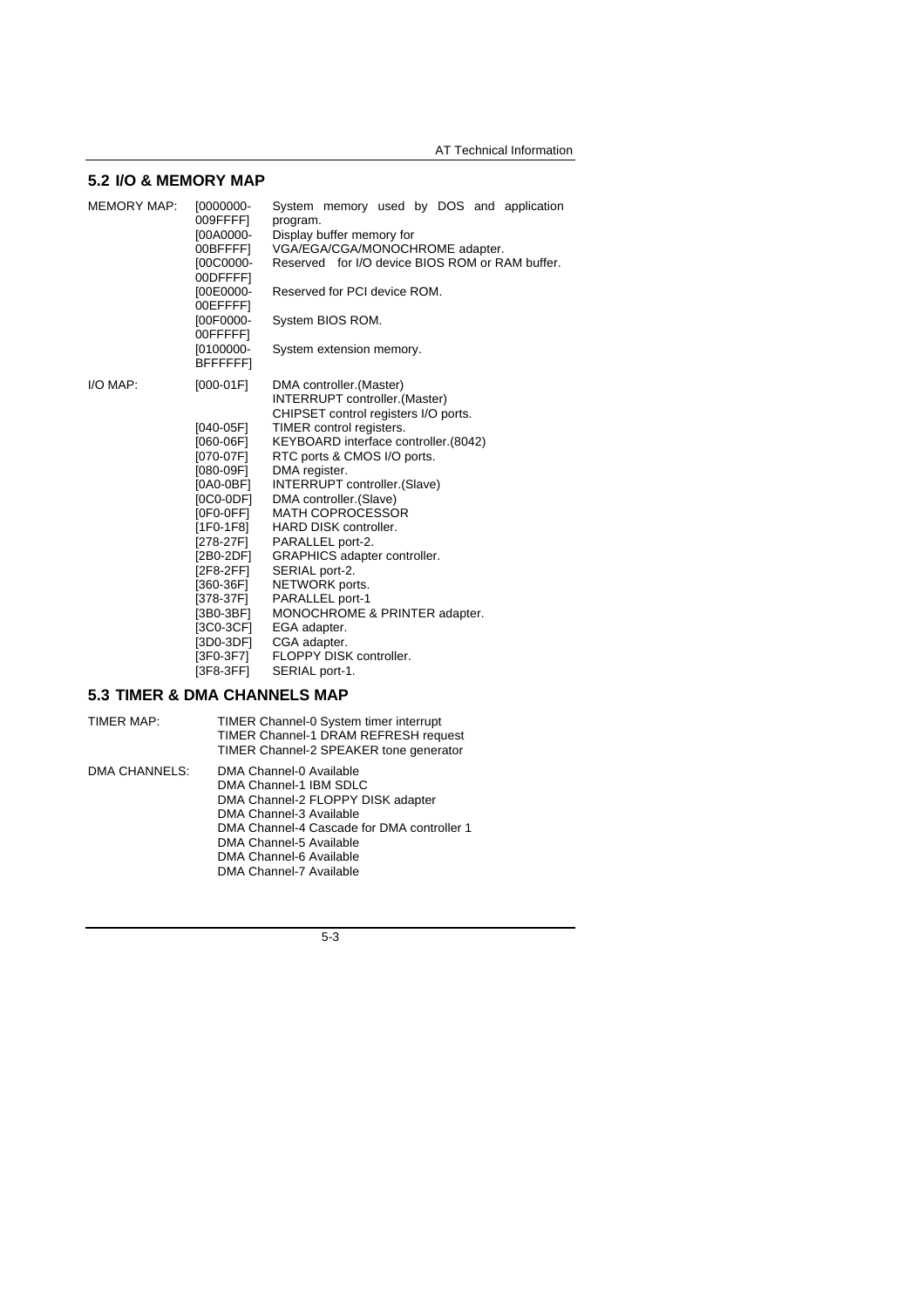## **5.4 INTERRUPT MAP**

NMI: Parity check error

IRQ (H/W): System TIMER interrupt from TIMER-0 KEYBOARD output buffer full Cascade for IRQ 8-15 SERIAL port 2 SERIAL port 1 PARALLEL port 2 FLOPPY DISK adapter PARALLEL port 1 RTC clock Available Available Available Available MATH coprocessor HARD DISK adapter Available

## **5.5 RTC & CMOS RAM MAP**

RTC & CMOS:

|         | Seconds                                 |
|---------|-----------------------------------------|
|         | Second alarm                            |
|         | <b>Minutes</b>                          |
|         | Minutes alarm                           |
|         | Hours                                   |
|         | Hours alarm                             |
|         | Day of week                             |
|         | Day of month                            |
|         | Month                                   |
|         | Year                                    |
| 0A      | Status register A                       |
| 0B      | Status register B                       |
| 0C      | Status register C                       |
| 0D      | Status register D                       |
| 0E      | Diagnostic status byte                  |
| 0F      | Shutdown byte                           |
|         | FLOPPY DISK drive type byte             |
|         | Reserve                                 |
|         | HARD DISK type byte                     |
|         | Reserve                                 |
|         | Equipment byte                          |
|         | Base memory low byte                    |
|         | Base memory high byte                   |
|         | Extension memory low byte               |
|         | Extension memory high byte              |
| 19-2d   |                                         |
| 2F-2F   |                                         |
|         | Reserved for extension memory low byte  |
|         | Reserved for extension memory high byte |
|         | DATE CENTURY byte                       |
|         | <b>INFORMATION FLAG</b>                 |
| 34-3F   | Reserve                                 |
| $40-7f$ | Reserved for CHIPSET SETTING DATA       |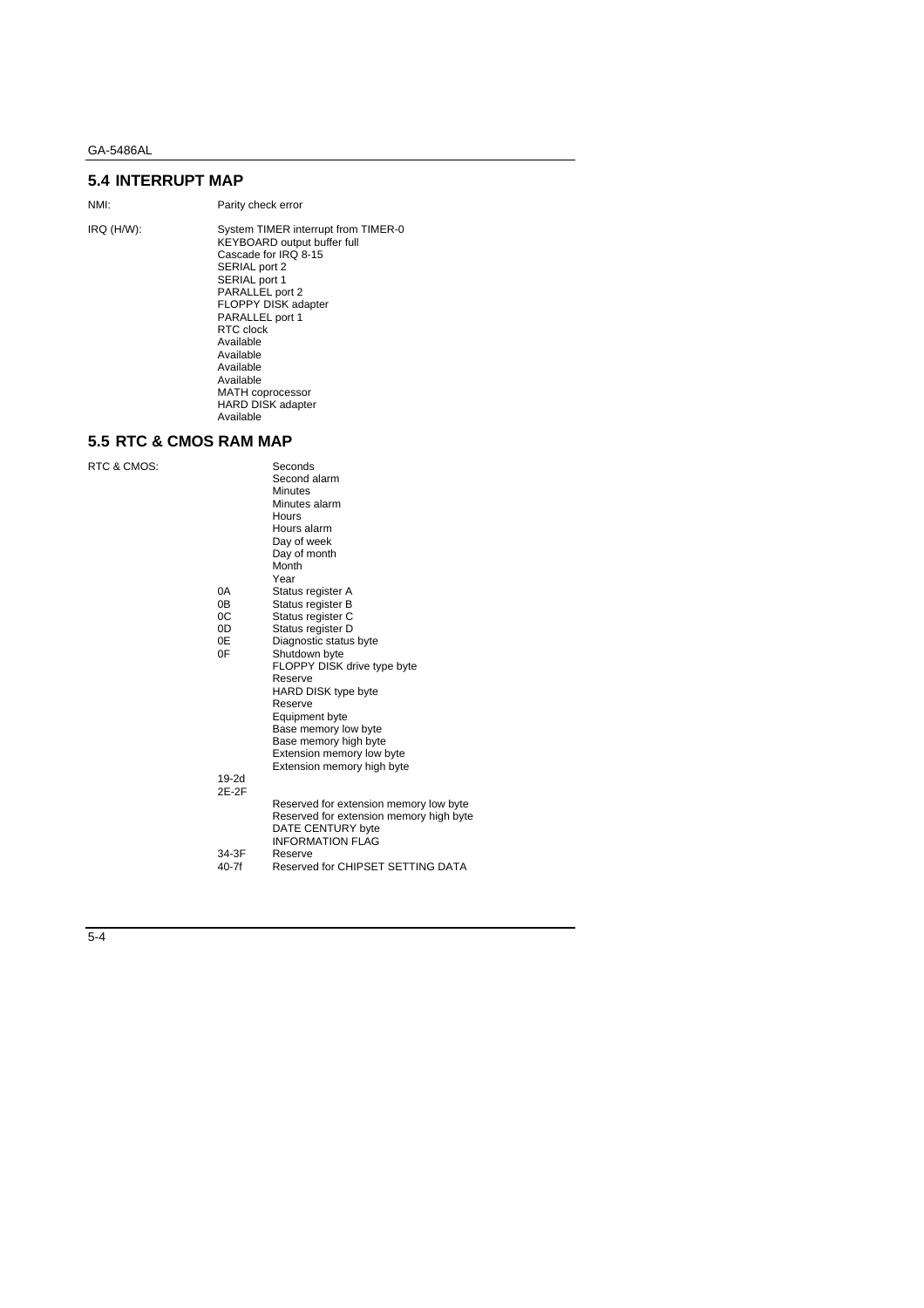## **APPENDIX A: POST MESSAGE**

When the BIOS encounters an error that requires the user to correct something, either a beep code will sound or a message will be displayed in a box in the middle of the screen and the message PRESS F1 TO CONTINUE, CTRL-ALT-ESC OR DEL TO ENTER SETUP will be shown in the information box at the bottom.

• POST BEEP

Currently there is only one beep code in BIOS. This code indicates that a video error has occurred and the BIOS cannot initialize the video screen to display any additional information. This beep code consists of a single long beep followed by two short beeps.

• ERROR MESSAGE

Once or more of the following messages may be displayed if the BIOS detects an error during the POST. This list includes message for both the ISA and the EISA BIOS.

 $\overline{\infty}$  CMOS BATTERY HAS FAILED

CMOS battery is no longer functional. It should be replaced.

**EXACTS CHECKSUM ERROR** 

Checksum of CMOS is incorrect. This can indicate that CMOS has been corrupted. This error may have been caused by a weak battery. Check the battery and replace it if necessary.

 $\mathbb{Z}$  DISK BOOT FAILURE, INSERT SYSTEM DISK AND PRESS ENTER

No boot device was found. Insert a system disk into Drive A: and press <Enter>. If you assumed the system would boot from the hard drive, make sure the controller is inserted correctly and all cables are properly attached. Also be sure the disk is formatted as a boot device. Then reboot the system.

**EX DISKETTE DRIVES OR TYPES MISMATCH ERROR - RUN SETUP** 

Type of diskette drive installed in the system is different from the CMOS definition. Run Setup to re-configure the drive type correctly.

**EX DISPLAY SWITCH IS SET INCORRECTLY** 

Display switch on the motherboard can be set to either monochrome or color. This indicates the switch is set to a different setting than indicated in Setup. Determine which setting is correct, and then either turn off the system and change the jumper, or enter Setup and change the VIDEO selection.

 $\overline{2}$  DISPLAY TYPE HAS CHANGED SINCE LAST BOOT

Since last powering off the system, the display adapter has been changed. You must configure the system for the new display type.

 $\mathbb{Z}$  ERROR ENCOUNTERED INITIALIZING HARD DRIVE

Hard drive cannot be initialized. Be sure the adapter is installed correctly and all cables are correctly and firmly attached. Also be sure the correct hard drive type is selected in Setup.

A-1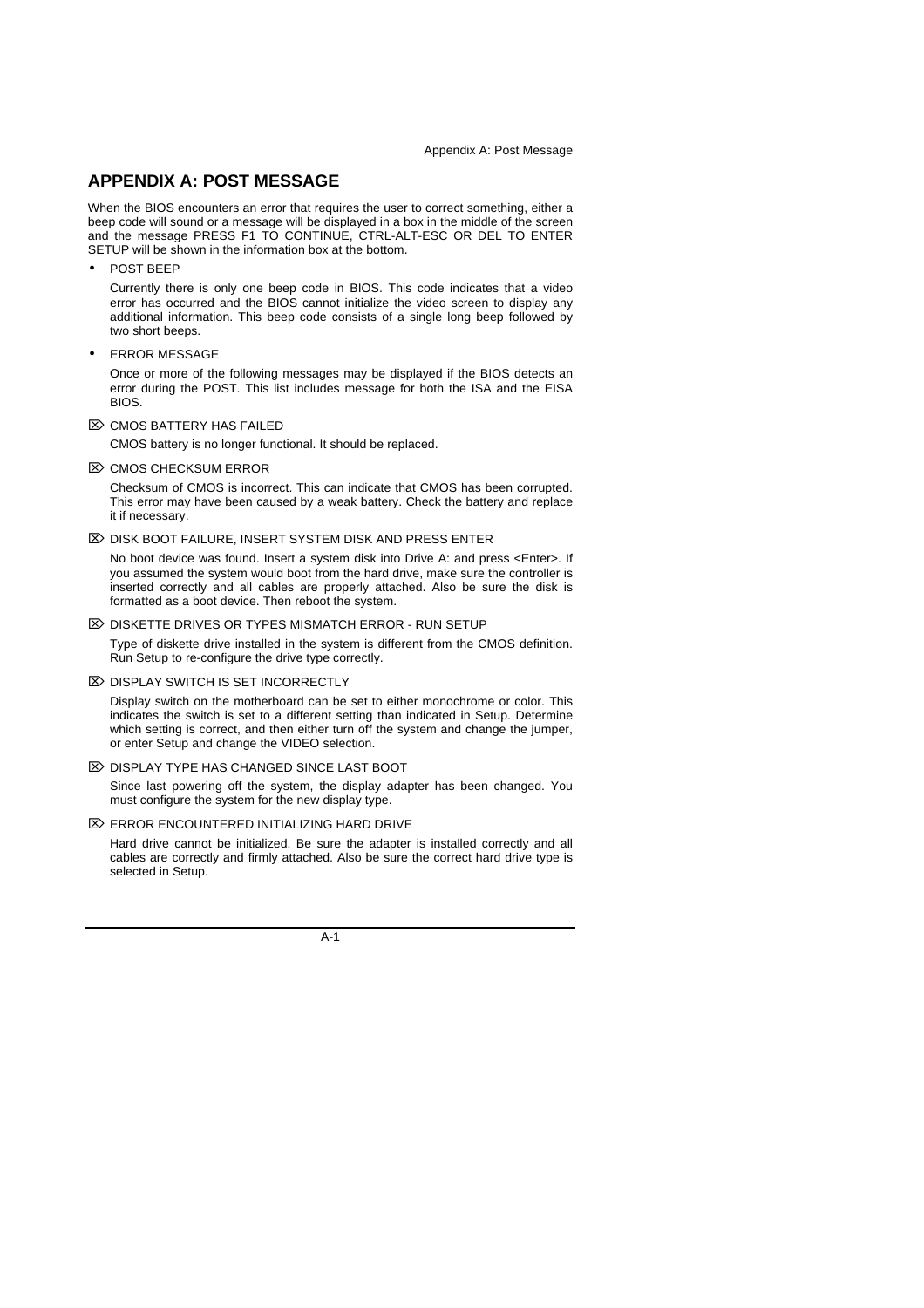#### $\mathbb{Z}$  ERROR INITIALIZING HARD DISK CONTROLLER

Cannot initialize controller. Make sure the cord is correctly and firmly installed in the bus. Be sure the correct hard drive type is selected in Setup. Also check to see if any jumper needs to be set correctly in the hard drive.

 $\mathbb{Z}$  FLOPPY DISK CNTRLR ERROR OR NO CNTRLR PRESENT

Cannot find or initialize the floppy drive controller. Make sure the controller is installed correctly and firmly. If there is no floppy drive installed, be sure the Diskette Drive selection in Setup is set to NONE.

**EX KEYBOARD ERROR OR NO KEYBOARD PRESENT** 

Cannot initialize the keyboard. Make sure the keyboard is attached correctly and no keys are being pressed during the boot.

If you are purposely configuring the system without a keyboard, set the error halt condition in Setup to HALT ON ALL, BUT KEYBOARD. This will cause the BIOS to ignore the missing keyboard and continue the boot.

 $\mathbb{Z}$  Memory Address Error at ...

Indicates a memory address error at a specific location. You can use this location along with the memory map for your system to find and replace the bad memory chips.

 $\boxtimes$  MEMORY SIZE HAS CHANGED SINCE LAST BOOT

Memory has been added or removed since the last boot. In EISA mode use Configuration Utility to re-configure the memory configuration. In ISA mode enter Setup and enter the new memory size in the memory fields.

 $\mathbb{Z}$  Memory Verify Error at ...

Indicate an error verifying a value already written to memory. Use the location along with your system memory map to locate the bad chip.

**EX OFFENDING ADDRESS NOT FOUND** 

This message is used in conjunction with the I/O CHANNEL CHECK and RAM PARITY ERROR messages when the segment with problem cannot be isolated.

 $\boxtimes$  OFFENDING SEGMENT:

This message is used in conjunction with the I/O CHANNEL CHECK and RAM PARITY ERROR messages when the segment with problem has been isolated.

**EX PRESS A KEY TO REBOOT** 

This will be displayed at the bottom screen when an error occurs that requires you to reboot. Press any key and the system will reboot.

EX PRESS F1 TO DISABLE NMI, F2 TO REBOOT

When BIOS detects a Non-maskable Interrupt condition during boot, this will allow you to disable the NMI and continue to boot, or you can reboot the system will the NMI enabled.

**E> SYSTEM HALTED, (CTRL-ALT-DEL) TO REBOOT ...** 

Indicates the present boot attempt has been aborted and the system must be rebooted. Press and hold down the CTRL and ALT keys and press DEL.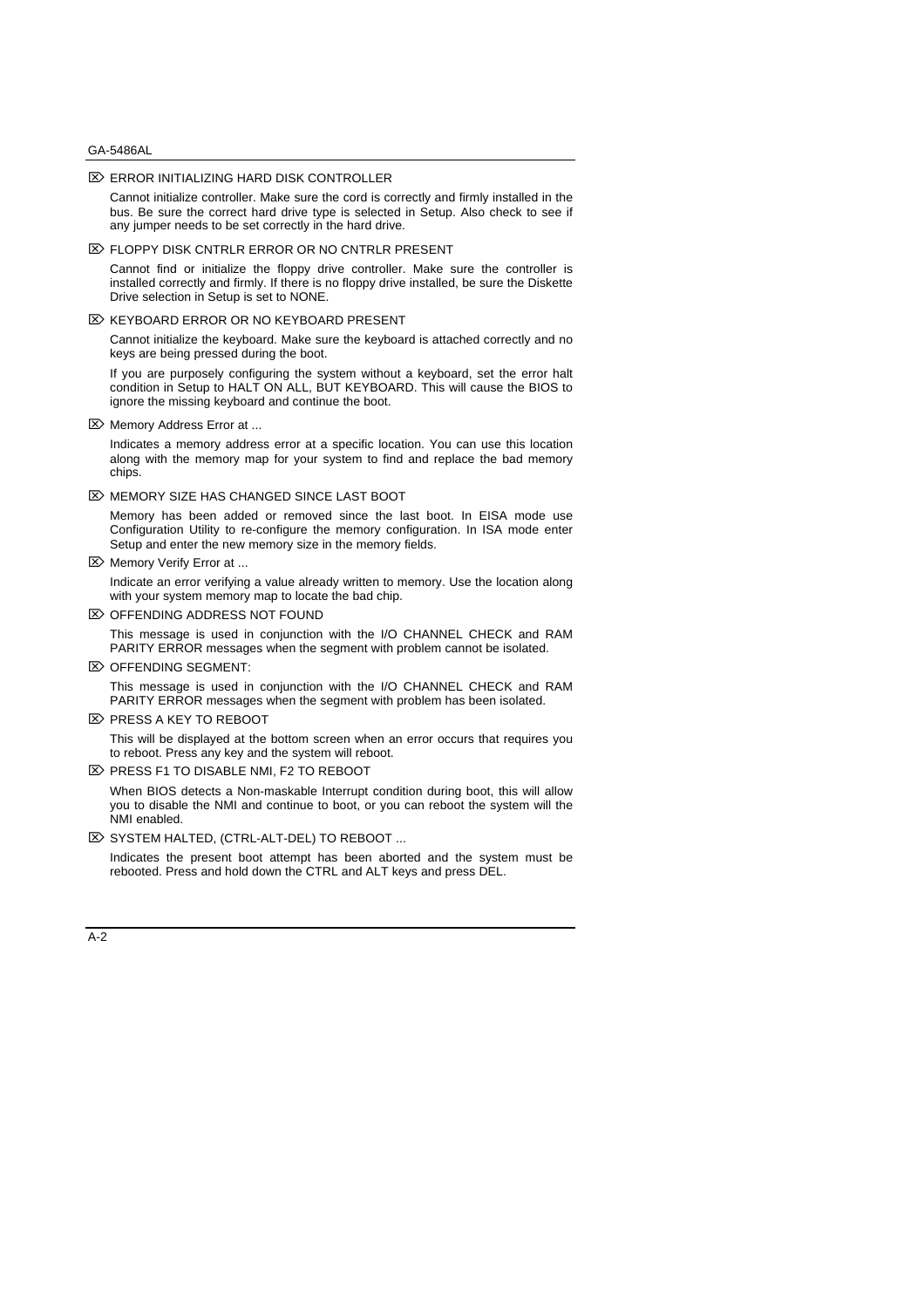## **APPENDIX B: POST CODES**

F ISA POST codes are typically output to port address 80h.

| POST           | Name                         | Description                                                                                                  |
|----------------|------------------------------|--------------------------------------------------------------------------------------------------------------|
| C0             | Turn Off Chipset Cache       | OEM Specific-Cache control.                                                                                  |
| 1              | Processor Test 1             | Processor Status (1 FLAGS) Verification.                                                                     |
|                |                              | Test the following processor status flags                                                                    |
|                |                              | carry, zero, sign, overflow,                                                                                 |
|                |                              | The BIOS will set each of these flags, verify they are set,                                                  |
|                |                              | then turn each flag off and verify it is off.                                                                |
| 2              | Processor Test 2             | Read/Write/Verify all CPU registers except SS, SP, and                                                       |
|                |                              | BP with data pattern FF and 00.                                                                              |
| 3              | Initialize Chips             | Disable NMI, PIE, AIE, UEI, SQWV,                                                                            |
|                |                              | Disable video, parity checking, DMA.                                                                         |
|                |                              | Reset math coprocessor.                                                                                      |
|                |                              | Clear all page registers, CMOS shutdown byte.<br>Initialize timer 0, 1, and 2, including set EISA timer to a |
|                |                              | known state.                                                                                                 |
|                |                              | Initialize DMA controllers 0 and 1.                                                                          |
|                |                              | Initialize interrupt controllers 0 and 1.                                                                    |
|                |                              | Initialize EISA extended registers.                                                                          |
| 4              | <b>Test Memory Refresh</b>   | RAM must be periodically refreshed in order to keep the                                                      |
|                | Toggle                       | memory from decaying. This function assures that the                                                         |
|                |                              | memory refresh function is working properly.                                                                 |
| 5              | Blank video, Initialize      | Keyboard controller initialization.                                                                          |
|                | keyboard                     |                                                                                                              |
| 6              | Reserved                     |                                                                                                              |
| 7              | <b>Test CMOS Interface</b>   | Verifies CMOS is working correctly, detects bad battery.                                                     |
|                | and Battery Status           |                                                                                                              |
| <b>BE</b>      | <b>Chipset Default</b>       | Program chipset registers with power on BIOS defaults.                                                       |
|                | Initialization               |                                                                                                              |
| C <sub>1</sub> | Memory presence test         | OEM Specific-Test to size on-board memory.                                                                   |
| C5             | Early Shadow                 | OEM Specific-Early Shadow enable for fast boot.                                                              |
| C <sub>6</sub> | Cache presence test          | External cache size detection.                                                                               |
| 8              | Setup low memory             | Early chip set initialization.                                                                               |
|                |                              | Memory presence test.                                                                                        |
|                |                              | OEM chip set routines.                                                                                       |
|                |                              | Clear low 64 K of memory.                                                                                    |
|                |                              | Test first 64 K memory.                                                                                      |
| 9              | Early Cache                  | Cyrix CPU initialization.                                                                                    |
|                | Initialization               | Cache initialization.                                                                                        |
| A              | Setup Interrupt Vector       | Initialize first 120 interrupt vectors with SPURIOUS_INT-                                                    |
|                | Table                        | HDLR and initialize INT 00h-1Fh according to INT_TBL.                                                        |
| в              | <b>Test CMOS RAM</b>         | Test CMOS RAM Checksum, if bad, or insert key                                                                |
|                | Checksum                     | pressed, load defaults.                                                                                      |
| C              | Initialize keyboard          | Detect type of keyboard controller (optional).                                                               |
|                |                              | Set NUM_LOCK status.                                                                                         |
| D              | Initialize Video             | Detect CPU clock.                                                                                            |
|                | Interface                    | Read CMOS location 14h to find out type of video in use.                                                     |
|                |                              | Detect and Initialize Video Adapter.                                                                         |
| E              | <b>Test Video Memory</b>     | Test video memory, write sign-on message to screen.                                                          |
|                |                              | Setup shadow RAM - Enable shadow according to Setup.                                                         |
| F              | Test DMA Controller 0        | BIOS checksum test.                                                                                          |
|                |                              | Keyboard detect and initialization.                                                                          |
| 10             | <b>Test DMA Controller 1</b> |                                                                                                              |
| 11             | <b>Test DMA Page</b>         | Test DMA Page Registers.                                                                                     |
|                |                              |                                                                                                              |

B-1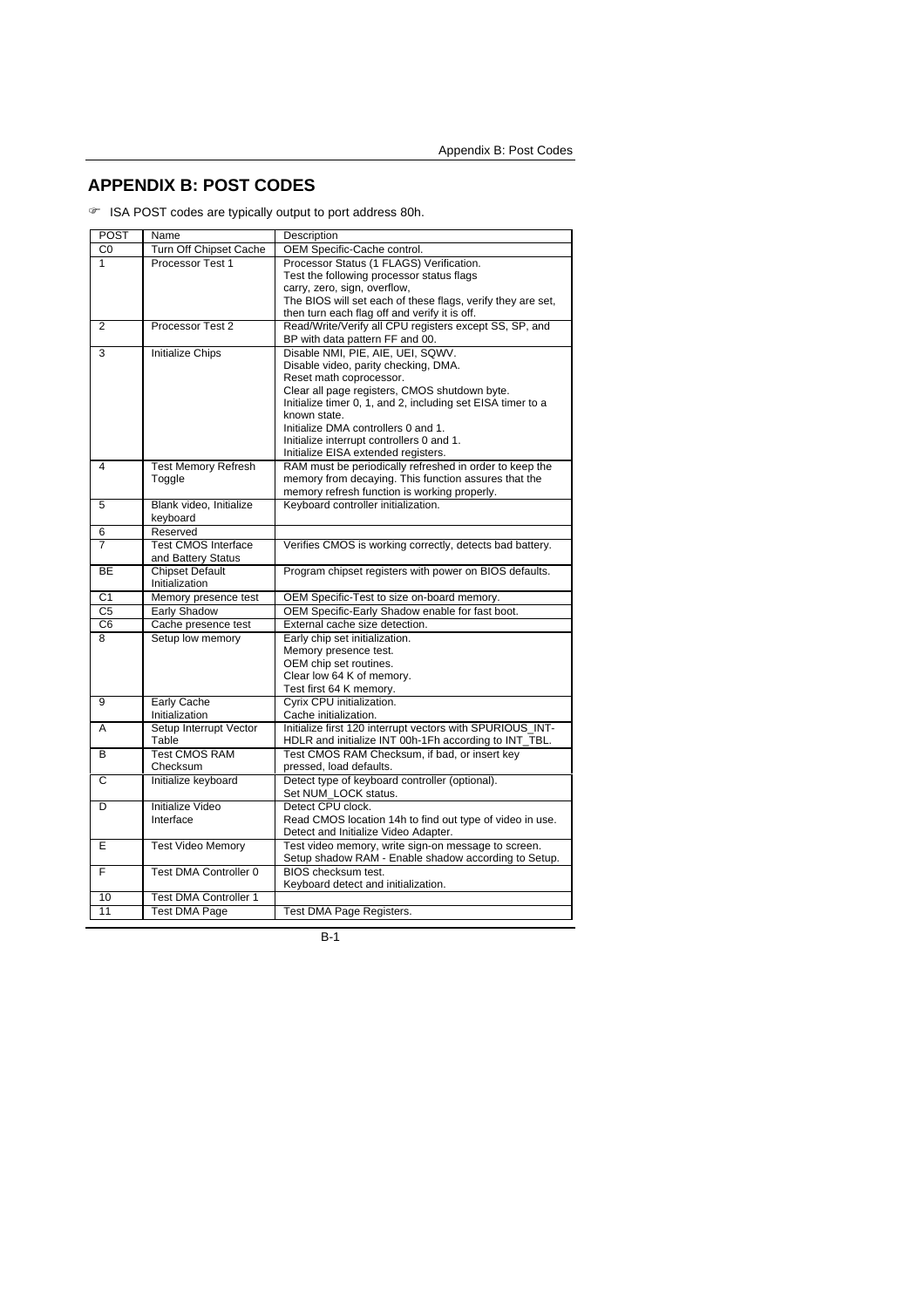|           | registers                                         |                                                                                                                                                                                       |
|-----------|---------------------------------------------------|---------------------------------------------------------------------------------------------------------------------------------------------------------------------------------------|
| $12 - 13$ | Reserved                                          |                                                                                                                                                                                       |
| 14        | <b>Test Timer Counter 2</b>                       | Test 8254 Timer 0 Counter 2.                                                                                                                                                          |
| 15        | Test 8259-1 Mask Bits                             | Verify 8259 Channel 1 masked interrupts by alternative<br>turning off and on the interrupt lines.                                                                                     |
| 16        | Test 8259-2 Mask Bits                             | Verify 8259 Channel 2 masked interrupts by alternative<br>turning off and on the interrupt lines.                                                                                     |
| 17        | Test Stuck 8259's<br><b>Interrupt Bits</b>        | Turn off interrupts then verify no interrupt mask register is<br>on.                                                                                                                  |
| 18        | Test 8259 Interrupt<br>Functionality              | Force an interrupt and verify the interrupt occurred.                                                                                                                                 |
| 19        | <b>Test Stuck NMI Bits</b><br>(Parity/IO Check)   | Verify NMI can be cleared.                                                                                                                                                            |
| 1A        |                                                   | Display CPU clock.                                                                                                                                                                    |
| $1B-1E$   | Reserved                                          |                                                                                                                                                                                       |
| 20        | Enable Slot 0                                     | Initialize slot 0 (System Board).                                                                                                                                                     |
| $21-2F$   | Enable Slots 1-15                                 | Initialize slot 1 through 15.                                                                                                                                                         |
| 30        | Size Base and                                     | Size base memory from 256 K to 640 K extended memory                                                                                                                                  |
|           | <b>Extended Memory</b>                            | above 1 MB.                                                                                                                                                                           |
| 31        | Test Base and<br><b>Extended Memory</b>           | Test base memory from 256 K to 640 K and extended<br>memory above 1 MB using various patterns.<br>This will be skipped in EISA mode and can be "skipped"<br>with ESC key in ISA mode. |
| 33-3B     | Reserved                                          |                                                                                                                                                                                       |
| 3C        | <b>Setup Enabled</b>                              |                                                                                                                                                                                       |
| 3D        | Initialize & Install<br>Mouse                     | Detect if mouse is present, initialize mouse, install<br>interrupt vectors.                                                                                                           |
| 3E        | Setup Cache Controller                            | Initialize cache controller.                                                                                                                                                          |
| 3F        | Reserved                                          |                                                                                                                                                                                       |
| <b>BF</b> | Chipset Initialization                            | Program chipset registers with Setup values.                                                                                                                                          |
| 40        |                                                   | Display virus protest disable or enable.                                                                                                                                              |
| 41        | Initialize Floppy Drive &<br>Controller           | Initialize floppy disk drive controller and any drives.                                                                                                                               |
| 42        | Initialize Hard Drive &<br>Controller             | Initialize hard drive controller and any drives.                                                                                                                                      |
| 43        | Detect & Initialize<br>Serial/Parallel Ports      | Initialize any serial and parallel ports (also game port).                                                                                                                            |
| 44        | Reserved                                          |                                                                                                                                                                                       |
| 45        | Detect & Initialize Math<br>Coprocessor           | Initialize math coprocessor.                                                                                                                                                          |
| 46        | Reserved                                          |                                                                                                                                                                                       |
| 47        | Reserved                                          |                                                                                                                                                                                       |
| 48-4D     | Reserved                                          |                                                                                                                                                                                       |
| 4E        | Manufacturing POST<br>Loop or Display<br>Messages | Reboot if Manufacturing POST Loop pin is set. Otherwise<br>display any messages (i.e., any non-fatal errors that were<br>detected during POST) and enter Setup.                       |
| 4F        | <b>Security Check</b>                             | Ask password security (optional).                                                                                                                                                     |
| 50        | <b>Write CMOS</b>                                 | Write all CMOS values back to RAM and clear screen.                                                                                                                                   |
| 51        | Pre-boot Enable                                   | Enable parity checker.<br>Enable NMI, Enable cache before boot.                                                                                                                       |
| 52        | <b>Initialize Option ROMs</b>                     | Initialize any option ROMs present from C8000h to<br>EFFFFh.<br>When FSCAN option is enabled, will initialize from<br>C8000h to F7FFFh.                                               |
| 53        | Initialize Time Value                             | Initialize time value in 40h: BIOS area.                                                                                                                                              |
| 60        | Setup Virus Protect                               | Setup virus protect according to Setup                                                                                                                                                |

B-2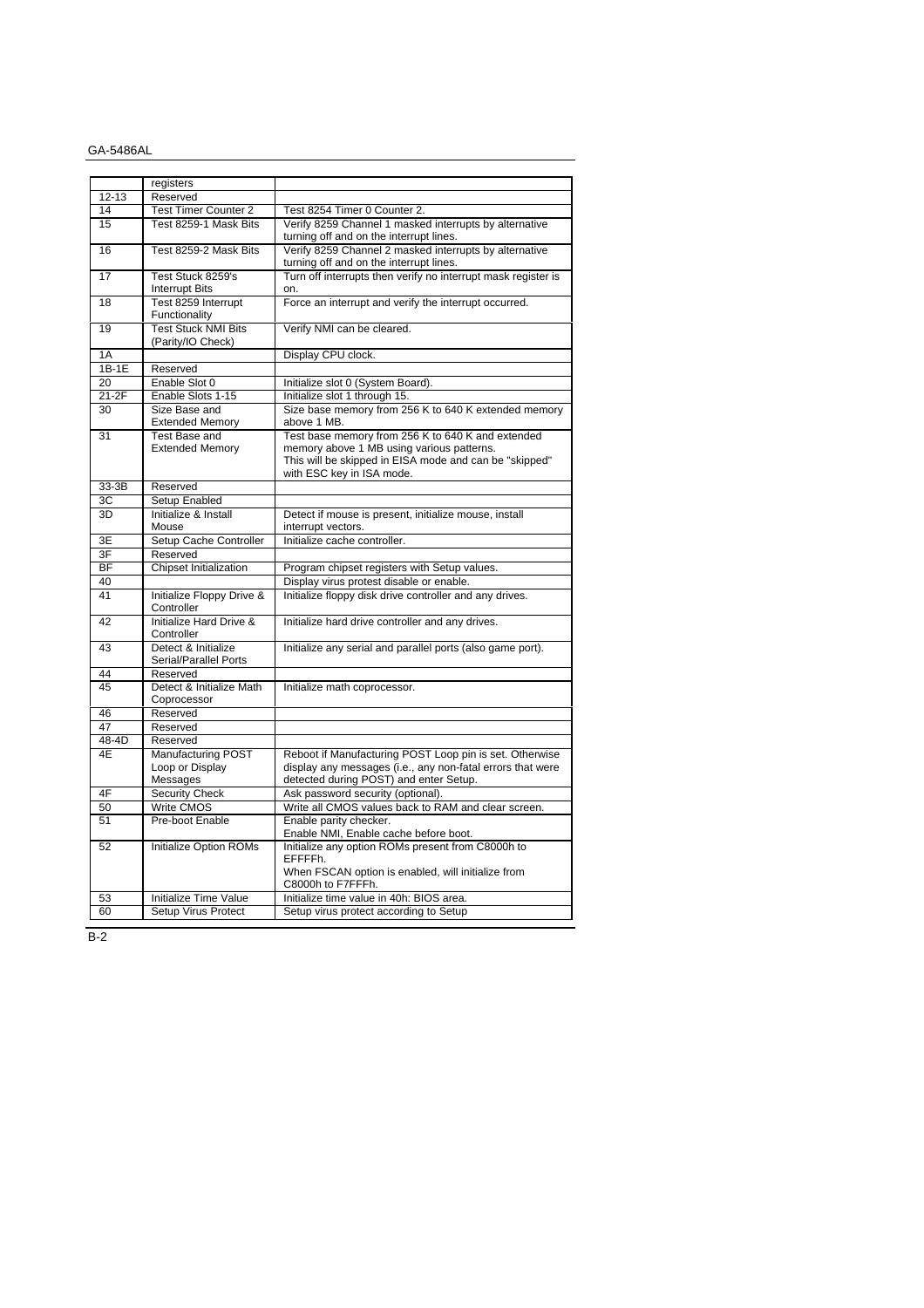Appendix B: Post Codes

| 61             | Set Boot Speed       | Set system speed for boot               |
|----------------|----------------------|-----------------------------------------|
| 62             | Setup NumLock        | Setup NumLock status according to Setup |
| 63             | <b>Boot Attempt</b>  | Set low stack.                          |
|                |                      | Boot via INT 19h.                       |
| B <sub>0</sub> | Spurious             | If interrupt occurs in protected mode.  |
| <b>B1</b>      | <b>Unclaimed NMI</b> | If unmasked NMI occurs, display         |
|                |                      | Press F1 to disable NMI, F2 reboot.     |
| $E1-EF$        | Setup Pages          | E1 - Page 1, E2 - Page 2, etc.          |
| FF             | Boot                 |                                         |

B-3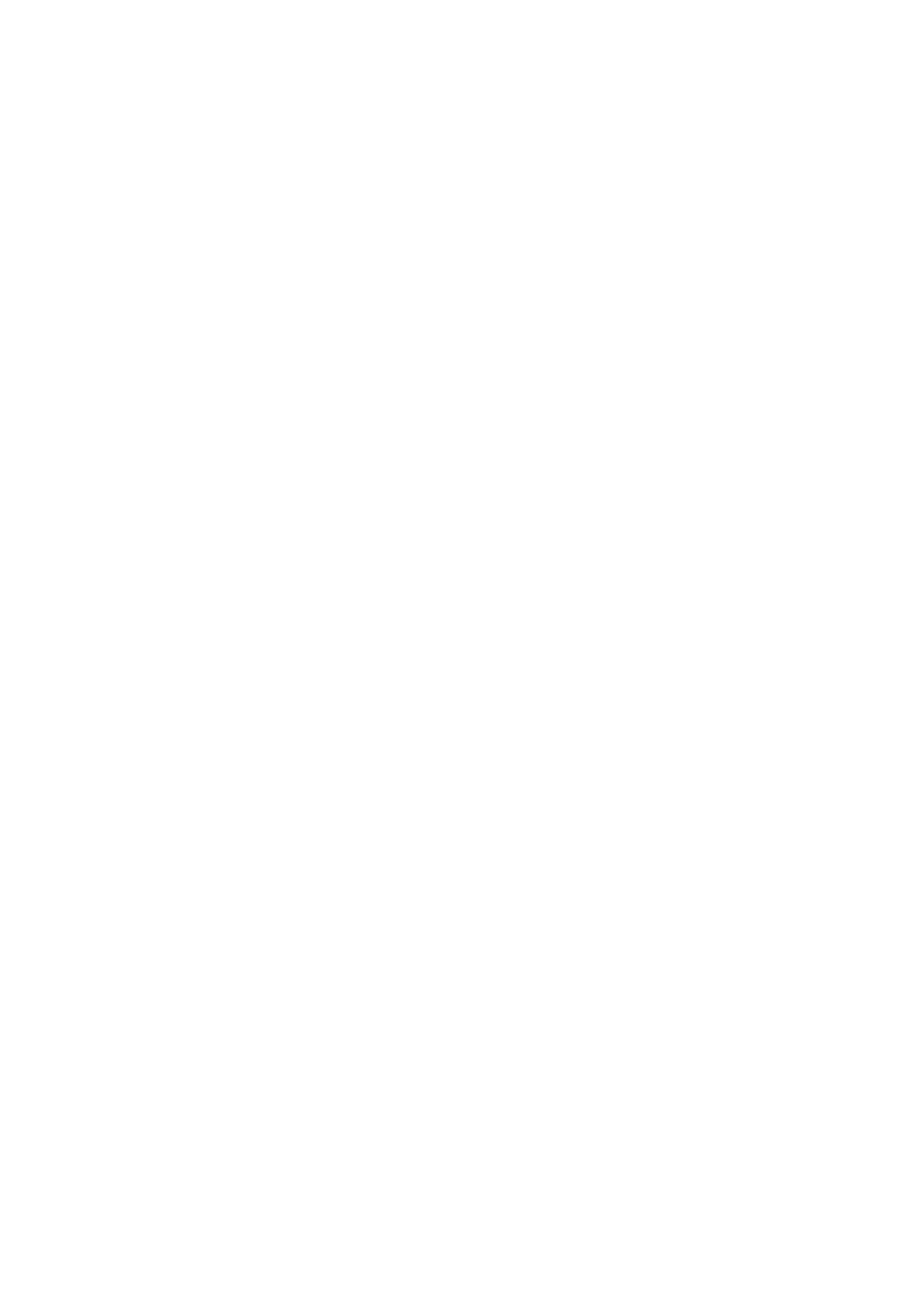## **APPENDIX C: BIOS DEFAULT DRIVE TABLE**

| Type            | Size (MB)       | Cylinders | Heads           | Write/ Precomp | Land Zone        | Sectors         |
|-----------------|-----------------|-----------|-----------------|----------------|------------------|-----------------|
| 1               | 10              | 306       | 4               | 128<br>305     |                  | 17              |
| $\overline{2}$  | 21              | 615       | $\overline{4}$  | 300            | 615              | 17              |
| 3               | 32              | 615       | $\overline{6}$  | 300            | 615              | $\overline{17}$ |
| 4               | 65              | 940       | 8               | 512            | 940              | 17              |
| 5               | 49              | 940       | 6               | 512            | 940              | $\overline{17}$ |
| 6               | 21              | 615       | $\overline{4}$  | 65535          | 615              | 17              |
| $\overline{7}$  | $\overline{32}$ | 462       | $\overline{8}$  | 256            | 511              | $\overline{17}$ |
| 8               | 31              | 733       | 5               | 65535          | 733              | 17              |
| 9               | 117             | 900       | 15              | 65535          | 901              | 17              |
| 10              | 21              | 820       | 3               | 65535          | 820              | 17              |
| 11              | 37              | 855       | 5               | 65535          | 855              | 17              |
| 12              | 52              | 855       | 7               | 65535          | 855              | 17              |
| 13              | $\overline{21}$ | 306       | $\overline{8}$  | 128            | 319              | $\overline{17}$ |
| 14              | 44              | 733       | $\overline{7}$  | 65535          | 733              | 17              |
| 16              | $\overline{21}$ | 612       | $\overline{4}$  | 0              | 663              | 17              |
| 17              | 42              | 977       | 5               | 300            | 977              | 17              |
| 18              | 59              | 977       | $\overline{7}$  | 65535          | 977              | 17              |
| 19              | 62              | 1024      | 7               | 512            | 1023             | $\overline{17}$ |
| 20              | $\overline{31}$ | 733       | 5               | 300            | 732              | 17              |
| 21              | 44              | 733       | 7               | 300            | 732              | $\overline{17}$ |
| 22              | 31              | 733       | 5               | 300            | 732              | 17              |
| $\overline{23}$ | 10              | 306       | $\overline{4}$  | 0              | 336              | 17              |
| 24              | 42              | 977       | 5               | 65535          | 976              | 17              |
| 25              | 80              | 1024      | 9               | 65535          | 1023             | 17              |
| 26              | 74              | 1224      | $\overline{7}$  | 65535          | 1223             | 17              |
| $\overline{27}$ | 117             | 1224      | $\overline{11}$ | 65535          | 1223             | 17              |
| 28              | 159             | 1224      | 15              | 65535          | 1223             | 17              |
| 29              | $\overline{71}$ | 1024      | 8               | 65535          | 1023             | 17              |
| 30              | 98              | 1024      | 11              | 65535          | 1023             | 17              |
| 31              | 87              | 918       | $\overline{11}$ | 65535          | 1023             | 17              |
| 32              | $\overline{72}$ | 925       | $\overline{9}$  | 65535          | $\overline{926}$ | 17              |
| 33              | 89              | 1024      | 10              | 65535          | 1023             | 17              |
| 34              | 106             | 1024      | 12              | 65535          | 1023             | 17              |
| 35              | 115             | 1024      | 13              | 65535          | 1023             | 17              |
| 36              | 124             | 1024      | 14              | 65535          | 1023             | $\overline{17}$ |
| 37              | 17              | 1024      | $\overline{2}$  | 65535          | 1023             | 17              |
| 38              | 142             | 1024      | 16              | 65535          | 1023             | 17              |
| 39              | 119             | 918       | 15              | 65535          | 1023             | 17              |
| 40              | 42              | 820       | $6\overline{6}$ | 65535          | 820              | $\overline{17}$ |
| 41              | 44              | 1024      | 5               | 65535          | 1023             | 17              |
| 42              | 68              | 1024      | 5               | 65535          | 1023             | 17              |
| 43              | 42              | 809       | 6               | 65535          | 852              | 17              |
| 44              | 64              | 809       | $\overline{6}$  | 65535          | 852              | 26              |
| 45              | 104             | 776       | $\overline{8}$  | 65535          | 775              | 33              |
| User            |                 |           |                 |                |                  |                 |
|                 |                 |           |                 |                |                  |                 |

C-1